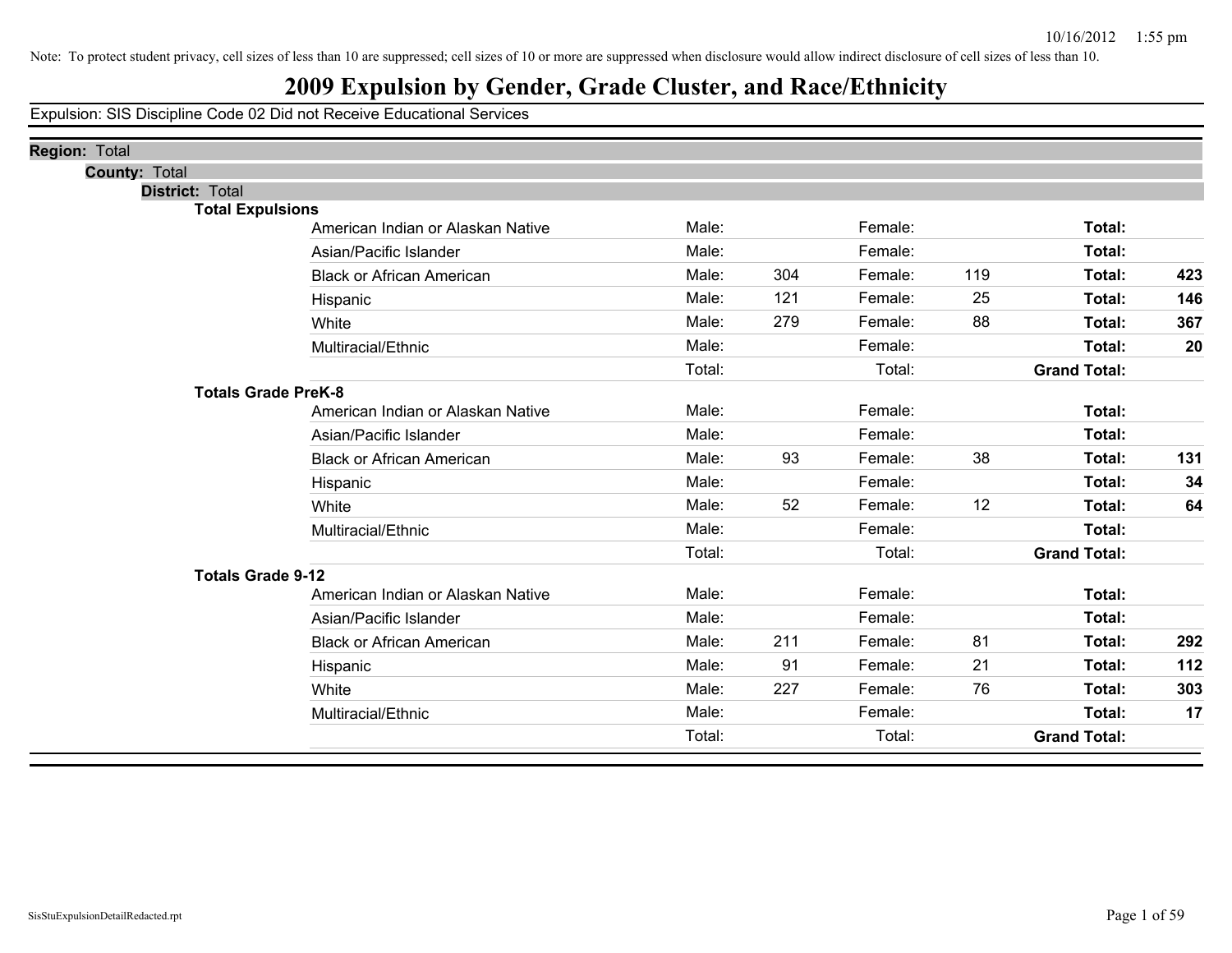## **2009 Expulsion by Gender, Grade Cluster, and Race/Ethnicity**

| Region: Alxndr/John/Masc/Pulski/Unon ROE (02) |                                           |        |         |                     |
|-----------------------------------------------|-------------------------------------------|--------|---------|---------------------|
| County: Alexander (002)                       |                                           |        |         |                     |
| District: Egyptian CUSD 5 (005026)            |                                           |        |         |                     |
| <b>Grade PreK-8</b>                           | American Indian or Alaskan Native         | Male:  | Female: | Total:              |
|                                               |                                           | Male:  | Female: | Total:              |
|                                               | Asian/Pacific Islander                    |        |         |                     |
|                                               | <b>Black or African American</b>          | Male:  | Female: | Total:              |
|                                               | Hispanic                                  | Male:  | Female: | Total:              |
|                                               | White                                     | Male:  | Female: | Total:              |
|                                               | Multiracial/Ethnic                        | Male:  | Female: | Total:              |
|                                               |                                           | Total: | Total:  | <b>Grand Total:</b> |
| Grade 9-12                                    |                                           |        |         |                     |
|                                               | American Indian or Alaskan Native         | Male:  | Female: | Total:              |
|                                               | Asian/Pacific Islander                    | Male:  | Female: | Total:              |
|                                               | <b>Black or African American</b>          | Male:  | Female: | Total:              |
|                                               | Hispanic                                  | Male:  | Female: | Total:              |
|                                               | White                                     | Male:  | Female: | Total:              |
|                                               | Multiracial/Ethnic                        | Male:  | Female: | Total:              |
|                                               |                                           | Total: | Total:  | <b>Grand Total:</b> |
| County: Johnson (044)                         |                                           |        |         |                     |
| <b>District: Vienna HSD 133 (133017)</b>      |                                           |        |         |                     |
| Grade 9-12                                    |                                           |        |         |                     |
|                                               | American Indian or Alaskan Native         | Male:  | Female: | Total:              |
|                                               | Asian/Pacific Islander                    | Male:  | Female: | Total:              |
|                                               | <b>Black or African American</b>          | Male:  | Female: | Total:              |
|                                               | Hispanic                                  | Male:  | Female: | Total:              |
|                                               | White                                     | Male:  | Female: | Total:              |
|                                               | Multiracial/Ethnic                        | Male:  | Female: | Total:              |
|                                               |                                           | Total: | Total:  | <b>Grand Total:</b> |
| County: Union (091)                           |                                           |        |         |                     |
|                                               | District: Anna Jonesboro CHSD 81 (081016) |        |         |                     |
| Grade 9-12                                    |                                           |        |         |                     |
|                                               | American Indian or Alaskan Native         | Male:  | Female: | Total:              |
|                                               | Asian/Pacific Islander                    | Male:  | Female: | Total:              |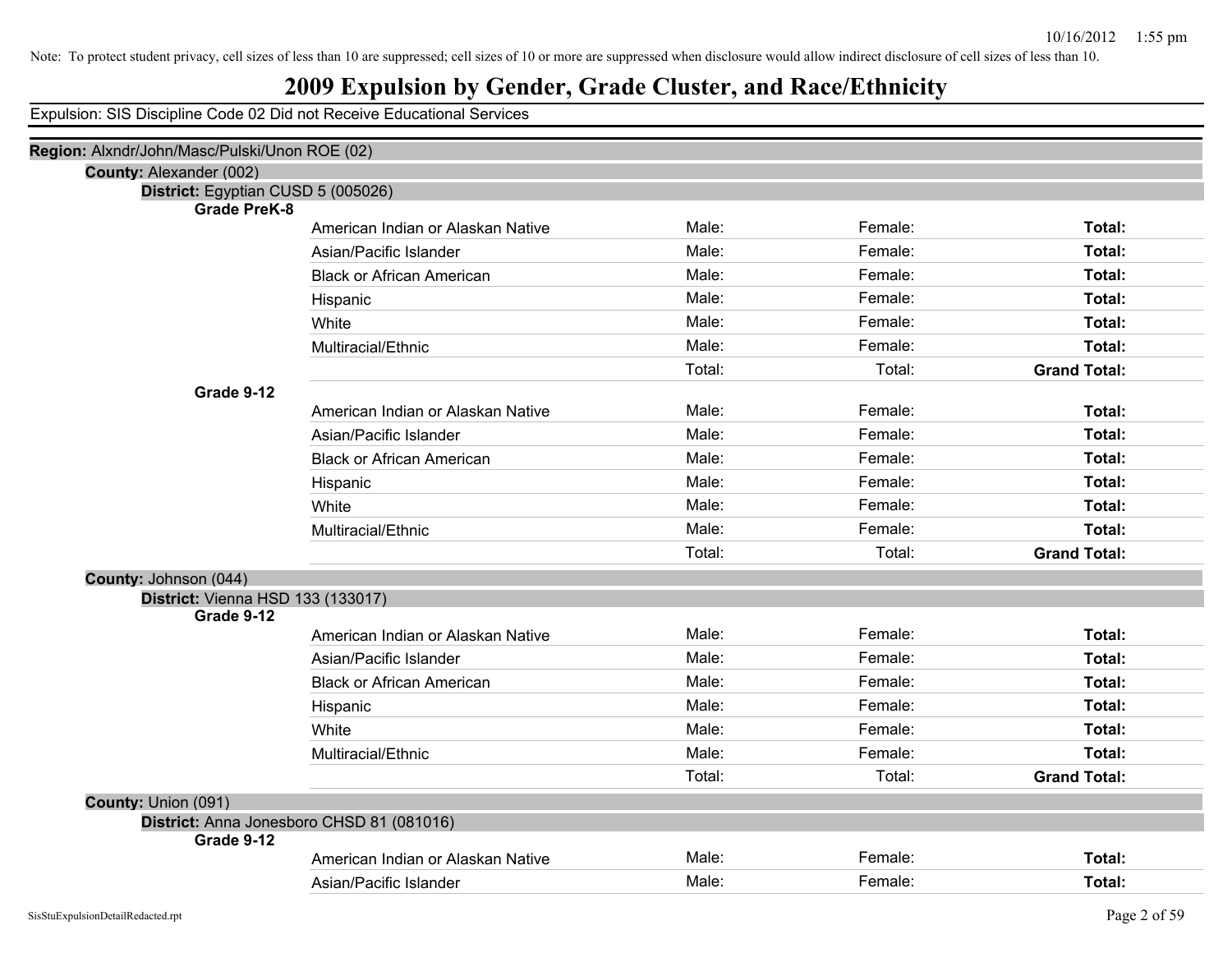|                                         | Expulsion: SIS Discipline Code 02 Did not Receive Educational Services |        |                    |                     |    |
|-----------------------------------------|------------------------------------------------------------------------|--------|--------------------|---------------------|----|
|                                         | <b>Black or African American</b>                                       | Male:  | Female:            | Total:              |    |
|                                         | Hispanic                                                               | Male:  | Female:            | Total:              |    |
|                                         | White                                                                  | Male:  | Female:            | Total:              |    |
|                                         | Multiracial/Ethnic                                                     | Male:  | Female:            | Total:              |    |
|                                         |                                                                        | Total: | Total:             | <b>Grand Total:</b> |    |
| Region: Bond/Effingham/Fayette ROE (03) |                                                                        |        |                    |                     |    |
| County: Bond (003)                      |                                                                        |        |                    |                     |    |
|                                         | District: Bond County CUSD 2 (002026)                                  |        |                    |                     |    |
| Grade 9-12                              | American Indian or Alaskan Native                                      | Male:  | Female:            | Total:              |    |
|                                         | Asian/Pacific Islander                                                 | Male:  | Female:            | Total:              |    |
|                                         | <b>Black or African American</b>                                       | Male:  | Female:            | Total:              |    |
|                                         | Hispanic                                                               | Male:  | Female:            | Total:              |    |
|                                         | White                                                                  | Male:  | Female:            | Total:              |    |
|                                         | Multiracial/Ethnic                                                     | Male:  | Female:            | Total:              |    |
|                                         |                                                                        | Total: | Total:             | <b>Grand Total:</b> |    |
| County: Effingham (025)                 |                                                                        |        |                    |                     |    |
|                                         | District: Effingham CUSD 40 (040026)                                   |        |                    |                     |    |
| Grade 9-12                              |                                                                        | Male:  | Female:            | Total:              |    |
|                                         | American Indian or Alaskan Native                                      | Male:  | Female:            | Total:              |    |
|                                         | Asian/Pacific Islander                                                 | Male:  | Female:            |                     |    |
|                                         | <b>Black or African American</b>                                       | Male:  |                    | Total:              |    |
|                                         | Hispanic                                                               | Male:  | Female:<br>Female: | Total:<br>Total:    |    |
|                                         | White                                                                  | Male:  | Female:            |                     |    |
|                                         | Multiracial/Ethnic                                                     | Total: | Total:             | Total:              |    |
|                                         |                                                                        |        |                    | <b>Grand Total:</b> | 10 |
| County: Fayette (026)                   | District: Ramsey CUSD 204 (204026)                                     |        |                    |                     |    |
| Grade 9-12                              |                                                                        |        |                    |                     |    |
|                                         | American Indian or Alaskan Native                                      | Male:  | Female:            | Total:              |    |
|                                         | Asian/Pacific Islander                                                 | Male:  | Female:            | Total:              |    |
|                                         | <b>Black or African American</b>                                       | Male:  | Female:            | Total:              |    |
|                                         | Hispanic                                                               | Male:  | Female:            | Total:              |    |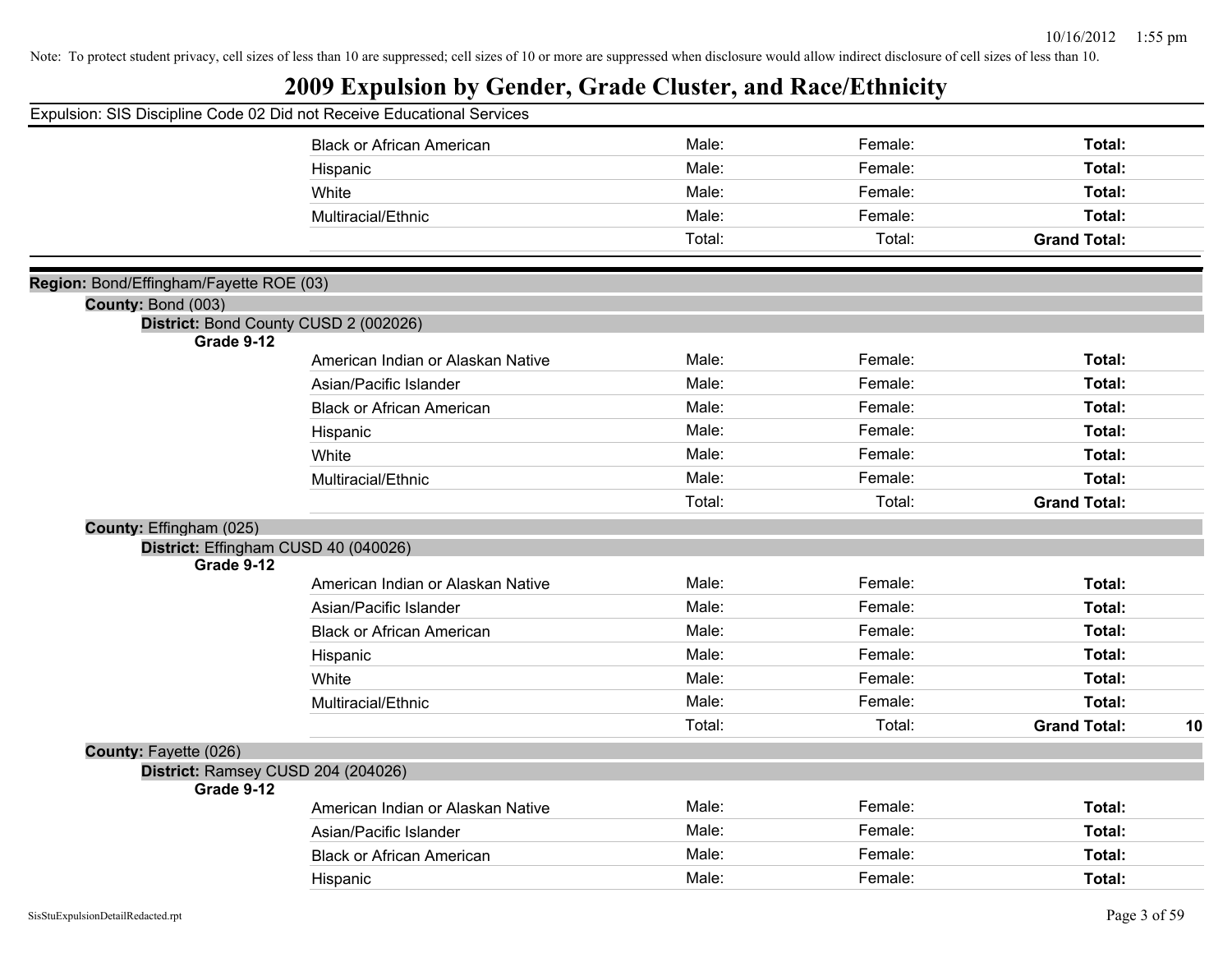|                                  | Expulsion: SIS Discipline Code 02 Did not Receive Educational Services |        |         |                     |
|----------------------------------|------------------------------------------------------------------------|--------|---------|---------------------|
|                                  | White                                                                  | Male:  | Female: | Total:              |
|                                  | Multiracial/Ethnic                                                     | Male:  | Female: | Total:              |
|                                  |                                                                        | Total: | Total:  | <b>Grand Total:</b> |
|                                  | District: Vandalia CUSD 203 (203026)                                   |        |         |                     |
| Grade 9-12                       |                                                                        |        |         |                     |
|                                  | American Indian or Alaskan Native                                      | Male:  | Female: | Total:              |
|                                  | Asian/Pacific Islander                                                 | Male:  | Female: | Total:              |
|                                  | <b>Black or African American</b>                                       | Male:  | Female: | Total:              |
|                                  | Hispanic                                                               | Male:  | Female: | Total:              |
|                                  | White                                                                  | Male:  | Female: | Total:              |
|                                  | Multiracial/Ethnic                                                     | Male:  | Female: | Total:              |
|                                  |                                                                        | Total: | Total:  | <b>Grand Total:</b> |
|                                  |                                                                        |        |         |                     |
| Region: Boone/Winnebago ROE (04) |                                                                        |        |         |                     |
| County: Boone (004)              | District: Belvidere CUSD 100 (100026)                                  |        |         |                     |
| Grade 9-12                       |                                                                        |        |         |                     |
|                                  | American Indian or Alaskan Native                                      | Male:  | Female: | Total:              |
|                                  | Asian/Pacific Islander                                                 | Male:  | Female: | Total:              |
|                                  | <b>Black or African American</b>                                       | Male:  | Female: | Total:              |
|                                  | Hispanic                                                               | Male:  | Female: | Total:              |
|                                  | White                                                                  | Male:  | Female: | Total:              |
|                                  | Multiracial/Ethnic                                                     | Male:  | Female: | Total:              |
|                                  |                                                                        | Total: | Total:  | <b>Grand Total:</b> |
| County: Winnebago (101)          |                                                                        |        |         |                     |
| District: Harlem UD 122 (122022) |                                                                        |        |         |                     |
| Grade 9-12                       | American Indian or Alaskan Native                                      | Male:  | Female: | Total:              |
|                                  |                                                                        | Male:  |         |                     |
|                                  | Asian/Pacific Islander                                                 |        | Female: | Total:              |
|                                  | <b>Black or African American</b>                                       | Male:  | Female: | Total:              |
|                                  | Hispanic                                                               | Male:  | Female: | Total:              |
|                                  | White                                                                  | Male:  | Female: | Total:              |
|                                  | Multiracial/Ethnic                                                     | Male:  | Female: | Total:              |
|                                  |                                                                        | Total: | Total:  | <b>Grand Total:</b> |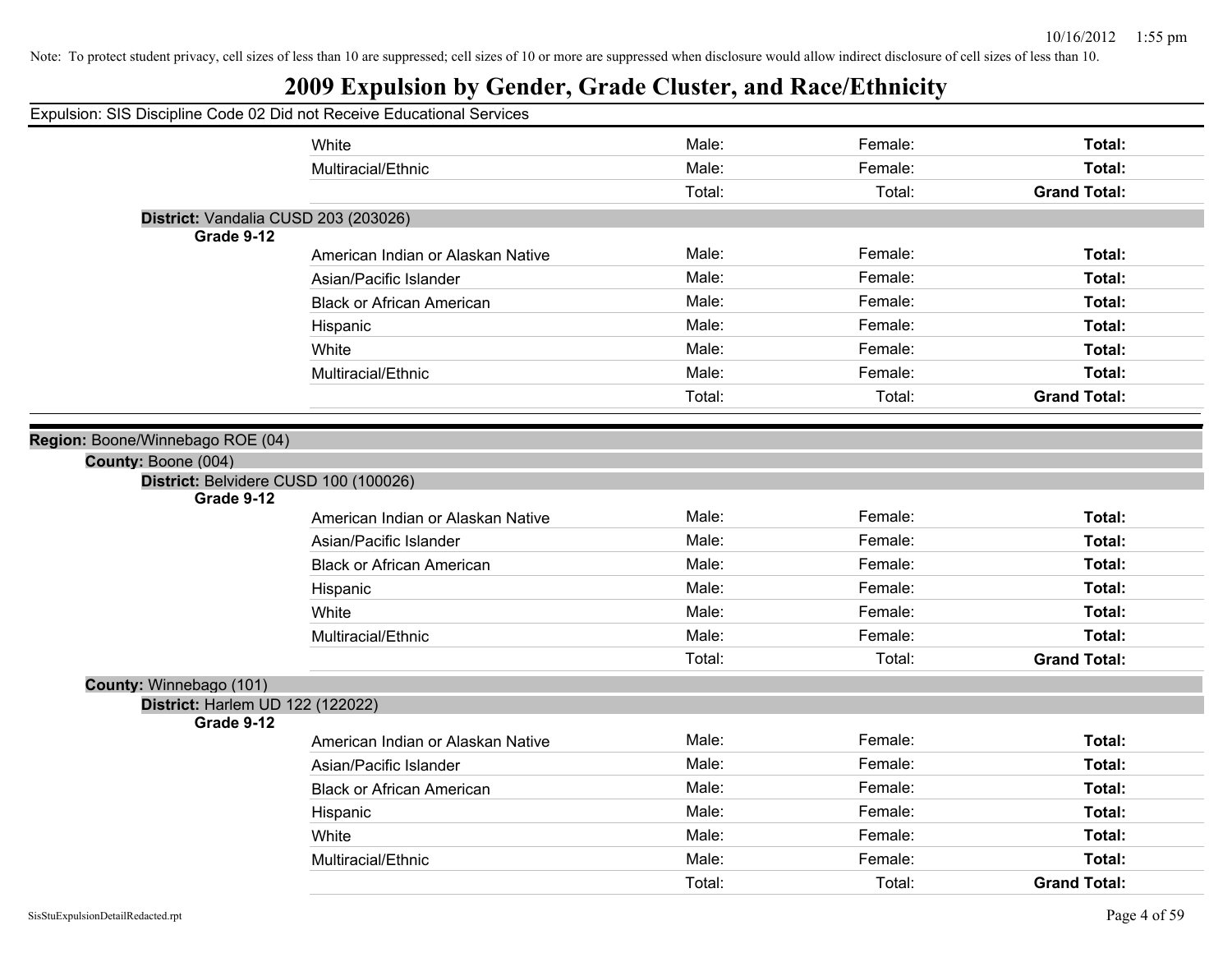| Expulsion: SIS Discipline Code 02 Did not Receive Educational Services |
|------------------------------------------------------------------------|
|------------------------------------------------------------------------|

| District: Hononegah CHD 207 (207016)          |                                   |        |         |                     |
|-----------------------------------------------|-----------------------------------|--------|---------|---------------------|
| Grade 9-12                                    |                                   |        |         |                     |
|                                               | American Indian or Alaskan Native | Male:  | Female: | Total:              |
|                                               | Asian/Pacific Islander            | Male:  | Female: | Total:              |
|                                               | <b>Black or African American</b>  | Male:  | Female: | Total:              |
|                                               | Hispanic                          | Male:  | Female: | Total:              |
|                                               | White                             | Male:  | Female: | Total:              |
|                                               | Multiracial/Ethnic                | Male:  | Female: | Total:              |
|                                               |                                   | Total: | Total:  | <b>Grand Total:</b> |
| Region: Brown/Cass/Morgan/Scott ROE (46)      |                                   |        |         |                     |
| County: Morgan (069)                          |                                   |        |         |                     |
| District: Jacksonville SD 117 (117022)        |                                   |        |         |                     |
| <b>Grade PreK-8</b>                           |                                   |        |         |                     |
|                                               | American Indian or Alaskan Native | Male:  | Female: | Total:              |
|                                               | Asian/Pacific Islander            | Male:  | Female: | Total:              |
|                                               | <b>Black or African American</b>  | Male:  | Female: | Total:              |
|                                               | Hispanic                          | Male:  | Female: | Total:              |
|                                               | White                             | Male:  | Female: | Total:              |
|                                               | Multiracial/Ethnic                | Male:  | Female: | Total:              |
|                                               |                                   | Total: | Total:  | <b>Grand Total:</b> |
| Region: Bureau/Henry/Stark ROE (28)           |                                   |        |         |                     |
| County: Bureau (006)                          |                                   |        |         |                     |
| District: Hall HSD 502 (502017)<br>Grade 9-12 |                                   |        |         |                     |
|                                               | American Indian or Alaskan Native | Male:  | Female: | Total:              |
|                                               | Asian/Pacific Islander            | Male:  | Female: | Total:              |
|                                               | <b>Black or African American</b>  | Male:  | Female: | Total:              |
|                                               | Hispanic                          | Male:  | Female: | Total:              |
|                                               | White                             | Male:  | Female: | Total:              |
|                                               | Multiracial/Ethnic                | Male:  | Female: | Total:              |
|                                               |                                   | Total: | Total:  | <b>Grand Total:</b> |
|                                               |                                   |        |         |                     |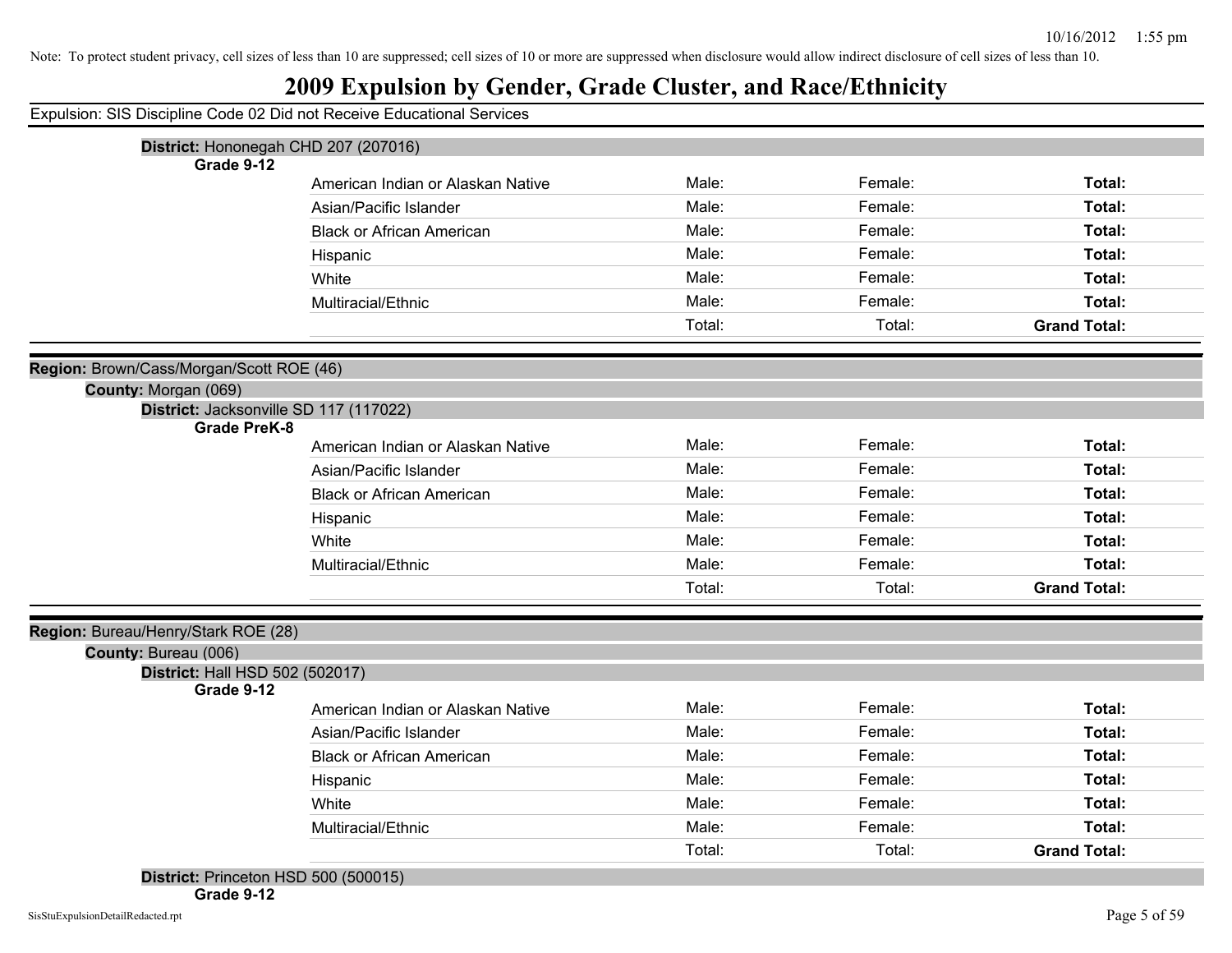|  |  |  |  | Expulsion: SIS Discipline Code 02 Did not Receive Educational Services |  |
|--|--|--|--|------------------------------------------------------------------------|--|
|  |  |  |  |                                                                        |  |

|                      | American Indian or Alaskan Native              | Male:  | Female: | Total:              |
|----------------------|------------------------------------------------|--------|---------|---------------------|
|                      | Asian/Pacific Islander                         | Male:  | Female: | Total:              |
|                      | <b>Black or African American</b>               | Male:  | Female: | Total:              |
|                      | Hispanic                                       | Male:  | Female: | Total:              |
|                      | White                                          | Male:  | Female: | Total:              |
|                      | Multiracial/Ethnic                             | Male:  | Female: | Total:              |
|                      |                                                | Total: | Total:  | <b>Grand Total:</b> |
| County: Henry (037)  |                                                |        |         |                     |
|                      | District: Kewanee CUSD 229 (229026)            |        |         |                     |
|                      | <b>Grade PreK-8</b>                            |        |         |                     |
|                      | American Indian or Alaskan Native              | Male:  | Female: | Total:              |
|                      | Asian/Pacific Islander                         | Male:  | Female: | Total:              |
|                      | <b>Black or African American</b>               | Male:  | Female: | Total:              |
|                      | Hispanic                                       | Male:  | Female: | Total:              |
|                      | White                                          | Male:  | Female: | Total:              |
|                      | Multiracial/Ethnic                             | Male:  | Female: | Total:              |
|                      |                                                | Total: | Total:  | <b>Grand Total:</b> |
|                      |                                                |        |         |                     |
| County: Greene (031) | Region: Calhoun/Greene/Jersy/Macoupin ROE (40) |        |         |                     |
|                      | District: North Greene CUSD 3 (003026)         |        |         |                     |
|                      | <b>Grade PreK-8</b>                            |        |         |                     |
|                      | American Indian or Alaskan Native              | Male:  | Female: | Total:              |
|                      | Asian/Pacific Islander                         | Male:  | Female: | Total:              |
|                      | <b>Black or African American</b>               | Male:  | Female: | Total:              |
|                      | Hispanic                                       | Male:  | Female: | Total:              |
|                      | White                                          | Male:  | Female: | Total:              |
|                      | Multiracial/Ethnic                             | Male:  | Female: | Total:              |
|                      |                                                | Total: | Total:  | <b>Grand Total:</b> |
| County: Jersey (042) |                                                |        |         |                     |
|                      | District: Jersey CUSD 100 (100026)             |        |         |                     |
|                      | <b>Grade PreK-8</b>                            |        |         |                     |
|                      | American Indian or Alaskan Native              | Male:  | Female: | Total:              |
|                      | Asian/Pacific Islander                         | Male:  | Female: | Total:              |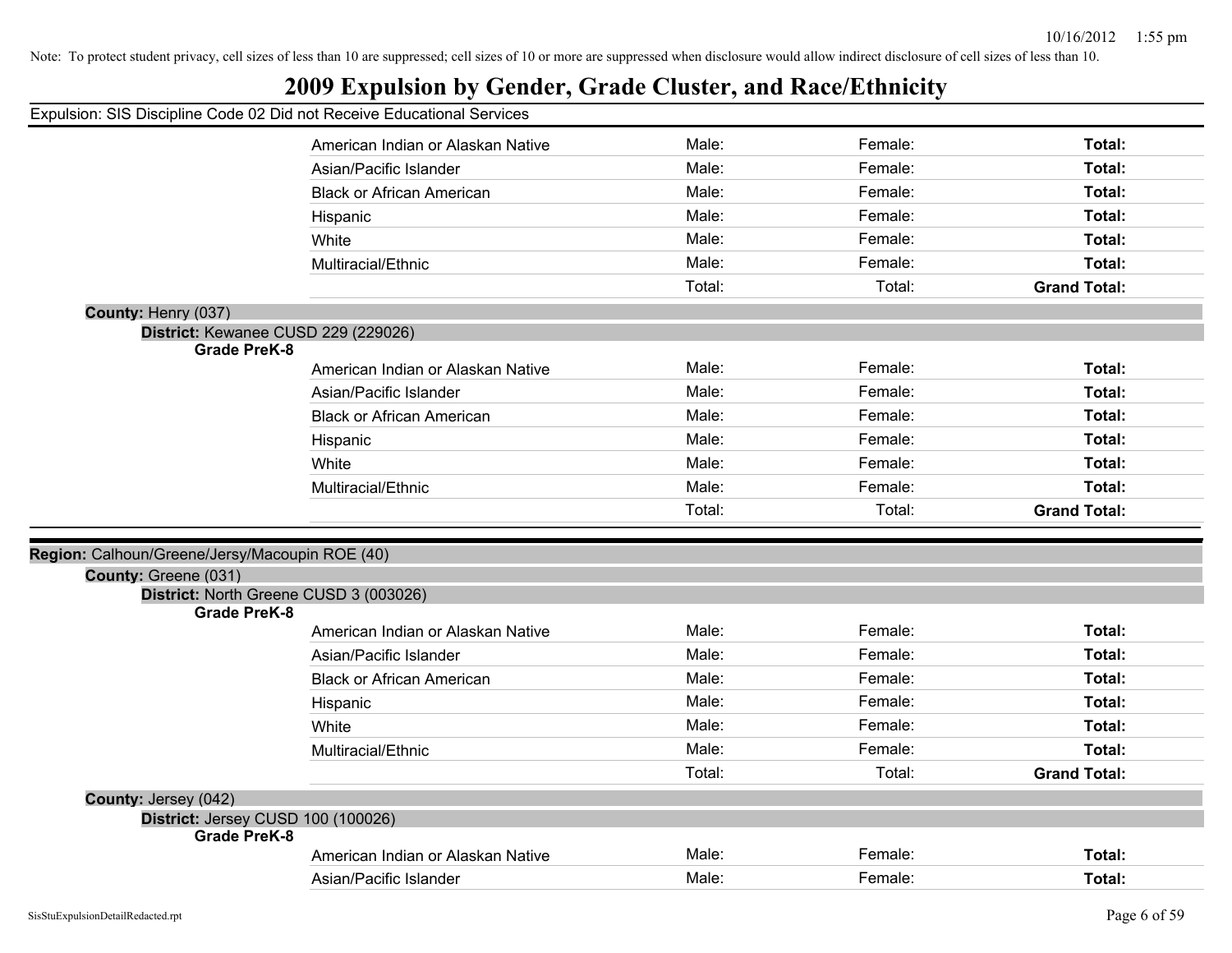|  |  |  |  |  | Expulsion: SIS Discipline Code 02 Did not Receive Educational Services |
|--|--|--|--|--|------------------------------------------------------------------------|
|  |  |  |  |  |                                                                        |

|                                                | <b>Black or African American</b>                       | Male:  | Female: | Total:              |
|------------------------------------------------|--------------------------------------------------------|--------|---------|---------------------|
|                                                | Hispanic                                               | Male:  | Female: | Total:              |
|                                                | White                                                  | Male:  | Female: | Total:              |
|                                                | Multiracial/Ethnic                                     | Male:  | Female: | Total:              |
|                                                |                                                        | Total: | Total:  | <b>Grand Total:</b> |
| County: Macoupin (056)                         |                                                        |        |         |                     |
|                                                | District: Bunker Hill CUSD 8 (008026)                  |        |         |                     |
|                                                | Grade 9-12                                             |        |         |                     |
|                                                | American Indian or Alaskan Native                      | Male:  | Female: | Total:              |
|                                                | Asian/Pacific Islander                                 | Male:  | Female: | Total:              |
|                                                | <b>Black or African American</b>                       | Male:  | Female: | Total:              |
|                                                | Hispanic                                               | Male:  | Female: | Total:              |
|                                                | White                                                  | Male:  | Female: | Total:              |
|                                                | Multiracial/Ethnic                                     | Male:  | Female: | Total:              |
|                                                |                                                        | Total: | Total:  | <b>Grand Total:</b> |
|                                                | District: Virden CUSD 4 (004026)                       |        |         |                     |
|                                                | <b>Grade PreK-8</b>                                    |        |         |                     |
|                                                | American Indian or Alaskan Native                      | Male:  | Female: | Total:              |
|                                                | Asian/Pacific Islander                                 | Male:  | Female: | Total:              |
|                                                | <b>Black or African American</b>                       | Male:  | Female: | Total:              |
|                                                | Hispanic                                               | Male:  | Female: | Total:              |
|                                                | White                                                  | Male:  | Female: | Total:              |
|                                                | Multiracial/Ethnic                                     | Male:  | Female: | Total:              |
|                                                |                                                        | Total: | Total:  | <b>Grand Total:</b> |
|                                                |                                                        |        |         |                     |
| Region: Carroll/Jo Daviess/Stephenson ROE (08) |                                                        |        |         |                     |
| County: Carroll (008)                          |                                                        |        |         |                     |
|                                                | District: West Carroll CUSD 314 (314026)<br>Grade 9-12 |        |         |                     |
|                                                | American Indian or Alaskan Native                      | Male:  | Female: | Total:              |
|                                                | Asian/Pacific Islander                                 | Male:  | Female: | Total:              |
|                                                | <b>Black or African American</b>                       | Male:  | Female: | Total:              |
|                                                | Hispanic                                               | Male:  | Female: | Total:              |
|                                                | White                                                  | Male:  | Female: | Total:              |
|                                                |                                                        |        |         |                     |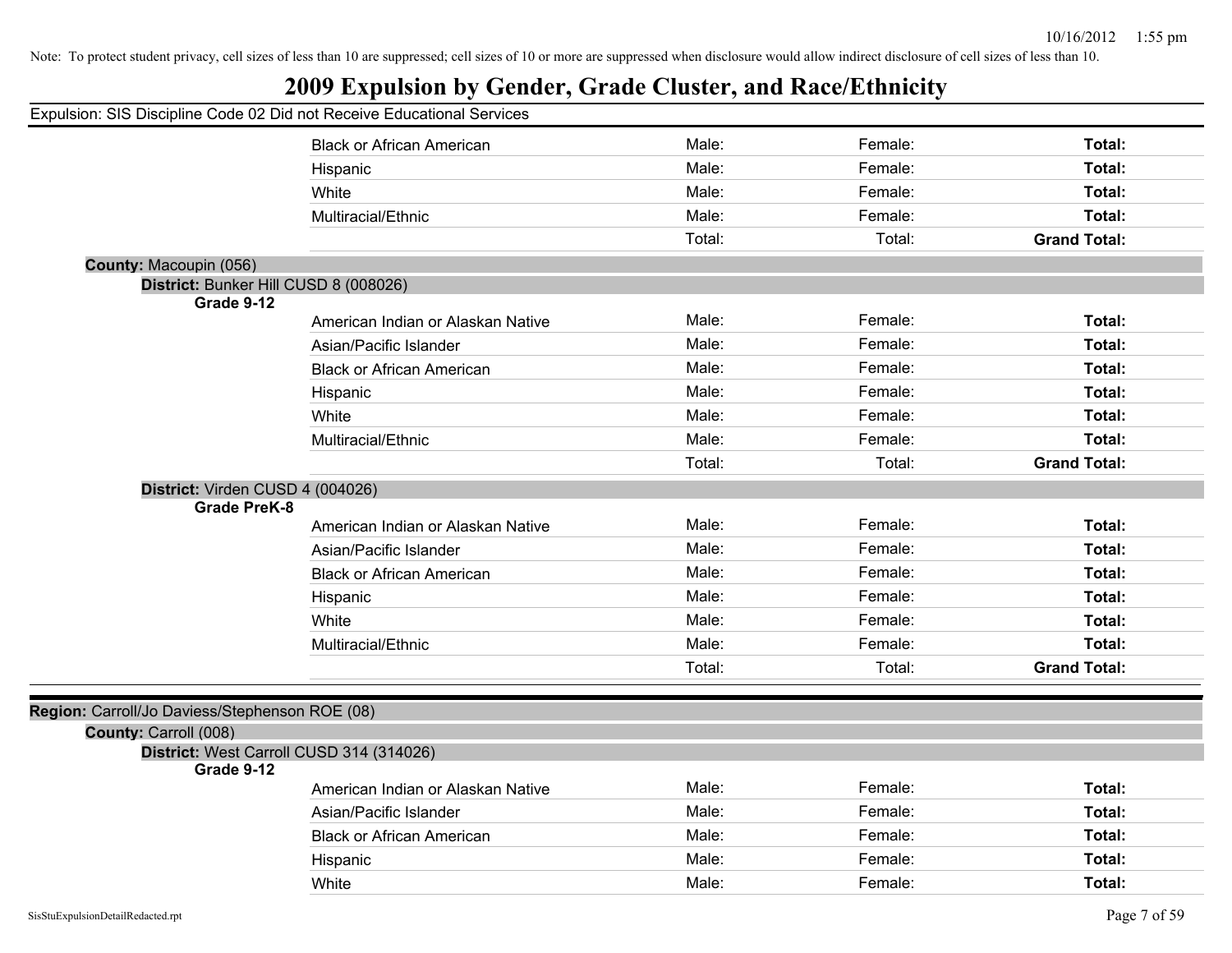| Expulsion: SIS Discipline Code 02 Did not Receive Educational Services |                                   |        |         |                     |
|------------------------------------------------------------------------|-----------------------------------|--------|---------|---------------------|
|                                                                        | Multiracial/Ethnic                | Male:  | Female: | Total:              |
|                                                                        |                                   | Total: | Total:  | <b>Grand Total:</b> |
| County: Jodaviess (043)                                                |                                   |        |         |                     |
| District: East Dubuque USD 119 (119022)                                |                                   |        |         |                     |
| Grade 9-12                                                             | American Indian or Alaskan Native | Male:  | Female: | Total:              |
|                                                                        | Asian/Pacific Islander            | Male:  | Female: | Total:              |
|                                                                        |                                   | Male:  | Female: | Total:              |
|                                                                        | <b>Black or African American</b>  |        |         |                     |
|                                                                        | Hispanic                          | Male:  | Female: | Total:              |
|                                                                        | White                             | Male:  | Female: | Total:              |
|                                                                        | Multiracial/Ethnic                | Male:  | Female: | Total:              |
|                                                                        |                                   | Total: | Total:  | <b>Grand Total:</b> |
| County: Stephenson (089)                                               |                                   |        |         |                     |
| District: Dakota CUSD 201 (201026)<br><b>Grade PreK-8</b>              |                                   |        |         |                     |
|                                                                        | American Indian or Alaskan Native | Male:  | Female: | Total:              |
|                                                                        | Asian/Pacific Islander            | Male:  | Female: | Total:              |
|                                                                        | <b>Black or African American</b>  | Male:  | Female: | Total:              |
|                                                                        | Hispanic                          | Male:  | Female: | Total:              |
|                                                                        | White                             | Male:  | Female: | Total:              |
|                                                                        | Multiracial/Ethnic                | Male:  | Female: | Total:              |
|                                                                        |                                   | Total: | Total:  | <b>Grand Total:</b> |
| District: Freeport SD 145 (145022)                                     |                                   |        |         |                     |
| Grade 9-12                                                             |                                   |        |         |                     |
|                                                                        | American Indian or Alaskan Native | Male:  | Female: | Total:              |
|                                                                        | Asian/Pacific Islander            | Male:  | Female: | Total:              |
|                                                                        | <b>Black or African American</b>  | Male:  | Female: | Total:              |
|                                                                        | Hispanic                          | Male:  | Female: | Total:              |
|                                                                        | White                             | Male:  | Female: | Total:              |
|                                                                        | Multiracial/Ethnic                | Male:  | Female: | Total:              |
|                                                                        |                                   | Total: | Total:  | <b>Grand Total:</b> |
| District: Lena Winslow CUSD 202 (202026)                               |                                   |        |         |                     |
| Grade 9-12                                                             |                                   |        |         |                     |
|                                                                        | American Indian or Alaskan Native | Male:  | Female: | Total:              |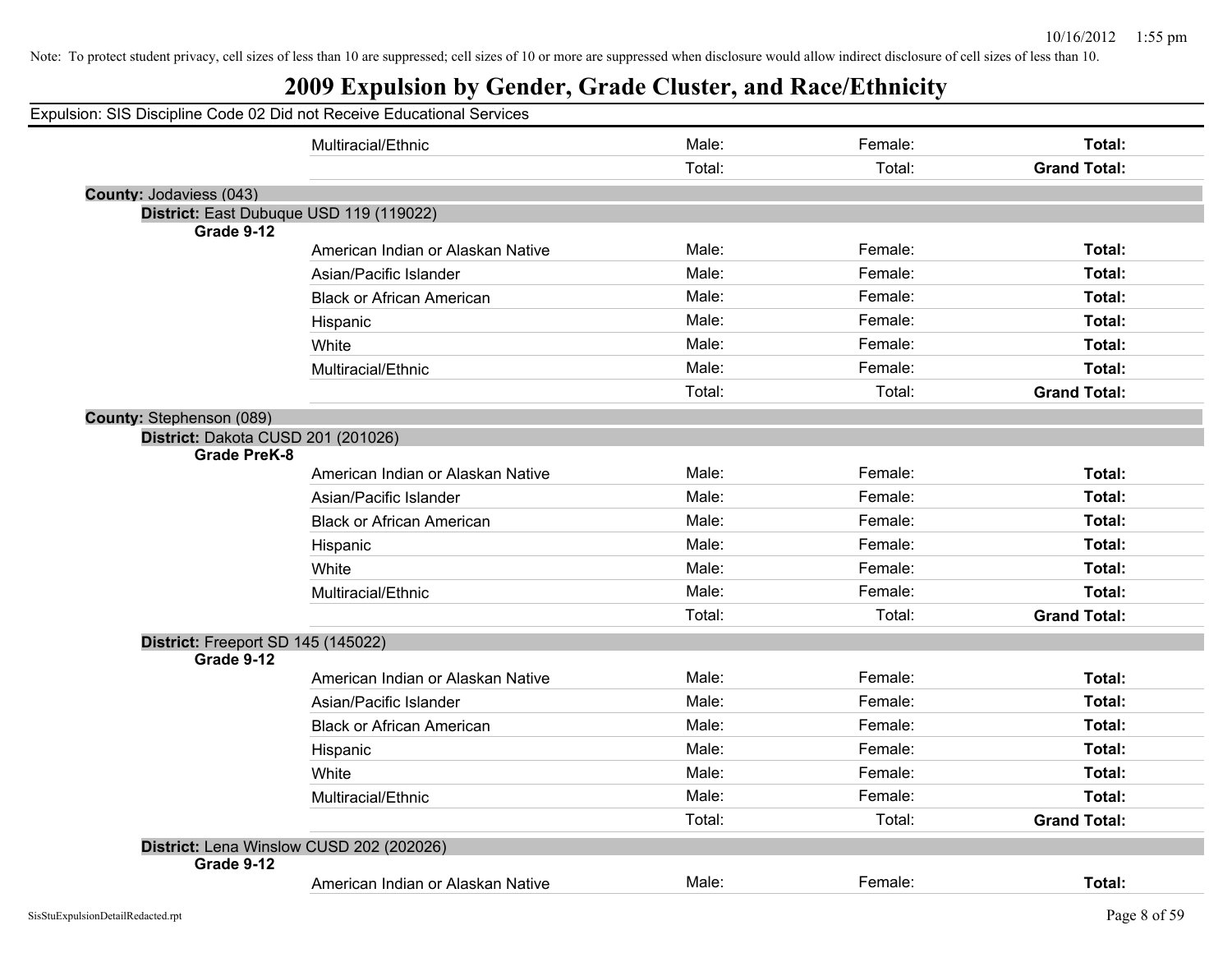|  |  |  |  |  |  |  |  |  | Expulsion: SIS Discipline Code 02 Did not Receive Educational Services |  |  |  |  |
|--|--|--|--|--|--|--|--|--|------------------------------------------------------------------------|--|--|--|--|
|--|--|--|--|--|--|--|--|--|------------------------------------------------------------------------|--|--|--|--|

|                                                            | Asian/Pacific Islander                      | Male:  | Female: | Total:              |
|------------------------------------------------------------|---------------------------------------------|--------|---------|---------------------|
|                                                            | <b>Black or African American</b>            | Male:  | Female: | Total:              |
|                                                            | Hispanic                                    | Male:  | Female: | Total:              |
|                                                            | White                                       | Male:  | Female: | Total:              |
|                                                            | Multiracial/Ethnic                          | Male:  | Female: | Total:              |
|                                                            |                                             | Total: | Total:  | <b>Grand Total:</b> |
|                                                            |                                             |        |         |                     |
| Region: Champaign/Ford ROE (09)<br>County: Champaign (010) |                                             |        |         |                     |
|                                                            | District: St Joseph Ogden CHSD 305 (305016) |        |         |                     |
| Grade 9-12                                                 |                                             |        |         |                     |
|                                                            | American Indian or Alaskan Native           | Male:  | Female: | Total:              |
|                                                            | Asian/Pacific Islander                      | Male:  | Female: | Total:              |
|                                                            | <b>Black or African American</b>            | Male:  | Female: | Total:              |
|                                                            | Hispanic                                    | Male:  | Female: | Total:              |
|                                                            | White                                       | Male:  | Female: | Total:              |
|                                                            | Multiracial/Ethnic                          | Male:  | Female: | Total:              |
|                                                            |                                             | Total: | Total:  | <b>Grand Total:</b> |
| District: Tolono CUSD 7 (007026)                           |                                             |        |         |                     |
| Grade 9-12                                                 |                                             |        | Female: |                     |
|                                                            | American Indian or Alaskan Native           | Male:  |         | Total:              |
|                                                            | Asian/Pacific Islander                      | Male:  | Female: | Total:              |
|                                                            | <b>Black or African American</b>            | Male:  | Female: | Total:              |
|                                                            | Hispanic                                    | Male:  | Female: | Total:              |
|                                                            | White                                       | Male:  | Female: | Total:              |
|                                                            | Multiracial/Ethnic                          | Male:  | Female: | Total:              |
|                                                            |                                             | Total: | Total:  | <b>Grand Total:</b> |
| Region: Christian/Montgomery ROE (10)                      |                                             |        |         |                     |
| County: Christian (011)                                    |                                             |        |         |                     |
| District: Pana CUSD 8 (008026)<br><b>Grade PreK-8</b>      |                                             |        |         |                     |
|                                                            | American Indian or Alaskan Native           | Male:  | Female: | Total:              |
|                                                            | Asian/Pacific Islander                      | Male:  | Female: | Total:              |
|                                                            |                                             |        |         |                     |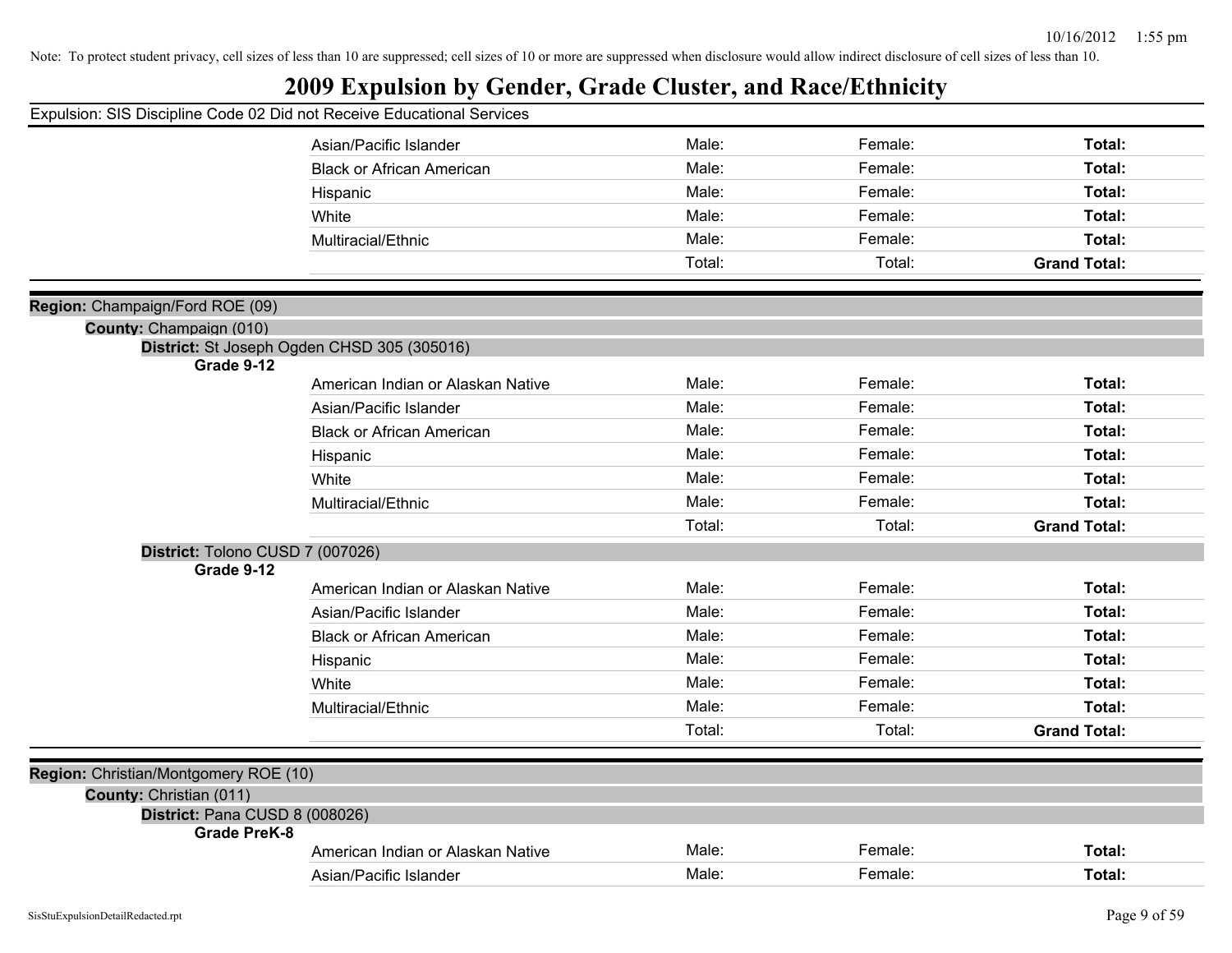## **2009 Expulsion by Gender, Grade Cluster, and Race/Ethnicity**

|                                       | <b>Black or African American</b>  | Male:  | Female: | Total:              |
|---------------------------------------|-----------------------------------|--------|---------|---------------------|
|                                       | Hispanic                          | Male:  | Female: | Total:              |
|                                       | White                             | Male:  | Female: | Total:              |
|                                       | Multiracial/Ethnic                | Male:  | Female: | Total:              |
|                                       |                                   | Total: | Total:  | <b>Grand Total:</b> |
| County: Montgomery (068)              |                                   |        |         |                     |
| District: Hillsboro CUSD 3 (003026)   |                                   |        |         |                     |
| <b>Grade PreK-8</b>                   |                                   |        |         |                     |
|                                       | American Indian or Alaskan Native | Male:  | Female: | Total:              |
|                                       | Asian/Pacific Islander            | Male:  | Female: | Total:              |
|                                       | <b>Black or African American</b>  | Male:  | Female: | Total:              |
|                                       | Hispanic                          | Male:  | Female: | Total:              |
|                                       | White                             | Male:  | Female: | Total:              |
|                                       | Multiracial/Ethnic                | Male:  | Female: | Total:              |
|                                       |                                   | Total: | Total:  | <b>Grand Total:</b> |
| Grade 9-12                            |                                   |        |         |                     |
|                                       | American Indian or Alaskan Native | Male:  | Female: | Total:              |
|                                       | Asian/Pacific Islander            | Male:  | Female: | Total:              |
|                                       | <b>Black or African American</b>  | Male:  | Female: | Total:              |
|                                       | Hispanic                          | Male:  | Female: | Total:              |
|                                       | White                             | Male:  | Female: | Total:              |
|                                       | Multiracial/Ethnic                | Male:  | Female: | Total:              |
|                                       |                                   | Total: | Total:  | <b>Grand Total:</b> |
| District: Litchfield CUSD 12 (012026) |                                   |        |         |                     |
| <b>Grade PreK-8</b>                   |                                   |        |         |                     |
|                                       | American Indian or Alaskan Native | Male:  | Female: | Total:              |
|                                       | Asian/Pacific Islander            | Male:  | Female: | Total:              |
|                                       | <b>Black or African American</b>  | Male:  | Female: | Total:              |
|                                       | Hispanic                          | Male:  | Female: | Total:              |
|                                       | White                             | Male:  | Female: | Total:              |
|                                       | Multiracial/Ethnic                | Male:  | Female: | Total:              |
|                                       |                                   | Total: | Total:  | <b>Grand Total:</b> |
| Grade 9-12                            |                                   |        |         |                     |
|                                       | American Indian or Alaskan Native | Male:  | Female: | Total:              |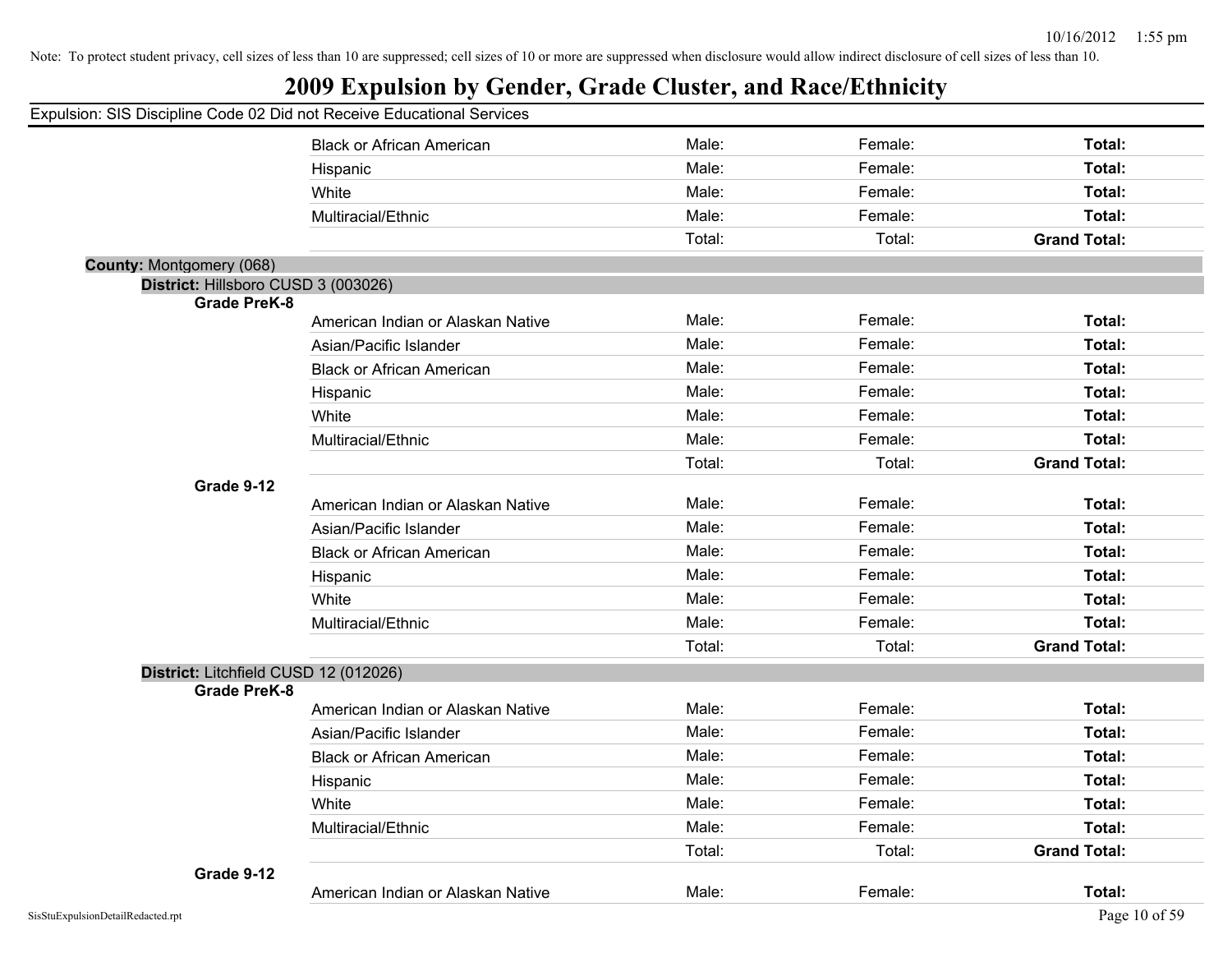## **2009 Expulsion by Gender, Grade Cluster, and Race/Ethnicity**

|                                                                                    | Asian/Pacific Islander            | Male:  | Female: | Total:              |
|------------------------------------------------------------------------------------|-----------------------------------|--------|---------|---------------------|
|                                                                                    | <b>Black or African American</b>  | Male:  | Female: | Total:              |
|                                                                                    | Hispanic                          | Male:  | Female: | Total:              |
|                                                                                    | White                             | Male:  | Female: | Total:              |
|                                                                                    | Multiracial/Ethnic                | Male:  | Female: | Total:              |
|                                                                                    |                                   | Total: | Total:  | <b>Grand Total:</b> |
| District: Panhandle CUSD 2 (002026)                                                |                                   |        |         |                     |
| Grade 9-12                                                                         |                                   |        |         |                     |
|                                                                                    | American Indian or Alaskan Native | Male:  | Female: | Total:              |
|                                                                                    | Asian/Pacific Islander            | Male:  | Female: | Total:              |
|                                                                                    | <b>Black or African American</b>  | Male:  | Female: | Total:              |
|                                                                                    | Hispanic                          | Male:  | Female: | Total:              |
|                                                                                    | White                             | Male:  | Female: | Total:              |
|                                                                                    | Multiracial/Ethnic                | Male:  | Female: | Total:              |
|                                                                                    |                                   | Total: | Total:  | <b>Grand Total:</b> |
|                                                                                    |                                   |        |         |                     |
| Region: Clay/Cwford/Jsper/Lwrnce/Rhland (12)                                       |                                   |        |         |                     |
| County: Jasper (040)                                                               |                                   |        |         |                     |
| District: Jasper County CUD 1 (001026)<br>Grade 9-12                               |                                   |        |         |                     |
|                                                                                    | American Indian or Alaskan Native | Male:  | Female: | Total:              |
|                                                                                    | Asian/Pacific Islander            | Male:  | Female: | Total:              |
|                                                                                    | <b>Black or African American</b>  | Male:  | Female: | Total:              |
|                                                                                    |                                   |        |         |                     |
|                                                                                    | Hispanic                          | Male:  | Female: | Total:              |
|                                                                                    | White                             | Male:  | Female: | Total:              |
|                                                                                    | Multiracial/Ethnic                | Male:  | Female: | Total:              |
|                                                                                    |                                   | Total: | Total:  | <b>Grand Total:</b> |
|                                                                                    |                                   |        |         |                     |
|                                                                                    |                                   |        |         |                     |
|                                                                                    |                                   |        |         |                     |
| County: Marion (058)                                                               |                                   |        |         |                     |
| Region: Clinton/Marion/Washington ROE (13)<br>District: Centralia HSD 200 (200017) |                                   |        |         |                     |
| Grade 9-12                                                                         | American Indian or Alaskan Native | Male:  | Female: | Total:              |
|                                                                                    | Asian/Pacific Islander            | Male:  | Female: | Total:              |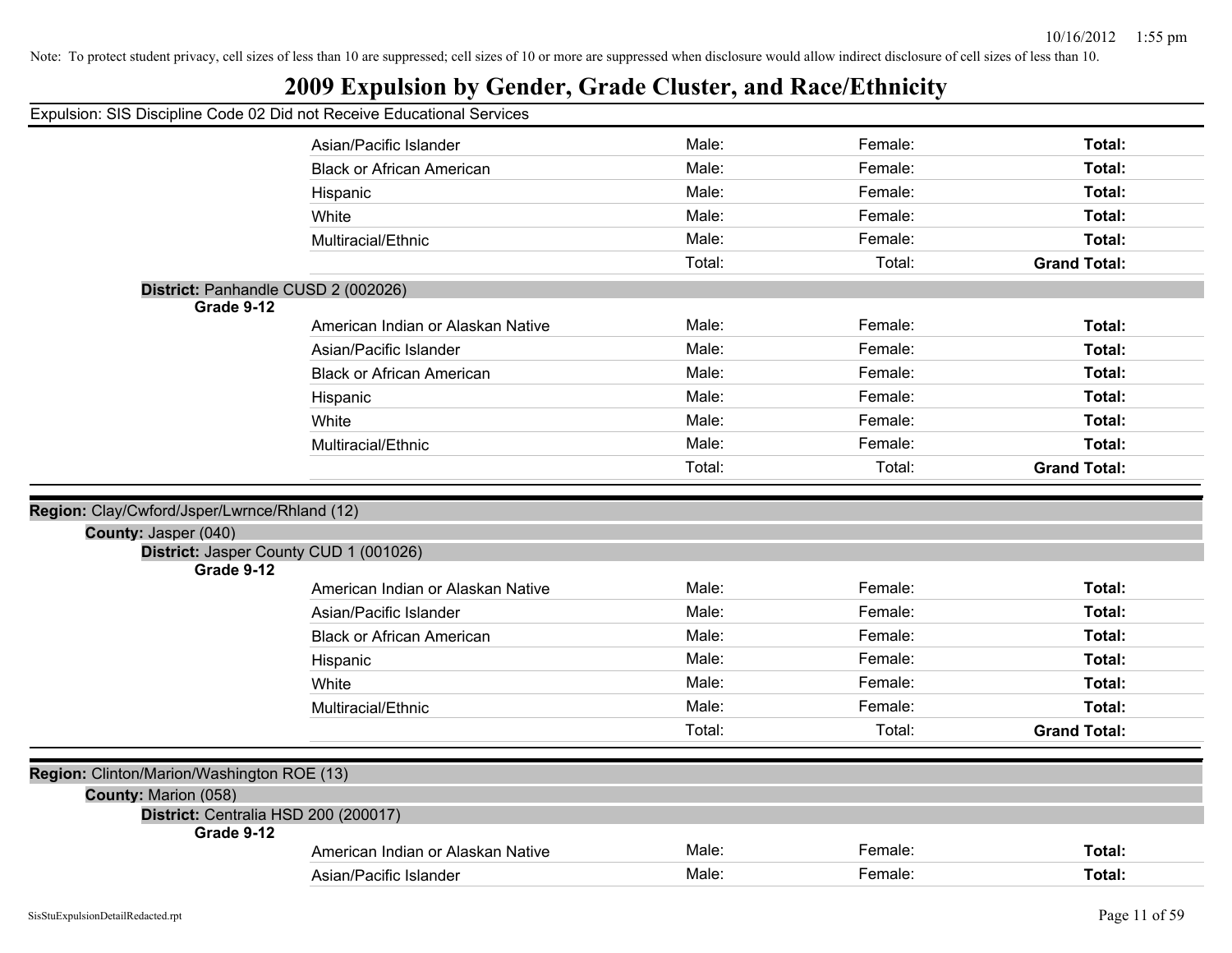## **2009 Expulsion by Gender, Grade Cluster, and Race/Ethnicity**

|                                                                    | <b>Black or African American</b>  | Male:  | Female:       |    | Total:              |    |
|--------------------------------------------------------------------|-----------------------------------|--------|---------------|----|---------------------|----|
|                                                                    | Hispanic                          | Male:  | Female:       |    | Total:              |    |
|                                                                    | White                             | Male:  | Female:       |    | Total:              |    |
|                                                                    | Multiracial/Ethnic                | Male:  | Female:       |    | Total:              |    |
|                                                                    |                                   | Total: | Total:        |    | <b>Grand Total:</b> |    |
| County: Washington (095)                                           |                                   |        |               |    |                     |    |
| District: Ashley CCSD 15 (015004)                                  |                                   |        |               |    |                     |    |
| <b>Grade PreK-8</b>                                                |                                   |        |               |    |                     |    |
|                                                                    | American Indian or Alaskan Native | Male:  | Female:       |    | Total:              |    |
|                                                                    | Asian/Pacific Islander            | Male:  | Female:       |    | Total:              |    |
|                                                                    | <b>Black or African American</b>  | Male:  | Female:       |    | Total:              |    |
|                                                                    | Hispanic                          | Male:  | Female:       |    | Total:              |    |
|                                                                    | White                             | Male:  | Female:       |    | Total:              |    |
|                                                                    | Multiracial/Ethnic                | Male:  | Female:       |    | Total:              |    |
|                                                                    |                                   | Total: | Total:        |    | <b>Grand Total:</b> |    |
| Region: Crawford-Lawrence Educ Serv Reg (15)<br>County: Cook (016) |                                   |        |               |    |                     |    |
| District: City of Chicago SD 299 (299025)                          |                                   |        |               |    |                     |    |
| <b>Grade PreK-8</b>                                                |                                   | Male:  | Female:       |    | Total:              |    |
|                                                                    | American Indian or Alaskan Native | Male:  | Female:       |    | Total:              |    |
|                                                                    | Asian/Pacific Islander            |        |               |    |                     |    |
|                                                                    | <b>Black or African American</b>  | Male:  | Female:       |    | Total:              | 31 |
|                                                                    | Hispanic                          | Male:  | Female:       |    | Total:              |    |
|                                                                    | White                             | Male:  | Female:       |    | Total:              |    |
|                                                                    | Multiracial/Ethnic                | Male:  | Female:       |    | Total:              |    |
|                                                                    |                                   | Total: | Total:        |    | <b>Grand Total:</b> | 41 |
| Grade 9-12                                                         |                                   | Male:  | Female:       |    |                     |    |
|                                                                    | American Indian or Alaskan Native |        |               |    | Total:              |    |
|                                                                    | Asian/Pacific Islander            | Male:  | Female:       |    | Total:              |    |
|                                                                    | <b>Black or African American</b>  | Male:  | 67<br>Female: | 30 | Total:              | 97 |
|                                                                    | Hispanic                          | Male:  | Female:       |    | Total:              | 21 |
|                                                                    | White                             | Male:  | Female:       |    | Total:              |    |
|                                                                    | Multiracial/Ethnic                | Male:  | Female:       |    | Total:              |    |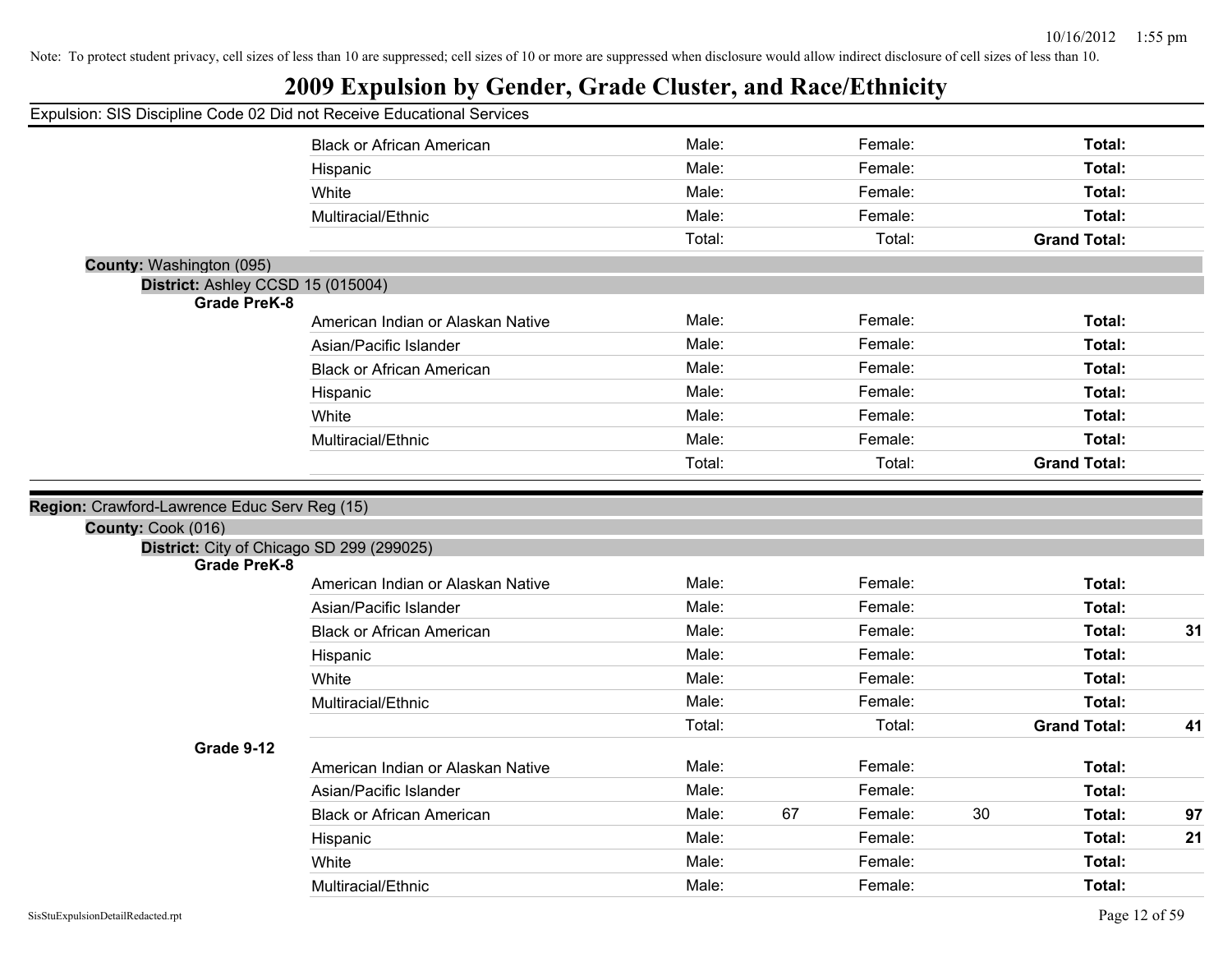## **2009 Expulsion by Gender, Grade Cluster, and Race/Ethnicity**

Expulsion: SIS Discipline Code 02 Did not Receive Educational Services

|                                                    |                                   | Total: | Total:  | <b>Grand Total:</b> |
|----------------------------------------------------|-----------------------------------|--------|---------|---------------------|
| Region: De Kalb ROE (16)                           |                                   |        |         |                     |
| County: Dekalb (019)                               |                                   |        |         |                     |
| District: DeKalb CUSD 428 (428026)                 |                                   |        |         |                     |
| Grade 9-12                                         |                                   |        |         |                     |
|                                                    | American Indian or Alaskan Native | Male:  | Female: | Total:              |
|                                                    | Asian/Pacific Islander            | Male:  | Female: | <b>Total:</b>       |
|                                                    | <b>Black or African American</b>  | Male:  | Female: | Total:              |
|                                                    | Hispanic                          | Male:  | Female: | Total:              |
|                                                    | White                             | Male:  | Female: | Total:              |
|                                                    | Multiracial/Ethnic                | Male:  | Female: | Total:              |
|                                                    |                                   | Total: | Total:  | <b>Grand Total:</b> |
| District: Sandwich CUSD 430 (430026)               |                                   |        |         |                     |
| Grade 9-12                                         |                                   |        |         |                     |
|                                                    | American Indian or Alaskan Native | Male:  | Female: | Total:              |
|                                                    | Asian/Pacific Islander            | Male:  | Female: | Total:              |
|                                                    | <b>Black or African American</b>  | Male:  | Female: | Total:              |
|                                                    | Hispanic                          | Male:  | Female: | Total:              |
|                                                    | White                             | Male:  | Female: | Total:              |
|                                                    | Multiracial/Ethnic                | Male:  | Female: | Total:              |
|                                                    |                                   | Total: | Total:  | <b>Grand Total:</b> |
| District: Somonauk CUSD 432 (432026)<br>Grade 9-12 |                                   |        |         |                     |
|                                                    | American Indian or Alaskan Native | Male:  | Female: | Total:              |
|                                                    | Asian/Pacific Islander            | Male:  | Female: | Total:              |
|                                                    | <b>Black or African American</b>  | Male:  | Female: | Total:              |
|                                                    | Hispanic                          | Male:  | Female: | Total:              |
|                                                    | White                             | Male:  | Female: | Total:              |
|                                                    | Multiracial/Ethnic                | Male:  | Female: | Total:              |
|                                                    |                                   | Total: | Total:  | <b>Grand Total:</b> |

**Region:** De Witt/Livingston/McLean ROE (17)

**County:** Mclean (064)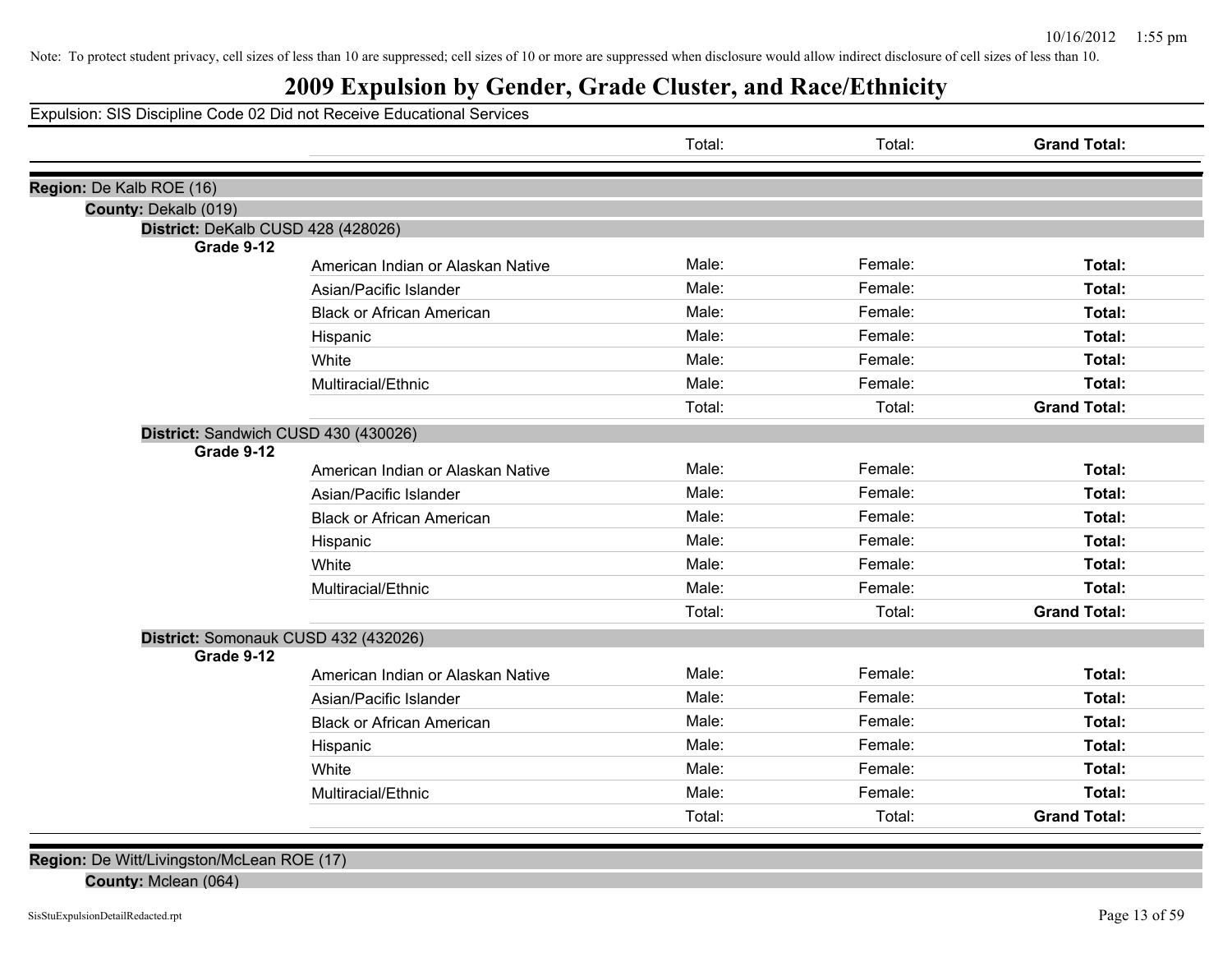| Expulsion: SIS Discipline Code 02 Did not Receive Educational Services |
|------------------------------------------------------------------------|
|------------------------------------------------------------------------|

| District: McLean County USD 5 (005026)         |                                   |        |         |                     |
|------------------------------------------------|-----------------------------------|--------|---------|---------------------|
| Grade 9-12                                     |                                   |        |         |                     |
|                                                | American Indian or Alaskan Native | Male:  | Female: | <b>Total:</b>       |
|                                                | Asian/Pacific Islander            | Male:  | Female: | Total:              |
|                                                | <b>Black or African American</b>  | Male:  | Female: | Total:              |
|                                                | Hispanic                          | Male:  | Female: | Total:              |
|                                                | White                             | Male:  | Female: | Total:              |
|                                                | Multiracial/Ethnic                | Male:  | Female: | Total:              |
|                                                |                                   | Total: | Total:  | <b>Grand Total:</b> |
| District: Olympia CUSD 16 (016026)             |                                   |        |         |                     |
| Grade 9-12                                     |                                   |        |         |                     |
|                                                | American Indian or Alaskan Native | Male:  | Female: | Total:              |
|                                                | Asian/Pacific Islander            | Male:  | Female: | Total:              |
|                                                | <b>Black or African American</b>  | Male:  | Female: | Total:              |
|                                                | Hispanic                          | Male:  | Female: | Total:              |
|                                                | White                             | Male:  | Female: | Total:              |
|                                                | Multiracial/Ethnic                | Male:  | Female: | Total:              |
|                                                |                                   | Total: | Total:  | <b>Grand Total:</b> |
| Region: DuPage ROE (19)                        |                                   |        |         |                     |
| County: Dupage (022)                           |                                   |        |         |                     |
| District: CHSD 99 (099016)                     |                                   |        |         |                     |
| Grade 9-12                                     |                                   |        |         |                     |
|                                                | American Indian or Alaskan Native | Male:  | Female: | <b>Total:</b>       |
|                                                | Asian/Pacific Islander            | Male:  | Female: | Total:              |
|                                                | <b>Black or African American</b>  | Male:  | Female: | Total:              |
|                                                | Hispanic                          | Male:  | Female: | Total:              |
|                                                | White                             | Male:  | Female: | Total:              |
|                                                | Multiracial/Ethnic                | Male:  | Female: | Total:              |
|                                                |                                   | Total: | Total:  | <b>Grand Total:</b> |
| District: DuPage HSD 88 (088016)<br>Grade 9-12 |                                   |        |         |                     |
|                                                | American Indian or Alaskan Native | Male:  | Female: | Total:              |
|                                                | Asian/Pacific Islander            | Male:  | Female: | Total:              |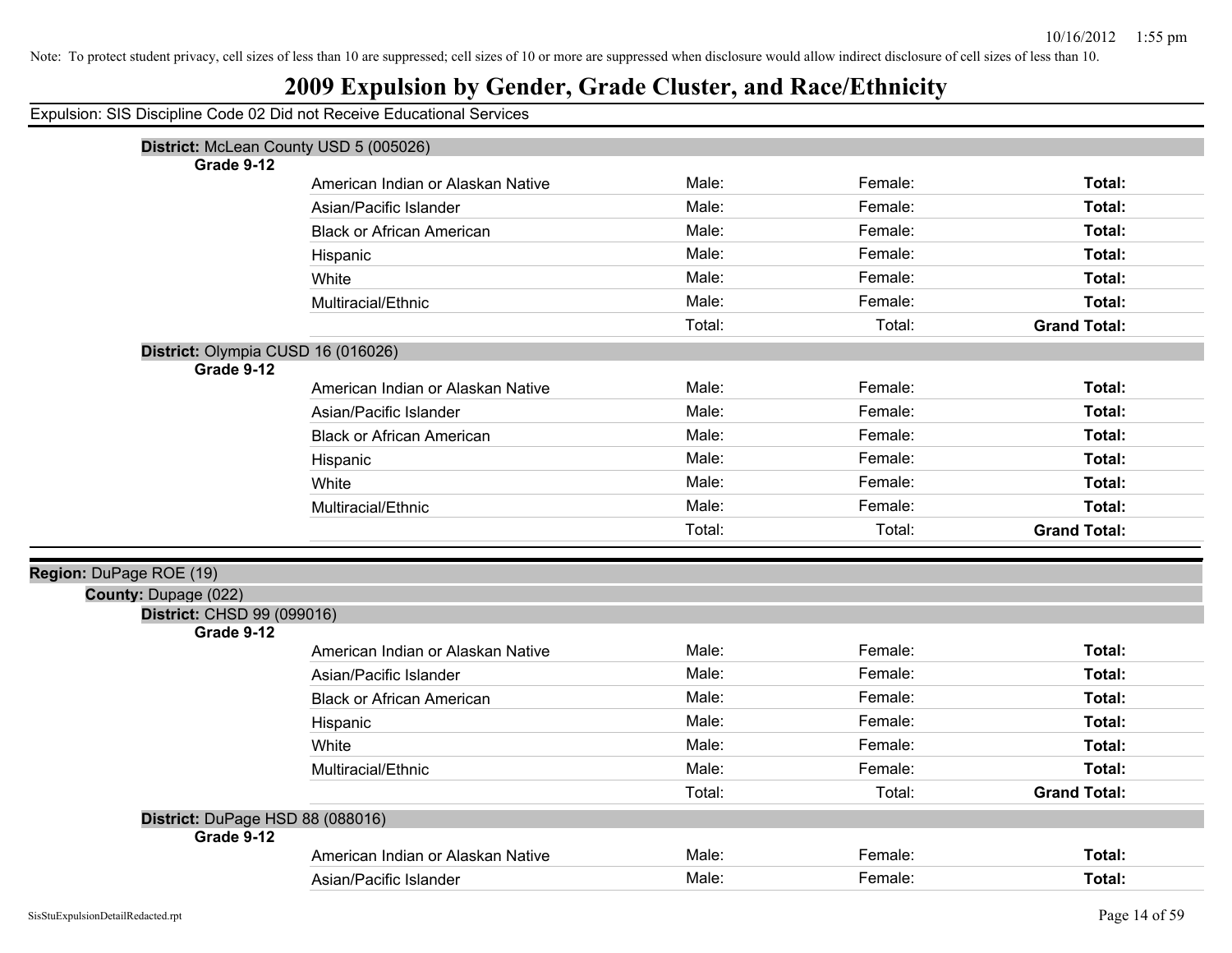## **2009 Expulsion by Gender, Grade Cluster, and Race/Ethnicity**

#### Expulsion: SIS Discipline Code 02 Did not Receive Educational Services

| a.o.o o.o b.oo                                   |                                        |        |         |                     |
|--------------------------------------------------|----------------------------------------|--------|---------|---------------------|
|                                                  | <b>Black or African American</b>       | Male:  | Female: | Total:              |
|                                                  | Hispanic                               | Male:  | Female: | Total:              |
|                                                  | White                                  | Male:  | Female: | Total:              |
|                                                  | Multiracial/Ethnic                     | Male:  | Female: | Total:              |
|                                                  |                                        | Total: | Total:  | <b>Grand Total:</b> |
| District: Elmhurst SD 205 (205026)<br>Grade 9-12 |                                        |        |         |                     |
|                                                  | American Indian or Alaskan Native      | Male:  | Female: | Total:              |
|                                                  | Asian/Pacific Islander                 | Male:  | Female: | Total:              |
|                                                  | <b>Black or African American</b>       | Male:  | Female: | Total:              |
|                                                  | Hispanic                               | Male:  | Female: | Total:              |
|                                                  | White                                  | Male:  | Female: | Total:              |
|                                                  | Multiracial/Ethnic                     | Male:  | Female: | Total:              |
|                                                  |                                        | Total: | Total:  | <b>Grand Total:</b> |
| District: Fenton CHSD 100 (100016)<br>Grade 9-12 |                                        |        |         |                     |
|                                                  | American Indian or Alaskan Native      | Male:  | Female: | Total:              |
|                                                  | Asian/Pacific Islander                 | Male:  | Female: | Total:              |
|                                                  | <b>Black or African American</b>       | Male:  | Female: | Total:              |
|                                                  | Hispanic                               | Male:  | Female: | Total:              |
|                                                  | White                                  | Male:  | Female: | Total:              |
|                                                  | Multiracial/Ethnic                     | Male:  | Female: | Total:              |
|                                                  |                                        | Total: | Total:  | <b>Grand Total:</b> |
|                                                  | District: Glenbard Twp HSD 87 (087017) |        |         |                     |
| Grade 9-12                                       | American Indian or Alaskan Native      | Male:  | Female: | Total:              |
|                                                  | Asian/Pacific Islander                 | Male:  | Female: | Total:              |
|                                                  | <b>Black or African American</b>       | Male:  | Female: | Total:              |
|                                                  | Hispanic                               | Male:  | Female: | Total:              |
|                                                  | White                                  | Male:  | Female: | Total:              |
|                                                  | Multiracial/Ethnic                     | Male:  | Female: | Total:              |
|                                                  |                                        | Total: | Total:  | <b>Grand Total:</b> |
|                                                  |                                        |        |         |                     |

**District:** Indian Prairie CUSD 204 (204026)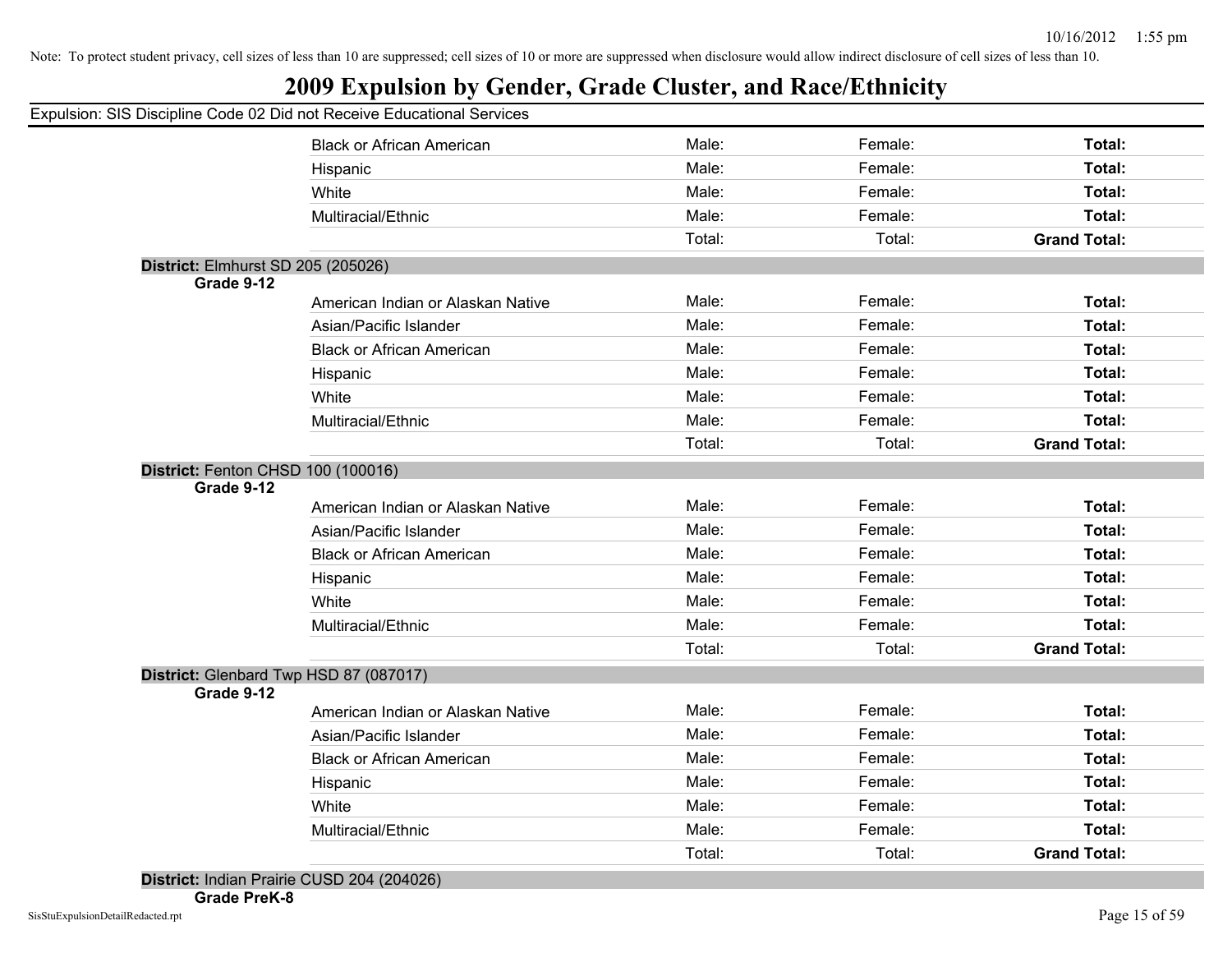## **2009 Expulsion by Gender, Grade Cluster, and Race/Ethnicity**

|                                  | American Indian or Alaskan Native      | Male:  | Female: | Total:              |
|----------------------------------|----------------------------------------|--------|---------|---------------------|
|                                  | Asian/Pacific Islander                 | Male:  | Female: | Total:              |
|                                  | <b>Black or African American</b>       | Male:  | Female: | Total:              |
|                                  | Hispanic                               | Male:  | Female: | Total:              |
|                                  | White                                  | Male:  | Female: | Total:              |
|                                  | Multiracial/Ethnic                     | Male:  | Female: | Total:              |
|                                  |                                        | Total: | Total:  | <b>Grand Total:</b> |
| District: Lombard SD 44 (044002) |                                        |        |         |                     |
| <b>Grade PreK-8</b>              |                                        |        |         |                     |
|                                  | American Indian or Alaskan Native      | Male:  | Female: | Total:              |
|                                  | Asian/Pacific Islander                 | Male:  | Female: | Total:              |
|                                  | <b>Black or African American</b>       | Male:  | Female: | Total:              |
|                                  | Hispanic                               | Male:  | Female: | Total:              |
|                                  | White                                  | Male:  | Female: | Total:              |
|                                  | Multiracial/Ethnic                     | Male:  | Female: | Total:              |
|                                  |                                        | Total: | Total:  | <b>Grand Total:</b> |
|                                  | District: Naperville CUSD 203 (203026) |        |         |                     |
| <b>Grade PreK-8</b>              |                                        |        |         |                     |
|                                  | American Indian or Alaskan Native      | Male:  | Female: | Total:              |
|                                  | Asian/Pacific Islander                 | Male:  | Female: | Total:              |
|                                  | <b>Black or African American</b>       | Male:  | Female: | Total:              |
|                                  | Hispanic                               | Male:  | Female: | Total:              |
|                                  | White                                  | Male:  | Female: | Total:              |
|                                  | Multiracial/Ethnic                     | Male:  | Female: | Total:              |
|                                  |                                        | Total: | Total:  | <b>Grand Total:</b> |
| Grade 9-12                       |                                        |        |         |                     |
|                                  | American Indian or Alaskan Native      | Male:  | Female: | Total:              |
|                                  | Asian/Pacific Islander                 | Male:  | Female: | Total:              |
|                                  | <b>Black or African American</b>       | Male:  | Female: | Total:              |
|                                  | Hispanic                               | Male:  | Female: | Total:              |
|                                  | White                                  | Male:  | Female: | Total:              |
|                                  | Multiracial/Ethnic                     | Male:  | Female: | Total:              |
|                                  |                                        | Total: | Total:  | <b>Grand Total:</b> |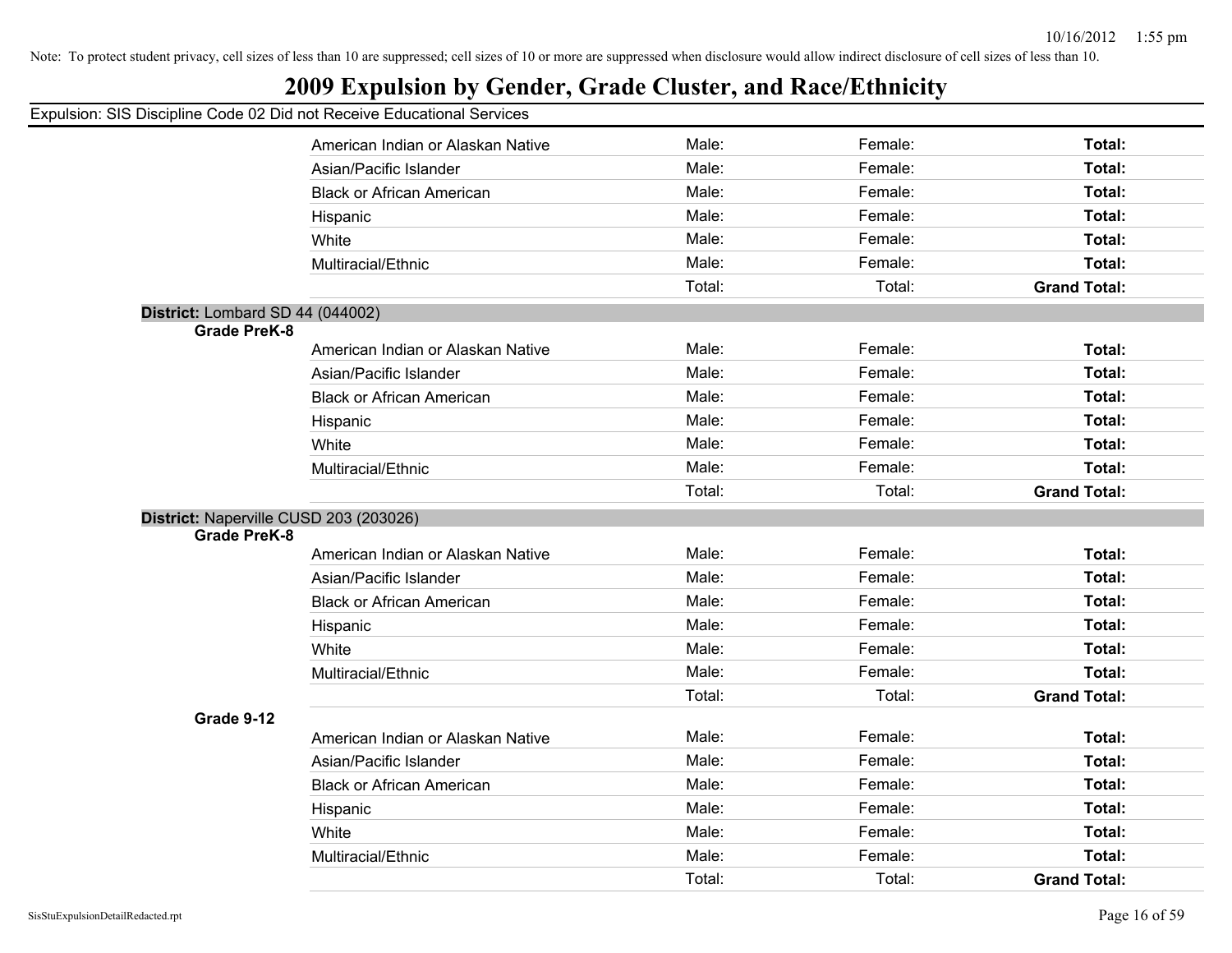## **2009 Expulsion by Gender, Grade Cluster, and Race/Ethnicity**

| District: Queen Bee SD 16 (016002)                        |                                   |        |         |                     |
|-----------------------------------------------------------|-----------------------------------|--------|---------|---------------------|
| <b>Grade PreK-8</b>                                       |                                   |        |         |                     |
|                                                           | American Indian or Alaskan Native | Male:  | Female: | Total:              |
|                                                           | Asian/Pacific Islander            | Male:  | Female: | Total:              |
|                                                           | <b>Black or African American</b>  | Male:  | Female: | Total:              |
|                                                           | Hispanic                          | Male:  | Female: | <b>Total:</b>       |
|                                                           | White                             | Male:  | Female: | Total:              |
|                                                           | Multiracial/Ethnic                | Male:  | Female: | Total:              |
|                                                           |                                   | Total: | Total:  | <b>Grand Total:</b> |
| Region: Edwd/Gltn/Hdin/Pop/Slne/Wbh/Wn/Wh (20)            |                                   |        |         |                     |
| County: Saline (083)                                      |                                   |        |         |                     |
| District: Harrisburg CUSD 3 (003026)                      |                                   |        |         |                     |
| Grade 9-12                                                |                                   |        |         |                     |
|                                                           | American Indian or Alaskan Native | Male:  | Female: | Total:              |
|                                                           | Asian/Pacific Islander            | Male:  | Female: | Total:              |
|                                                           | <b>Black or African American</b>  | Male:  | Female: | Total:              |
|                                                           | Hispanic                          | Male:  | Female: | Total:              |
|                                                           | White                             | Male:  | Female: | Total:              |
|                                                           | Multiracial/Ethnic                | Male:  | Female: | Total:              |
|                                                           |                                   | Total: | Total:  | <b>Grand Total:</b> |
| County: Wabash (093)                                      |                                   |        |         |                     |
| District: Wabash CUSD 348 (348026)<br><b>Grade PreK-8</b> |                                   |        |         |                     |
|                                                           | American Indian or Alaskan Native | Male:  | Female: | Total:              |
|                                                           | Asian/Pacific Islander            | Male:  | Female: | Total:              |
|                                                           | <b>Black or African American</b>  | Male:  | Female: | Total:              |
|                                                           | Hispanic                          | Male:  | Female: | Total:              |
|                                                           | White                             | Male:  | Female: | <b>Total:</b>       |
|                                                           | Multiracial/Ethnic                | Male:  | Female: | Total:              |
|                                                           |                                   | Total: | Total:  | <b>Grand Total:</b> |
| Grade 9-12                                                |                                   |        |         |                     |
|                                                           | American Indian or Alaskan Native | Male:  | Female: | Total:              |
|                                                           | Asian/Pacific Islander            | Male:  | Female: | Total:              |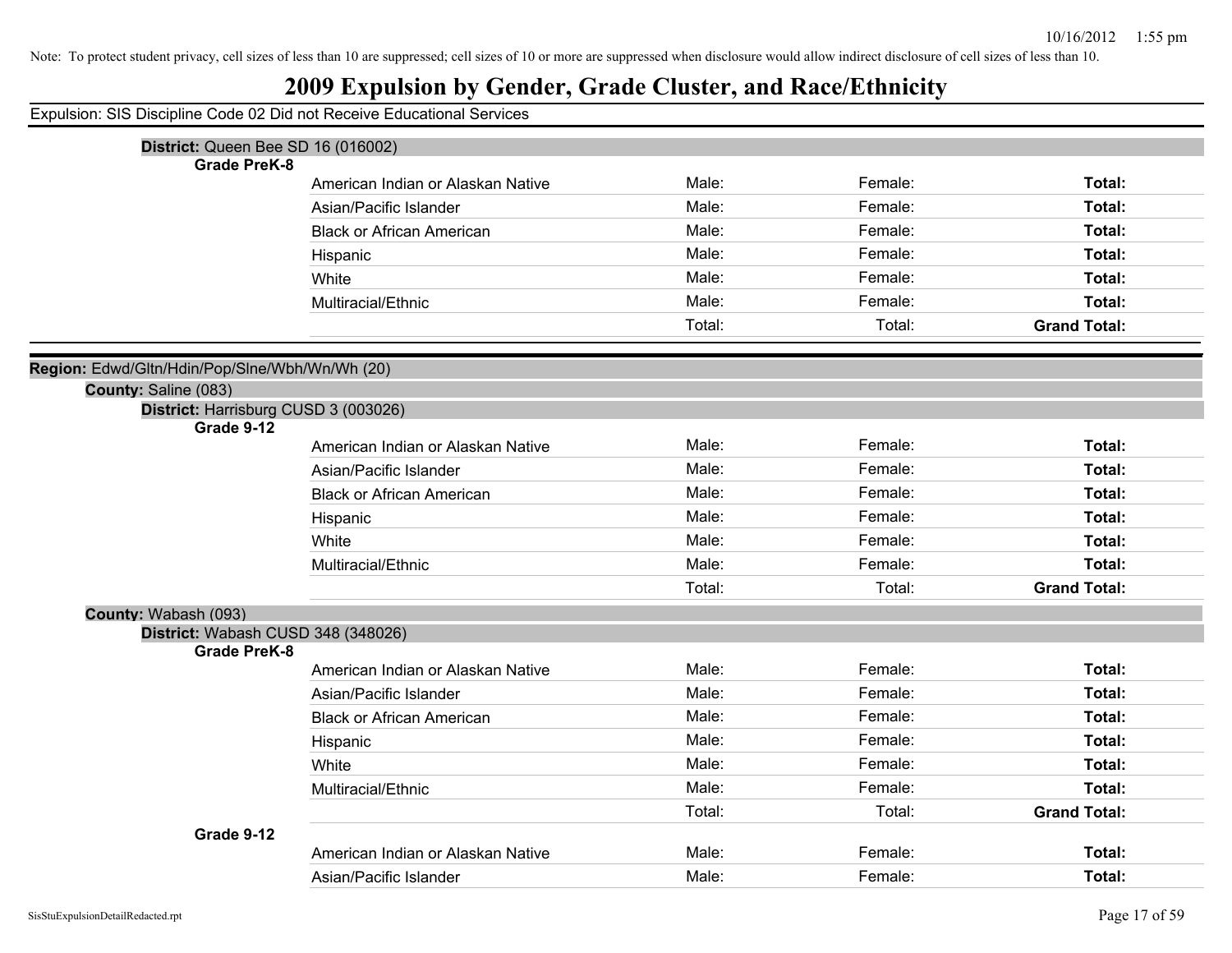## **2009 Expulsion by Gender, Grade Cluster, and Race/Ethnicity**

|                                                   | <b>Black or African American</b>  | Male:  | Female: | Total:              |
|---------------------------------------------------|-----------------------------------|--------|---------|---------------------|
|                                                   | Hispanic                          | Male:  | Female: | Total:              |
|                                                   | White                             | Male:  | Female: | Total:              |
|                                                   | Multiracial/Ethnic                | Male:  | Female: | Total:              |
|                                                   |                                   | Total: | Total:  | <b>Grand Total:</b> |
| County: White (097)                               |                                   |        |         |                     |
| District: Grayville CUSD 1 (001026)               |                                   |        |         |                     |
| Grade 9-12                                        |                                   |        |         |                     |
|                                                   | American Indian or Alaskan Native | Male:  | Female: | Total:              |
|                                                   | Asian/Pacific Islander            | Male:  | Female: | Total:              |
|                                                   | <b>Black or African American</b>  | Male:  | Female: | Total:              |
|                                                   | Hispanic                          | Male:  | Female: | Total:              |
|                                                   | White                             | Male:  | Female: | Total:              |
|                                                   | Multiracial/Ethnic                | Male:  | Female: | Total:              |
|                                                   |                                   | Total: | Total:  | <b>Grand Total:</b> |
|                                                   |                                   |        |         |                     |
| Region: Franklin/Williamson ROE (21)              |                                   |        |         |                     |
| County: Williamson (100)                          |                                   |        |         |                     |
| District: Herrin CUSD 4 (004026)<br>Grade 9-12    |                                   |        |         |                     |
|                                                   | American Indian or Alaskan Native | Male:  | Female: | Total:              |
|                                                   | Asian/Pacific Islander            | Male:  | Female: | Total:              |
|                                                   | <b>Black or African American</b>  | Male:  | Female: | Total:              |
|                                                   | Hispanic                          | Male:  | Female: | Total:              |
|                                                   | White                             | Male:  | Female: | Total:              |
|                                                   | Multiracial/Ethnic                | Male:  | Female: | Total:              |
|                                                   |                                   | Total: | Total:  | <b>Grand Total:</b> |
|                                                   |                                   |        |         |                     |
| Region: Grundy/Kendall ROE (24)                   |                                   |        |         |                     |
| County: Grundy (032)                              |                                   |        |         |                     |
| District: Coal City CUSD 1 (001026)<br>Grade 9-12 |                                   |        |         |                     |
|                                                   |                                   |        |         |                     |
|                                                   | American Indian or Alaskan Native | Male:  | Female: | Total:              |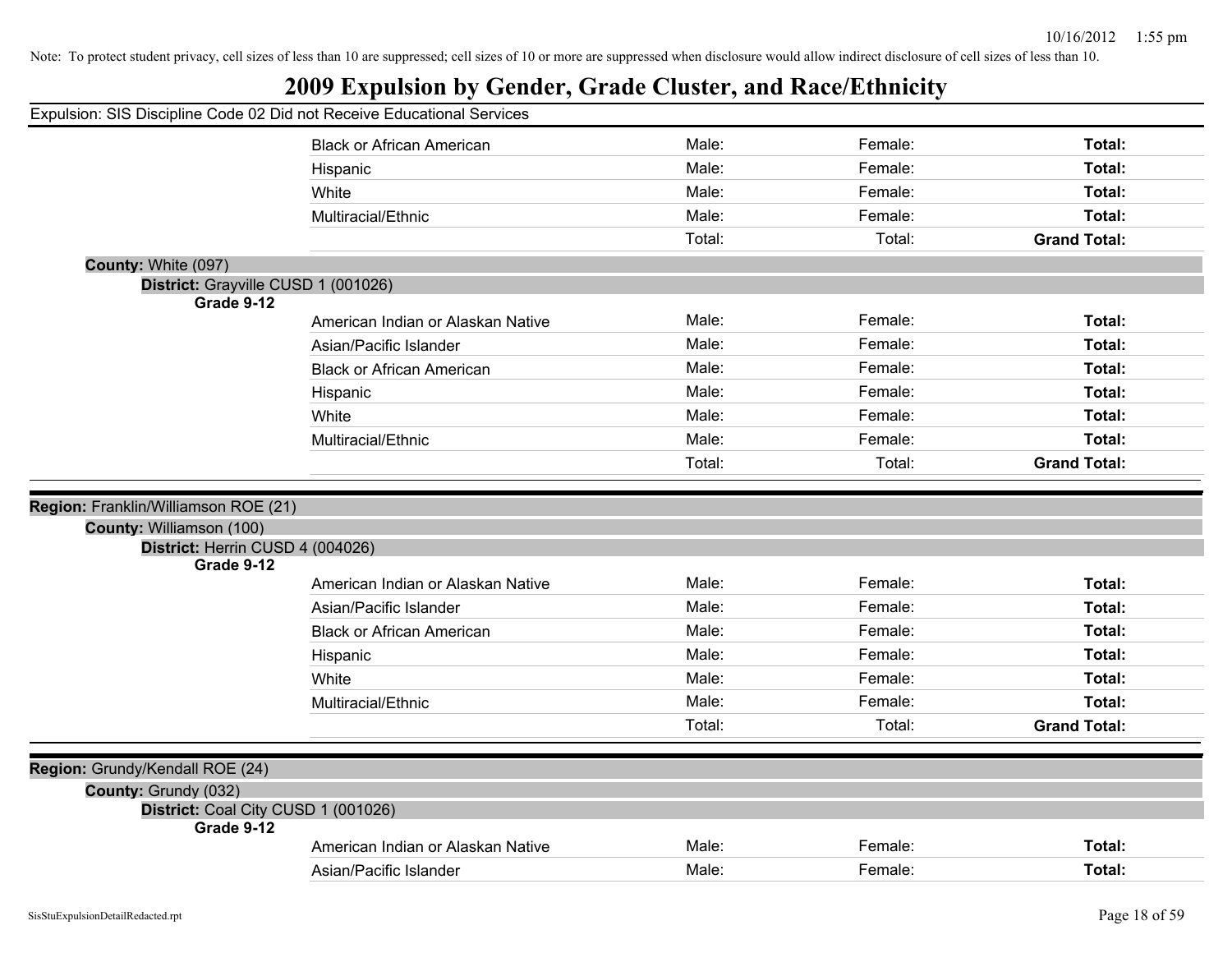## **2009 Expulsion by Gender, Grade Cluster, and Race/Ethnicity**

|                                                | <b>Black or African American</b>  | Male:  | Female: | Total:              |    |
|------------------------------------------------|-----------------------------------|--------|---------|---------------------|----|
|                                                | Hispanic                          | Male:  | Female: | Total:              |    |
|                                                | White                             | Male:  | Female: | Total:              |    |
|                                                | Multiracial/Ethnic                | Male:  | Female: | Total:              |    |
|                                                |                                   | Total: | Total:  | <b>Grand Total:</b> |    |
| District: Minooka CHSD 111 (111016)            |                                   |        |         |                     |    |
| Grade 9-12                                     | American Indian or Alaskan Native | Male:  | Female: | Total:              |    |
|                                                | Asian/Pacific Islander            | Male:  | Female: | Total:              |    |
|                                                |                                   | Male:  | Female: | Total:              |    |
|                                                | <b>Black or African American</b>  |        |         |                     |    |
|                                                | Hispanic                          | Male:  | Female: | Total:              |    |
|                                                | White                             | Male:  | Female: | Total:              |    |
|                                                | Multiracial/Ethnic                | Male:  | Female: | Total:              |    |
|                                                |                                   | Total: | Total:  | <b>Grand Total:</b> | 10 |
| County: Kendall (047)                          |                                   |        |         |                     |    |
| District: Plano CUSD 88 (088026)<br>Grade 9-12 |                                   |        |         |                     |    |
|                                                | American Indian or Alaskan Native | Male:  | Female: | Total:              |    |
|                                                | Asian/Pacific Islander            | Male:  | Female: | Total:              |    |
|                                                | <b>Black or African American</b>  | Male:  | Female: | Total:              |    |
|                                                | Hispanic                          | Male:  | Female: | Total:              |    |
|                                                | White                             | Male:  | Female: | Total:              |    |
|                                                | Multiracial/Ethnic                | Male:  | Female: | Total:              |    |
|                                                |                                   | Total: | Total:  | <b>Grand Total:</b> |    |
|                                                |                                   |        |         |                     |    |
| Region: Hamilton/Jefferson ROE (25)            |                                   |        |         |                     |    |
| County: Hamilton (033)                         |                                   |        |         |                     |    |
| District: Hamilton Co CUSD 10 (010026)         |                                   |        |         |                     |    |
| Grade 9-12                                     | American Indian or Alaskan Native | Male:  | Female: | Total:              |    |
|                                                | Asian/Pacific Islander            | Male:  | Female: | Total:              |    |
|                                                | <b>Black or African American</b>  | Male:  | Female: | Total:              |    |
|                                                |                                   | Male:  | Female: | Total:              |    |
|                                                | Hispanic                          | Male:  | Female: | Total:              |    |
|                                                | White                             |        |         |                     |    |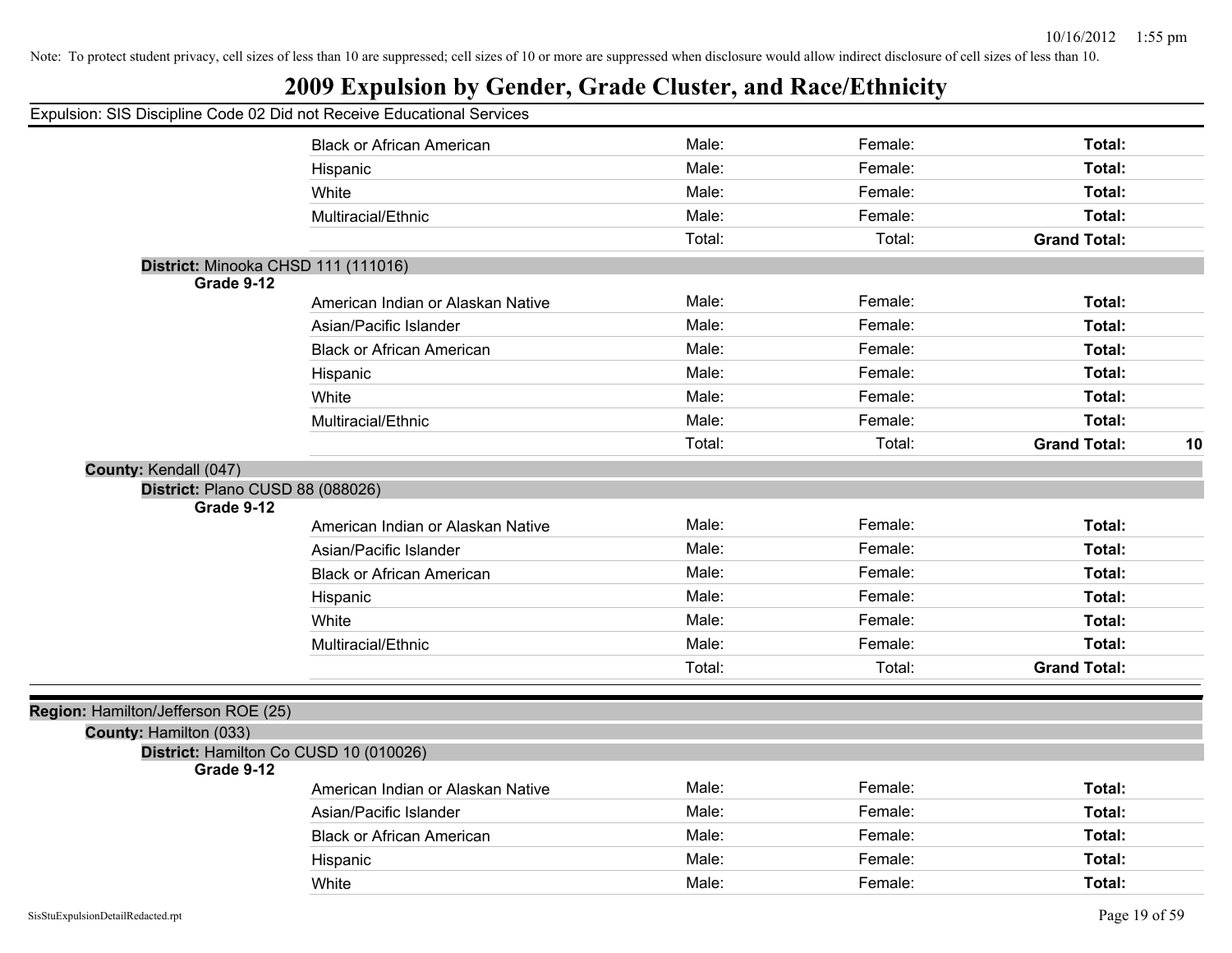|                                          | Expulsion: SIS Discipline Code 02 Did not Receive Educational Services |        |         |                     |
|------------------------------------------|------------------------------------------------------------------------|--------|---------|---------------------|
|                                          | Multiracial/Ethnic                                                     | Male:  | Female: | Total:              |
|                                          |                                                                        | Total: | Total:  | <b>Grand Total:</b> |
|                                          |                                                                        |        |         |                     |
| Region: Hancock/McDonough ROE (26)       |                                                                        |        |         |                     |
| County: Hancock (034)                    |                                                                        |        |         |                     |
|                                          | District: Illini West H S Dist 307 (307016)                            |        |         |                     |
| Grade 9-12                               |                                                                        | Male:  | Female: | Total:              |
|                                          | American Indian or Alaskan Native                                      |        |         |                     |
|                                          | Asian/Pacific Islander                                                 | Male:  | Female: | Total:              |
|                                          | <b>Black or African American</b>                                       | Male:  | Female: | Total:              |
|                                          | Hispanic                                                               | Male:  | Female: | Total:              |
|                                          | White                                                                  | Male:  | Female: | Total:              |
|                                          | Multiracial/Ethnic                                                     | Male:  | Female: | Total:              |
|                                          |                                                                        | Total: | Total:  | <b>Grand Total:</b> |
|                                          |                                                                        |        |         |                     |
| Region: Henderson/Mercer/Warren ROE (27) |                                                                        |        |         |                     |
| County: Henderson (036)                  |                                                                        |        |         |                     |
|                                          | District: West Central CUSD 235 (235026)                               |        |         |                     |
| Grade 9-12                               | American Indian or Alaskan Native                                      | Male:  | Female: | Total:              |
|                                          | Asian/Pacific Islander                                                 | Male:  | Female: | Total:              |
|                                          |                                                                        |        |         |                     |
|                                          | <b>Black or African American</b>                                       | Male:  | Female: | Total:              |
|                                          | Hispanic                                                               | Male:  | Female: | Total:              |
|                                          | White                                                                  | Male:  | Female: | Total:              |
|                                          | Multiracial/Ethnic                                                     | Male:  | Female: | Total:              |
|                                          |                                                                        | Total: | Total:  | <b>Grand Total:</b> |
| County: Mercer (066)                     |                                                                        |        |         |                     |
| District: Aledo CUSD 201 (201026)        |                                                                        |        |         |                     |
| Grade 9-12                               |                                                                        |        |         |                     |
|                                          | American Indian or Alaskan Native                                      | Male:  | Female: | Total:              |
|                                          | Asian/Pacific Islander                                                 | Male:  | Female: | Total:              |
|                                          | <b>Black or African American</b>                                       | Male:  | Female: | Total:              |
|                                          | Hispanic                                                               | Male:  | Female: | Total:              |
|                                          | White                                                                  | Male:  | Female: | Total:              |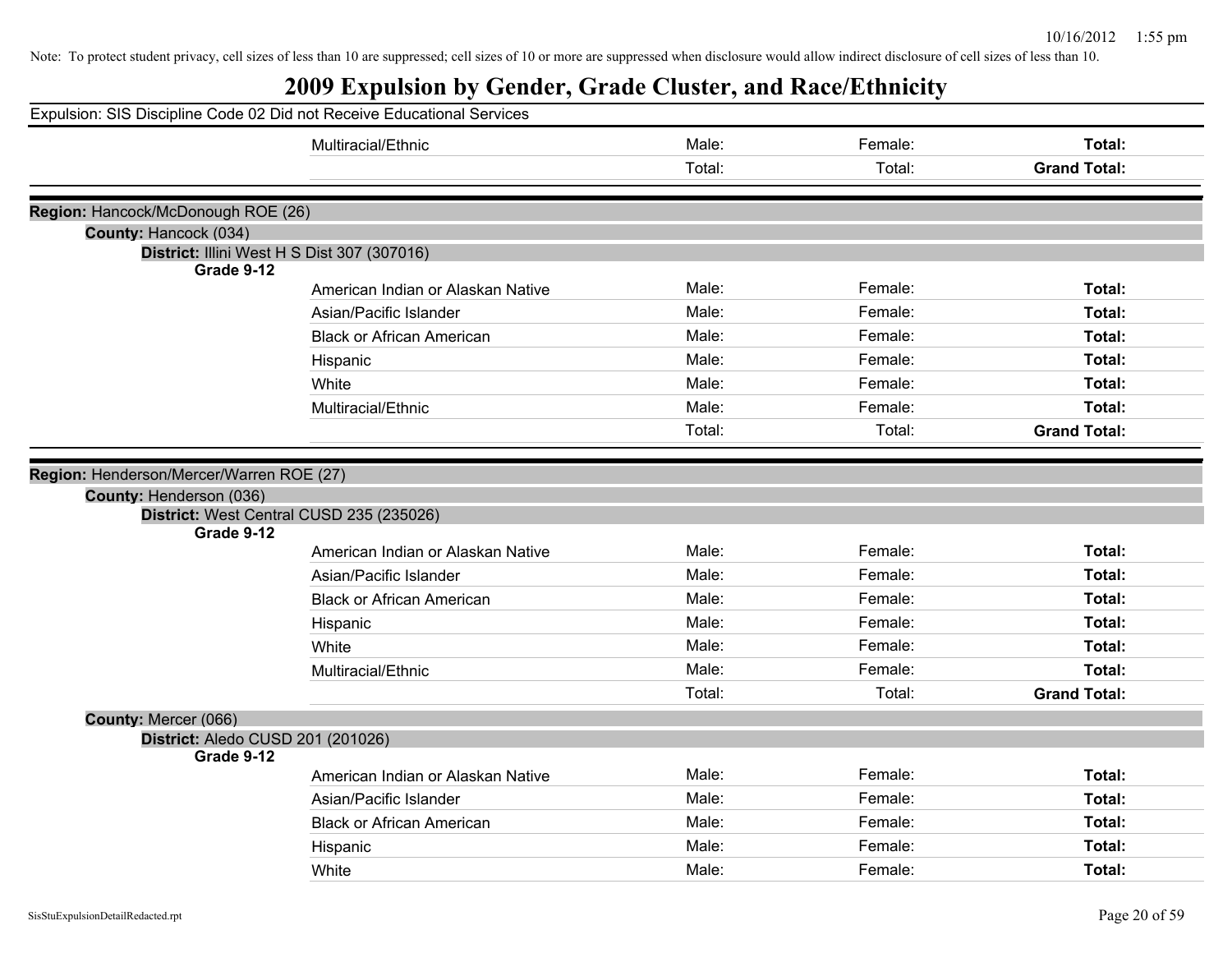|                                                              | Expulsion: SIS Discipline Code 02 Did not Receive Educational Services |        |         |                     |
|--------------------------------------------------------------|------------------------------------------------------------------------|--------|---------|---------------------|
|                                                              | Multiracial/Ethnic                                                     | Male:  | Female: | Total:              |
|                                                              |                                                                        | Total: | Total:  | <b>Grand Total:</b> |
| County: Warren (094)                                         |                                                                        |        |         |                     |
|                                                              | District: Monmouth-Roseville CUSD 238 (238026)                         |        |         |                     |
| Grade 9-12                                                   | American Indian or Alaskan Native                                      | Male:  | Female: | Total:              |
|                                                              | Asian/Pacific Islander                                                 | Male:  | Female: | Total:              |
|                                                              |                                                                        | Male:  | Female: | Total:              |
|                                                              | <b>Black or African American</b>                                       |        |         |                     |
|                                                              | Hispanic                                                               | Male:  | Female: | Total:              |
|                                                              | White                                                                  | Male:  | Female: | Total:              |
|                                                              | Multiracial/Ethnic                                                     | Male:  | Female: | Total:              |
|                                                              |                                                                        | Total: | Total:  | <b>Grand Total:</b> |
| Region: Iroquois/Kankakee ROE (32)<br>County: Iroquois (038) | District: Iroquois County CUSD 9 (009026)                              |        |         |                     |
| Grade 9-12                                                   |                                                                        |        |         |                     |
|                                                              | American Indian or Alaskan Native                                      | Male:  | Female: | Total:              |
|                                                              | Asian/Pacific Islander                                                 | Male:  | Female: | Total:              |
|                                                              | <b>Black or African American</b>                                       | Male:  | Female: | Total:              |
|                                                              | Hispanic                                                               | Male:  | Female: | Total:              |
|                                                              | White                                                                  | Male:  | Female: | Total:              |
|                                                              | Multiracial/Ethnic                                                     | Male:  | Female: | Total:              |
|                                                              |                                                                        | Total: | Total:  | <b>Grand Total:</b> |
| <b>Grade PreK-8</b>                                          | District: Iroquois West CUSD 10 (010026)                               |        |         |                     |
|                                                              | American Indian or Alaskan Native                                      | Male:  | Female: | Total:              |
|                                                              | Asian/Pacific Islander                                                 | Male:  | Female: | Total:              |
|                                                              | <b>Black or African American</b>                                       | Male:  | Female: | Total:              |
|                                                              | Hispanic                                                               | Male:  | Female: | Total:              |
|                                                              | White                                                                  | Male:  | Female: | Total:              |
|                                                              | Multiracial/Ethnic                                                     | Male:  | Female: | Total:              |
|                                                              |                                                                        | Total: | Total:  | <b>Grand Total:</b> |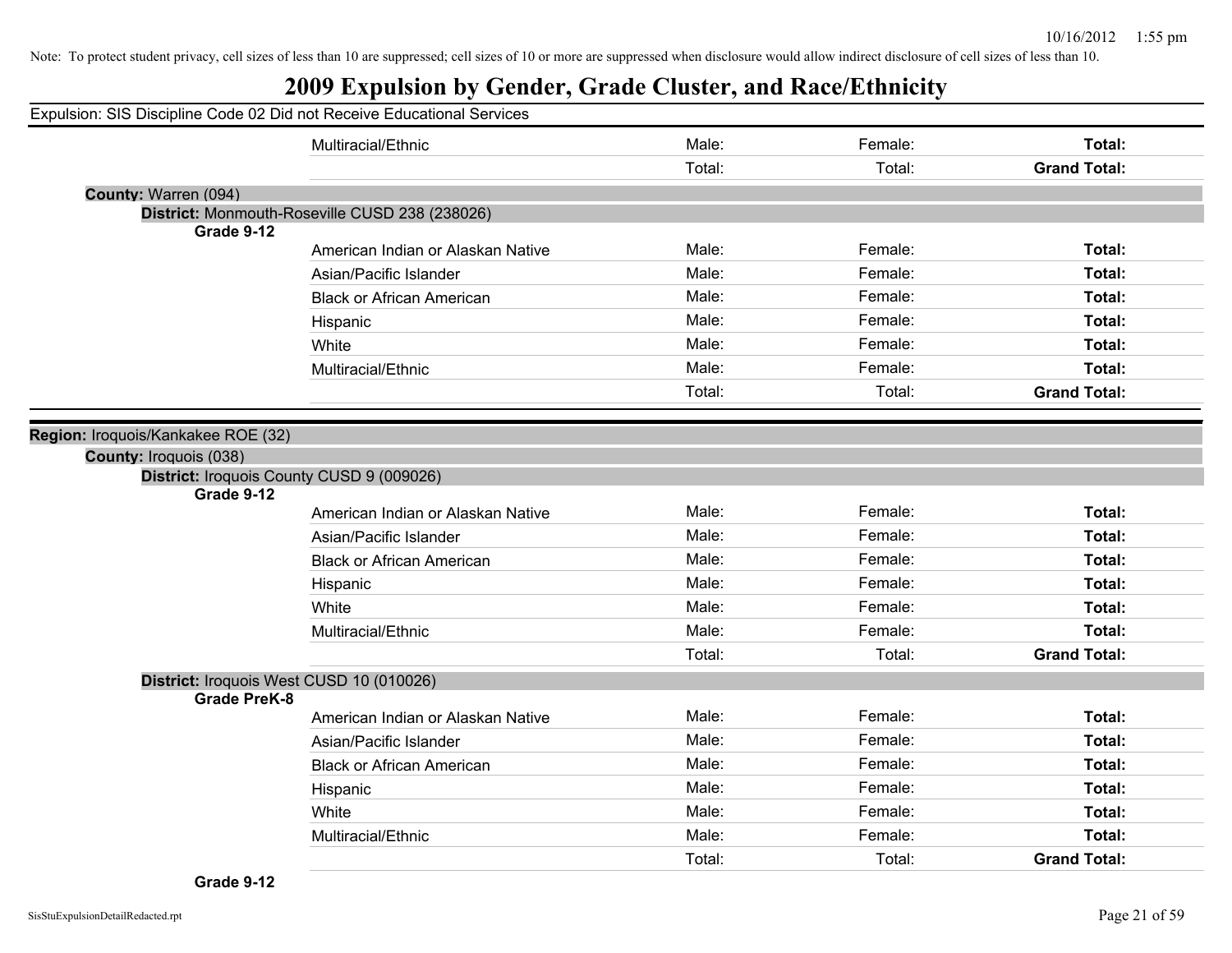## **2009 Expulsion by Gender, Grade Cluster, and Race/Ethnicity**

|                                    | American Indian or Alaskan Native               | Male:  | Female: | Total:              |
|------------------------------------|-------------------------------------------------|--------|---------|---------------------|
|                                    | Asian/Pacific Islander                          | Male:  | Female: | Total:              |
|                                    | <b>Black or African American</b>                | Male:  | Female: | Total:              |
|                                    | Hispanic                                        | Male:  | Female: | Total:              |
|                                    | White                                           | Male:  | Female: | Total:              |
|                                    | Multiracial/Ethnic                              | Male:  | Female: | Total:              |
|                                    |                                                 | Total: | Total:  | <b>Grand Total:</b> |
|                                    | District: Milford Twp HSD 233 (233017)          |        |         |                     |
| Grade 9-12                         |                                                 |        |         |                     |
|                                    | American Indian or Alaskan Native               | Male:  | Female: | Total:              |
|                                    | Asian/Pacific Islander                          | Male:  | Female: | Total:              |
|                                    | <b>Black or African American</b>                | Male:  | Female: | Total:              |
|                                    | Hispanic                                        | Male:  | Female: | Total:              |
|                                    | White                                           | Male:  | Female: | Total:              |
|                                    | Multiracial/Ethnic                              | Male:  | Female: | Total:              |
|                                    |                                                 | Total: | Total:  | <b>Grand Total:</b> |
| County: Kankakee (046)             |                                                 |        |         |                     |
|                                    | District: Bradley Bourbonnais CHSD 307 (307016) |        |         |                     |
| Grade 9-12                         |                                                 |        |         |                     |
|                                    | American Indian or Alaskan Native               | Male:  | Female: | Total:              |
|                                    | Asian/Pacific Islander                          | Male:  | Female: | Total:              |
|                                    | <b>Black or African American</b>                | Male:  | Female: | Total:              |
|                                    | Hispanic                                        | Male:  | Female: | Total:              |
|                                    | White                                           | Male:  | Female: | Total:              |
|                                    | Multiracial/Ethnic                              | Male:  | Female: | Total:              |
|                                    |                                                 | Total: | Total:  | <b>Grand Total:</b> |
| District: Herscher CUSD 2 (002026) |                                                 |        |         |                     |
| Grade 9-12                         |                                                 |        |         |                     |
|                                    | American Indian or Alaskan Native               | Male:  | Female: | Total:              |
|                                    | Asian/Pacific Islander                          | Male:  | Female: | Total:              |
|                                    | <b>Black or African American</b>                | Male:  | Female: | Total:              |
|                                    | Hispanic                                        | Male:  | Female: | Total:              |
|                                    | White                                           | Male:  | Female: | Total:              |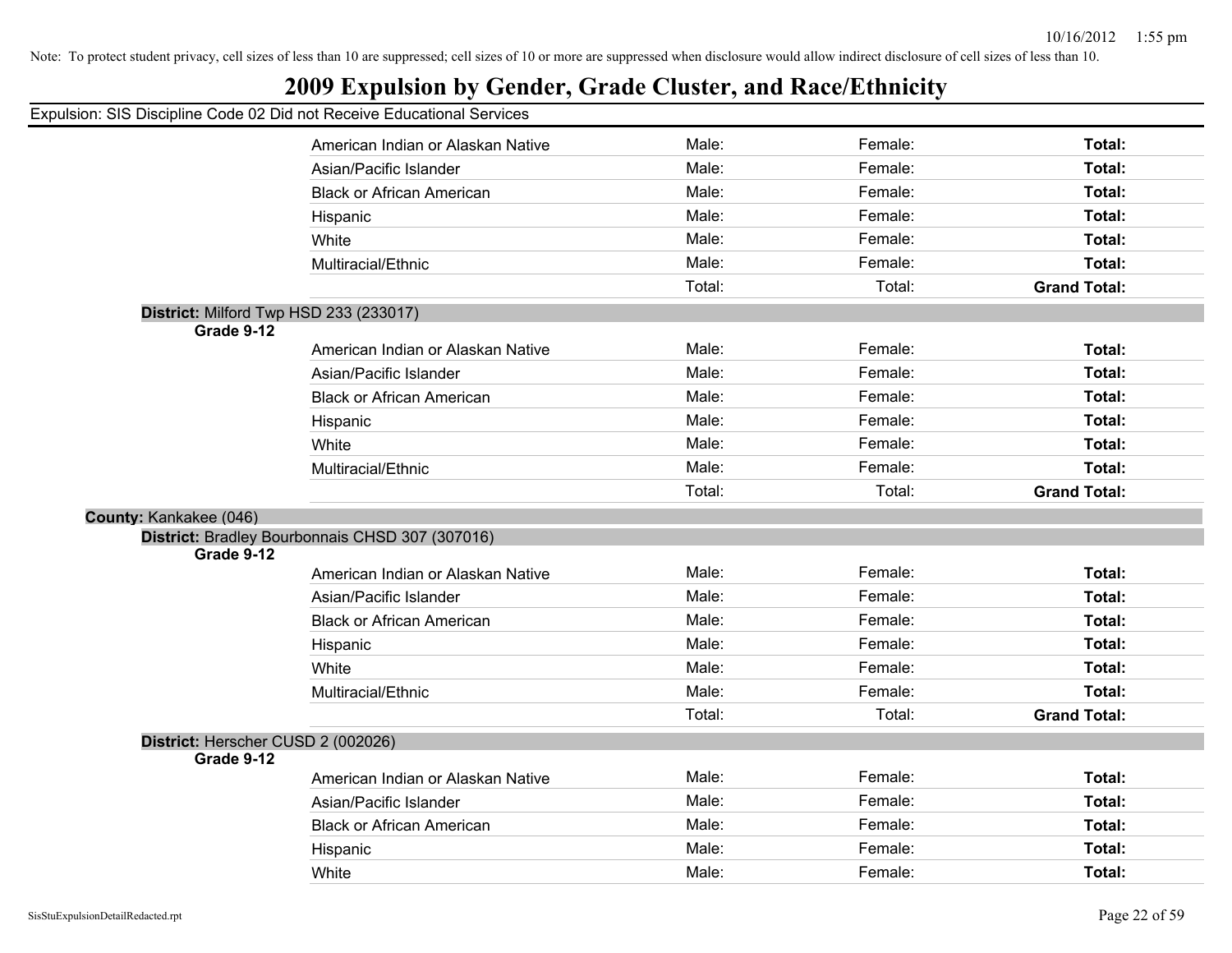| Expulsion: SIS Discipline Code 02 Did not Receive Educational Services |
|------------------------------------------------------------------------|
|------------------------------------------------------------------------|

|                                     | Multiracial/Ethnic                | Male:  | Female: | Total:              |
|-------------------------------------|-----------------------------------|--------|---------|---------------------|
|                                     |                                   | Total: | Total:  | <b>Grand Total:</b> |
| District: Kankakee SD 111 (111025)  |                                   |        |         |                     |
| <b>Grade PreK-8</b>                 |                                   |        |         |                     |
|                                     | American Indian or Alaskan Native | Male:  | Female: | <b>Total:</b>       |
|                                     | Asian/Pacific Islander            | Male:  | Female: | Total:              |
|                                     | <b>Black or African American</b>  | Male:  | Female: | Total:              |
|                                     | Hispanic                          | Male:  | Female: | <b>Total:</b>       |
|                                     | White                             | Male:  | Female: | <b>Total:</b>       |
|                                     | Multiracial/Ethnic                | Male:  | Female: | <b>Total:</b>       |
|                                     |                                   | Total: | Total:  | <b>Grand Total:</b> |
| Grade 9-12                          |                                   |        |         |                     |
|                                     | American Indian or Alaskan Native | Male:  | Female: | <b>Total:</b>       |
|                                     | Asian/Pacific Islander            | Male:  | Female: | <b>Total:</b>       |
|                                     | <b>Black or African American</b>  | Male:  | Female: | <b>Total:</b>       |
|                                     | Hispanic                          | Male:  | Female: | Total:              |
|                                     | White                             | Male:  | Female: | <b>Total:</b>       |
|                                     | Multiracial/Ethnic                | Male:  | Female: | Total:              |
|                                     |                                   | Total: | Total:  | <b>Grand Total:</b> |
| District: Manteno CUSD 5 (005026)   |                                   |        |         |                     |
| Grade 9-12                          |                                   |        |         |                     |
|                                     | American Indian or Alaskan Native | Male:  | Female: | Total:              |
|                                     | Asian/Pacific Islander            | Male:  | Female: | Total:              |
|                                     | <b>Black or African American</b>  | Male:  | Female: | <b>Total:</b>       |
|                                     | Hispanic                          | Male:  | Female: | <b>Total:</b>       |
|                                     | White                             | Male:  | Female: | Total:              |
|                                     | Multiracial/Ethnic                | Male:  | Female: | Total:              |
|                                     |                                   | Total: | Total:  | <b>Grand Total:</b> |
| District: St Anne CHSD 302 (302016) |                                   |        |         |                     |
| Grade 9-12                          |                                   |        |         |                     |
|                                     | American Indian or Alaskan Native | Male:  | Female: | <b>Total:</b>       |
|                                     | Asian/Pacific Islander            | Male:  | Female: | <b>Total:</b>       |
|                                     | <b>Black or African American</b>  | Male:  | Female: | <b>Total:</b>       |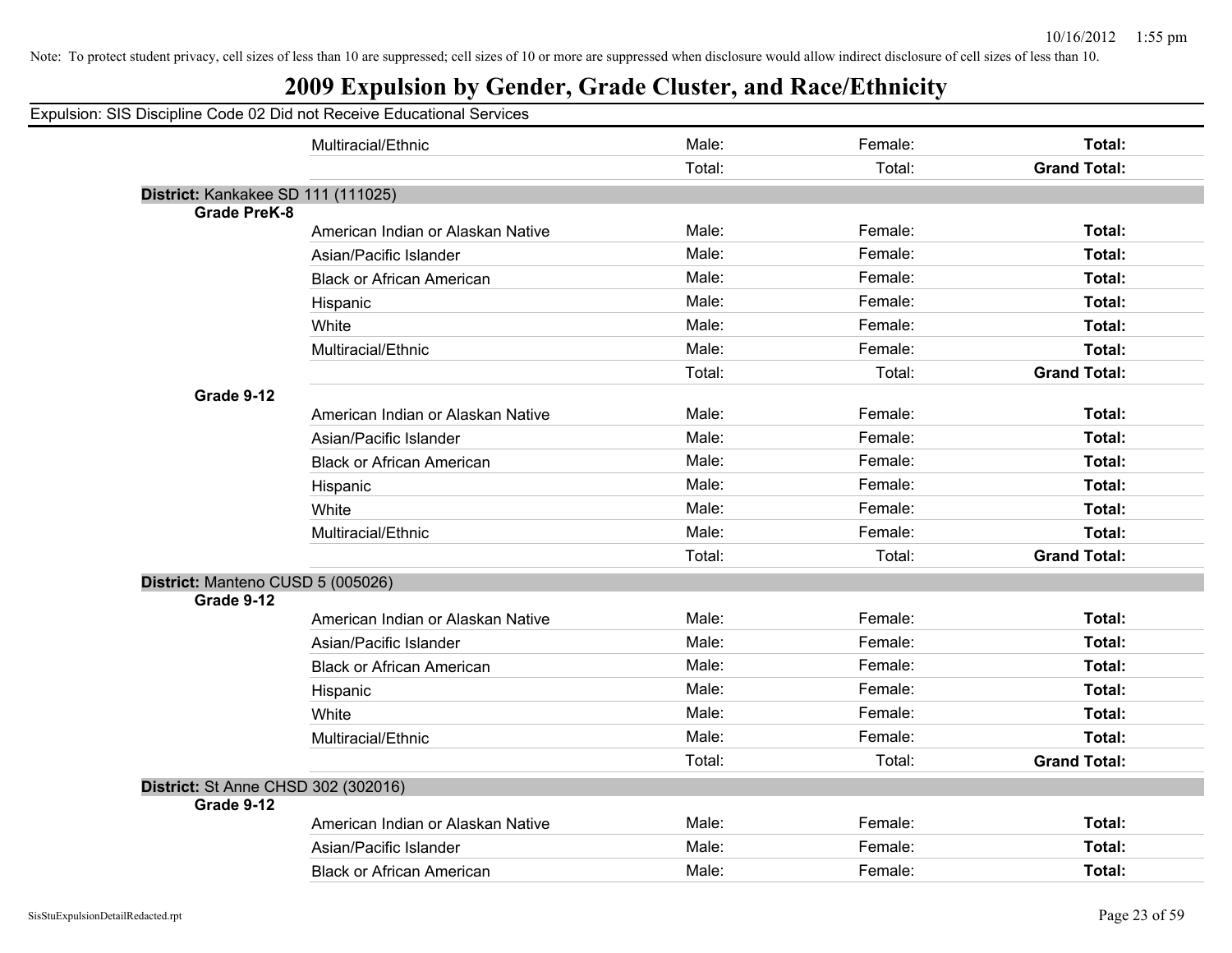|                                                         | Expulsion: SIS Discipline Code 02 Did not Receive Educational Services |        |         |                     |
|---------------------------------------------------------|------------------------------------------------------------------------|--------|---------|---------------------|
|                                                         | Hispanic                                                               | Male:  | Female: | Total:              |
|                                                         | White                                                                  | Male:  | Female: | Total:              |
|                                                         | Multiracial/Ethnic                                                     | Male:  | Female: | Total:              |
|                                                         |                                                                        | Total: | Total:  | <b>Grand Total:</b> |
|                                                         |                                                                        |        |         |                     |
| Region: Jackson/Perry ROE (30)<br>County: Jackson (039) |                                                                        |        |         |                     |
|                                                         | District: Trico CUSD 176 (176026)                                      |        |         |                     |
| Grade 9-12                                              |                                                                        |        |         |                     |
|                                                         | American Indian or Alaskan Native                                      | Male:  | Female: | Total:              |
|                                                         | Asian/Pacific Islander                                                 | Male:  | Female: | Total:              |
|                                                         | <b>Black or African American</b>                                       | Male:  | Female: | Total:              |
|                                                         | Hispanic                                                               | Male:  | Female: | Total:              |
|                                                         | White                                                                  | Male:  | Female: | Total:              |
|                                                         | Multiracial/Ethnic                                                     | Male:  | Female: | Total:              |
|                                                         |                                                                        | Total: | Total:  | <b>Grand Total:</b> |
|                                                         |                                                                        |        |         |                     |
|                                                         |                                                                        |        |         |                     |
| Region: Kane ROE (31)                                   |                                                                        |        |         |                     |
| County: Kane (045)                                      |                                                                        |        |         |                     |
|                                                         | District: Aurora West USD 129 (129022)                                 |        |         |                     |
| Grade 9-12                                              |                                                                        | Male:  | Female: | Total:              |
|                                                         | American Indian or Alaskan Native                                      |        |         |                     |
|                                                         | Asian/Pacific Islander                                                 | Male:  | Female: | Total:              |
|                                                         | <b>Black or African American</b>                                       | Male:  | Female: | Total:              |
|                                                         | Hispanic                                                               | Male:  | Female: | Total:              |
|                                                         | White                                                                  | Male:  | Female: | Total:              |
|                                                         | Multiracial/Ethnic                                                     | Male:  | Female: | Total:              |
|                                                         |                                                                        | Total: | Total:  | <b>Grand Total:</b> |
|                                                         | District: Batavia USD 101 (101022)                                     |        |         |                     |
| <b>Grade PreK-8</b>                                     | American Indian or Alaskan Native                                      | Male:  | Female: | Total:              |
|                                                         | Asian/Pacific Islander                                                 | Male:  | Female: | Total:              |
|                                                         | <b>Black or African American</b>                                       | Male:  | Female: | Total:              |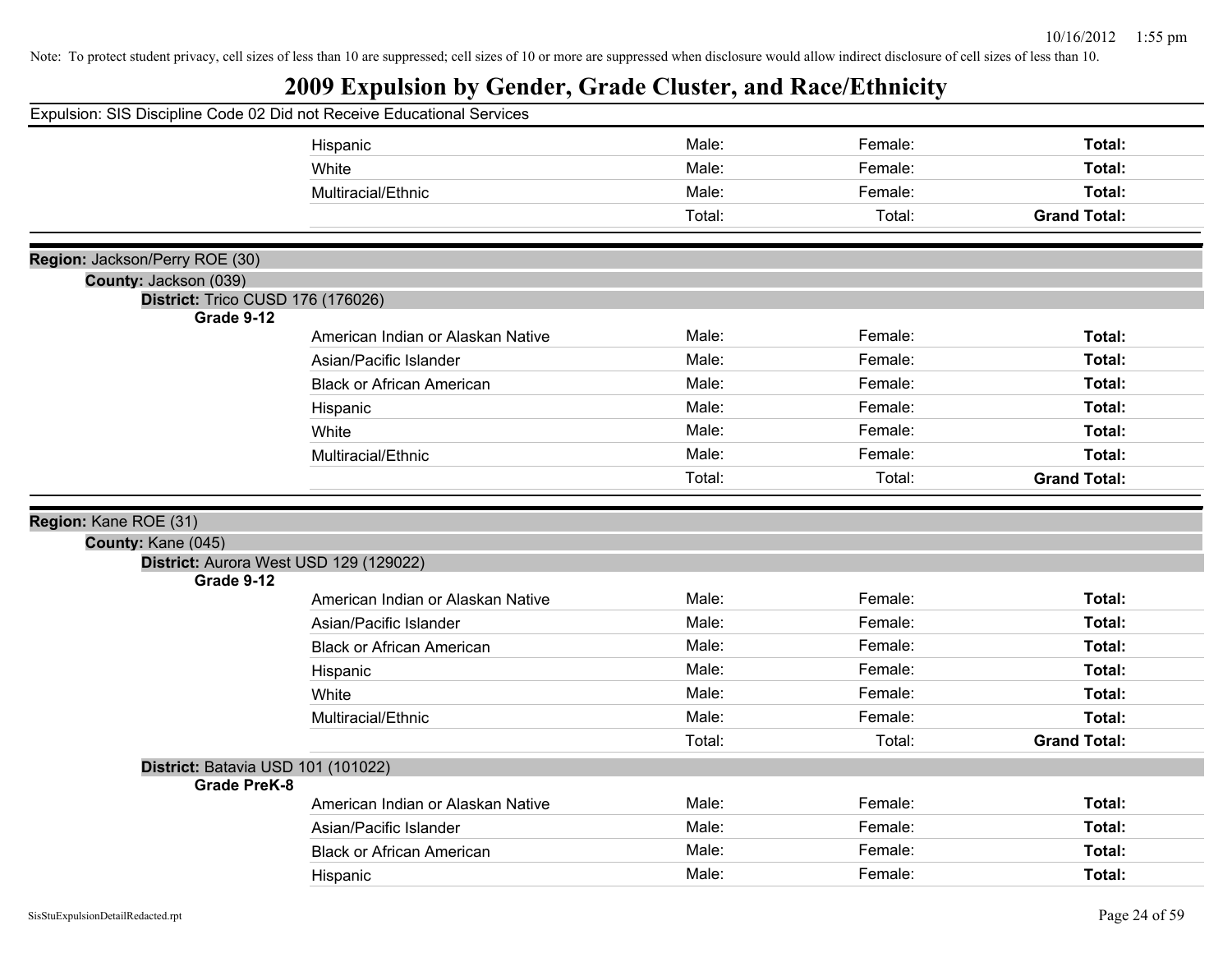#### **2009 Expulsion by Gender, Grade Cluster, and Race/Ethnicity**

#### Expulsion: SIS Discipline Code 02 Did not Receive Educational Services White **Male:** Female: **Total:** Female: **Total:** Female: **Total:** Female: Total: Multiracial/Ethnic **Total:** Male: Female: **Total:** Female: **Total:** Female: **Total:** Total: Total: **Grand Total: District:** Central CUSD 301 (301026) **Grade 9-12** American Indian or Alaskan Native **Male:** Male: Female: Female: Total: Asian/Pacific Islander **National State Contract Contract Contract Contract Contract Contract Contract Contract Contract Contract Contract Contract Contract Contract Contract Contract Contract Contract Contract Contract Con** Black or African American **Male:** Male: Female: **Total:** Female: **Total:** Total: Hispanic Male: Female: **Total:** White **Total:** Male: Female: **Total:** Female: **Total:** Female: Total: Multiracial/Ethnic **Total:** Male: Female: **Female: Total:** Total: **District: Grade PreK-8**

|                                    |                                   | Total: | Total:  | <b>Grand Total:</b> |    |
|------------------------------------|-----------------------------------|--------|---------|---------------------|----|
| District: CUSD 300 (300026)        |                                   |        |         |                     |    |
| <b>Grade PreK-8</b>                |                                   |        |         |                     |    |
|                                    | American Indian or Alaskan Native | Male:  | Female: | Total:              |    |
|                                    | Asian/Pacific Islander            | Male:  | Female: | Total:              |    |
|                                    | <b>Black or African American</b>  | Male:  | Female: | Total:              |    |
|                                    | Hispanic                          | Male:  | Female: | Total:              |    |
|                                    | White                             | Male:  | Female: | Total:              |    |
|                                    | Multiracial/Ethnic                | Male:  | Female: | Total:              |    |
|                                    |                                   | Total: | Total:  | <b>Grand Total:</b> |    |
| Grade 9-12                         |                                   |        |         |                     |    |
|                                    | American Indian or Alaskan Native | Male:  | Female: | Total:              |    |
|                                    | Asian/Pacific Islander            | Male:  | Female: | Total:              |    |
|                                    | <b>Black or African American</b>  | Male:  | Female: | Total:              |    |
|                                    | Hispanic                          | Male:  | Female: | Total:              |    |
|                                    | White                             | Male:  | Female: | Total:              |    |
|                                    | Multiracial/Ethnic                | Male:  | Female: | Total:              |    |
|                                    |                                   | Total: | Total:  | <b>Grand Total:</b> | 17 |
| District: Geneva CUSD 304 (304026) |                                   |        |         |                     |    |
| Grade 9-12                         |                                   |        |         |                     |    |
|                                    | American Indian or Alaskan Native | Male:  | Female: | Total:              |    |
|                                    | Asian/Pacific Islander            | Male:  | Female: | Total:              |    |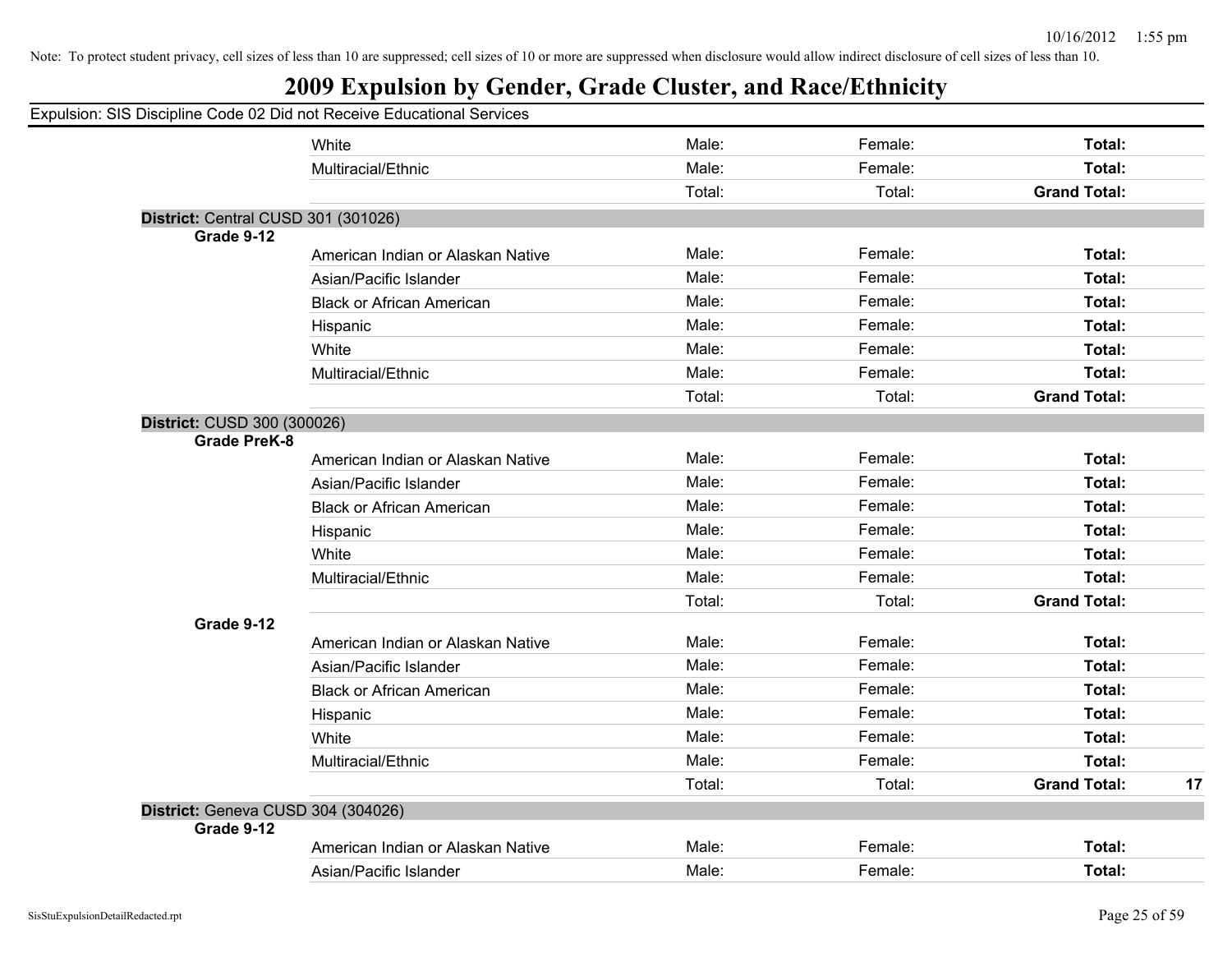## **2009 Expulsion by Gender, Grade Cluster, and Race/Ethnicity**

| paioion: oro Diooipinio obao          |                                   |        |         |                     |    |
|---------------------------------------|-----------------------------------|--------|---------|---------------------|----|
|                                       | <b>Black or African American</b>  | Male:  | Female: | Total:              |    |
|                                       | Hispanic                          | Male:  | Female: | Total:              |    |
|                                       | White                             | Male:  | Female: | Total:              |    |
|                                       | Multiracial/Ethnic                | Male:  | Female: | Total:              |    |
|                                       |                                   | Total: | Total:  | <b>Grand Total:</b> |    |
| District: SD U-46 (046022)            |                                   |        |         |                     |    |
| <b>Grade PreK-8</b>                   |                                   |        |         |                     |    |
|                                       | American Indian or Alaskan Native | Male:  | Female: | Total:              |    |
|                                       | Asian/Pacific Islander            | Male:  | Female: | Total:              |    |
|                                       | <b>Black or African American</b>  | Male:  | Female: | Total:              |    |
|                                       | Hispanic                          | Male:  | Female: | Total:              |    |
|                                       | White                             | Male:  | Female: | Total:              |    |
|                                       | Multiracial/Ethnic                | Male:  | Female: | Total:              |    |
|                                       |                                   | Total: | Total:  | <b>Grand Total:</b> |    |
| Grade 9-12                            |                                   |        |         |                     |    |
|                                       | American Indian or Alaskan Native | Male:  | Female: | Total:              |    |
|                                       | Asian/Pacific Islander            | Male:  | Female: | Total:              |    |
|                                       | <b>Black or African American</b>  | Male:  | Female: | Total:              |    |
|                                       | Hispanic                          | Male:  | Female: | Total:              | 10 |
|                                       | White                             | Male:  | Female: | Total:              |    |
|                                       | Multiracial/Ethnic                | Male:  | Female: | Total:              |    |
|                                       |                                   | Total: | Total:  | <b>Grand Total:</b> | 22 |
| Region: Knox ROE (33)                 |                                   |        |         |                     |    |
| County: Knox (048)                    |                                   |        |         |                     |    |
| District: Galesburg CUSD 205 (205026) |                                   |        |         |                     |    |
| <b>Grade PreK-8</b>                   | American Indian or Alaskan Native | Male:  | Female: | Total:              |    |
|                                       | Asian/Pacific Islander            | Male:  | Female: | Total:              |    |
|                                       | <b>Black or African American</b>  | Male:  | Female: | Total:              |    |
|                                       | Hispanic                          | Male:  | Female: | Total:              |    |
|                                       | White                             | Male:  | Female: | Total:              |    |
|                                       | Multiracial/Ethnic                | Male:  | Female: | Total:              |    |
|                                       |                                   | Total: | Total:  | <b>Grand Total:</b> |    |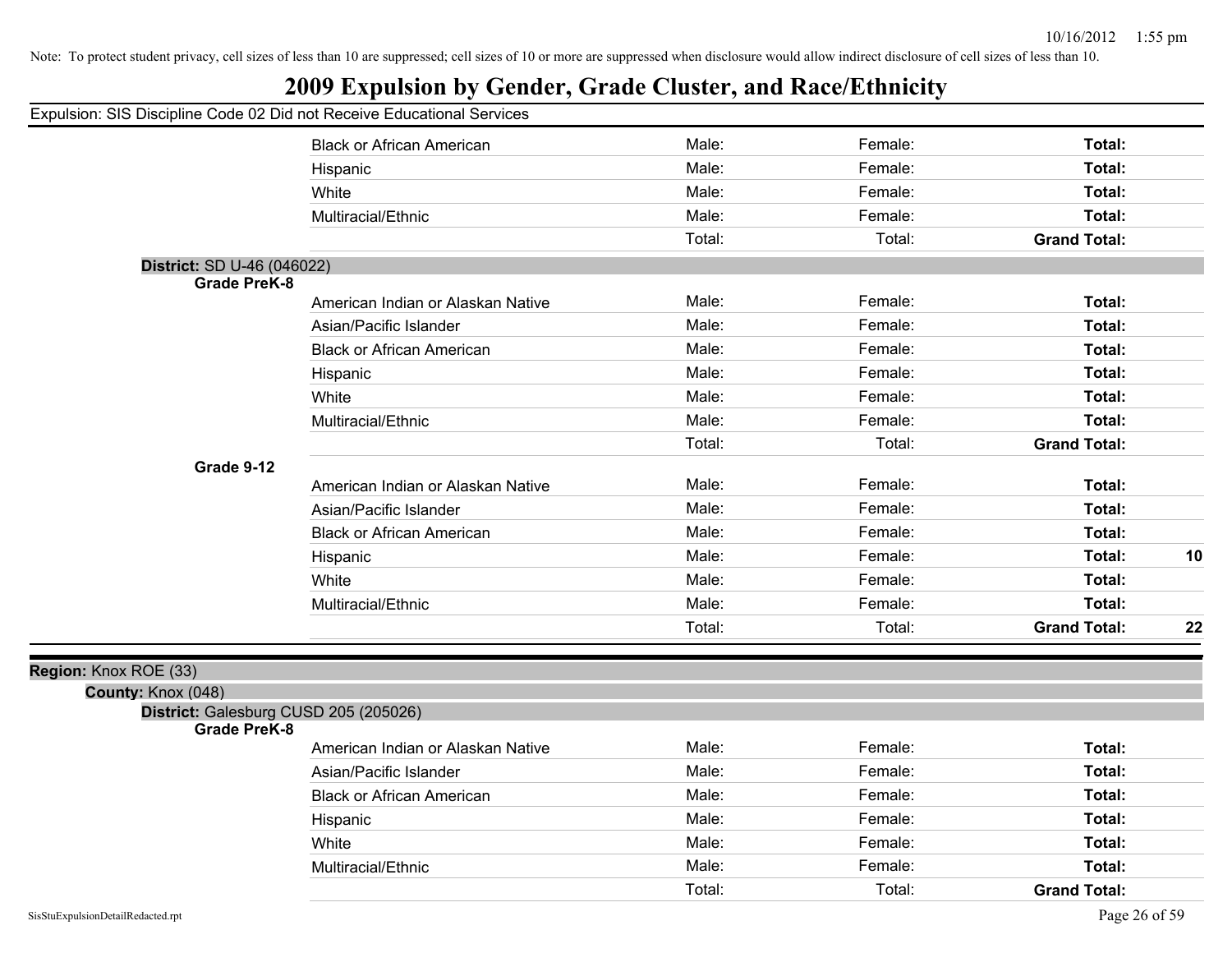| Expulsion: SIS Discipline Code 02 Did not Receive Educational Services |
|------------------------------------------------------------------------|
|------------------------------------------------------------------------|

| Grade 9-12                |                                              |        |         |                     |    |
|---------------------------|----------------------------------------------|--------|---------|---------------------|----|
|                           | American Indian or Alaskan Native            | Male:  | Female: | Total:              |    |
|                           | Asian/Pacific Islander                       | Male:  | Female: | Total:              |    |
|                           | <b>Black or African American</b>             | Male:  | Female: | Total:              |    |
|                           | Hispanic                                     | Male:  | Female: | Total:              |    |
|                           | White                                        | Male:  | Female: | Total:              |    |
|                           | Multiracial/Ethnic                           | Male:  | Female: | Total:              |    |
|                           |                                              | Total: | Total:  | <b>Grand Total:</b> |    |
|                           | <b>District:</b> R O W V A CUSD 208 (208026) |        |         |                     |    |
| Grade 9-12                |                                              |        |         |                     |    |
|                           | American Indian or Alaskan Native            | Male:  | Female: | Total:              |    |
|                           | Asian/Pacific Islander                       | Male:  | Female: | Total:              |    |
|                           | <b>Black or African American</b>             | Male:  | Female: | Total:              |    |
|                           | Hispanic                                     | Male:  | Female: | Total:              |    |
|                           | White                                        | Male:  | Female: | Total:              |    |
|                           | Multiracial/Ethnic                           | Male:  | Female: | Total:              |    |
|                           |                                              | Total: | Total:  | <b>Grand Total:</b> |    |
|                           |                                              |        |         |                     |    |
| Region: La Salle ROE (35) |                                              |        |         |                     |    |
| County: Lasalle (050)     |                                              |        |         |                     |    |
| Grade 9-12                | District: La Salle-Peru Twp HSD 120 (120017) |        |         |                     |    |
|                           | American Indian or Alaskan Native            | Male:  | Female: | Total:              |    |
|                           | Asian/Pacific Islander                       | Male:  | Female: | Total:              |    |
|                           | <b>Black or African American</b>             | Male:  | Female: | Total:              |    |
|                           |                                              |        |         |                     |    |
|                           |                                              | Male:  | Female: | Total:              |    |
|                           | Hispanic                                     | Male:  | Female: |                     |    |
|                           | White                                        | Male:  | Female: | Total:              |    |
|                           | Multiracial/Ethnic                           |        |         | Total:              |    |
|                           |                                              | Total: | Total:  | <b>Grand Total:</b> | 10 |
| Grade 9-12                | District: Ottawa Twp HSD 140 (140017)        |        |         |                     |    |
|                           | American Indian or Alaskan Native            | Male:  | Female: | Total:              |    |
|                           | Asian/Pacific Islander                       | Male:  | Female: | Total:              |    |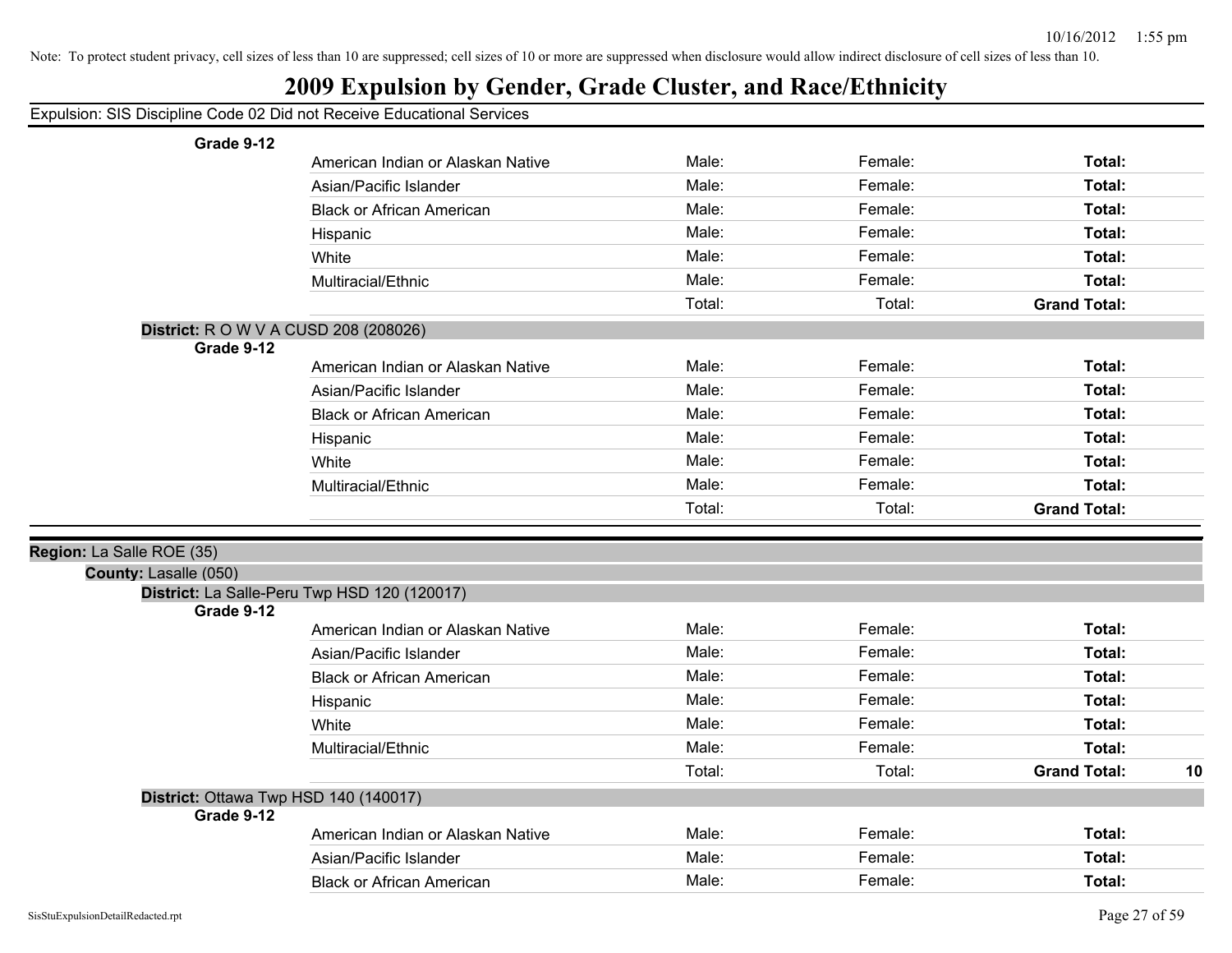|                             | Expulsion: SIS Discipline Code 02 Did not Receive Educational Services |        |         |                     |
|-----------------------------|------------------------------------------------------------------------|--------|---------|---------------------|
|                             | Hispanic                                                               | Male:  | Female: | Total:              |
|                             | White                                                                  | Male:  | Female: | Total:              |
|                             | Multiracial/Ethnic                                                     | Male:  | Female: | Total:              |
|                             |                                                                        | Total: | Total:  | <b>Grand Total:</b> |
| Region: Lake ROE (34)       |                                                                        |        |         |                     |
| County: Lake (049)          |                                                                        |        |         |                     |
| District: CHSD 117 (117016) |                                                                        |        |         |                     |
| Grade 9-12                  |                                                                        |        |         |                     |
|                             | American Indian or Alaskan Native                                      | Male:  | Female: | Total:              |
|                             | Asian/Pacific Islander                                                 | Male:  | Female: | Total:              |
|                             | <b>Black or African American</b>                                       | Male:  | Female: | Total:              |
|                             | Hispanic                                                               | Male:  | Female: | Total:              |
|                             | White                                                                  | Male:  | Female: | Total:              |
|                             | Multiracial/Ethnic                                                     | Male:  | Female: | Total:              |
|                             |                                                                        | Total: | Total:  | <b>Grand Total:</b> |
|                             | District: Mundelein Cons HSD 120 (120013)                              |        |         |                     |
| Grade 9-12                  |                                                                        |        |         |                     |
|                             | American Indian or Alaskan Native                                      | Male:  | Female: | Total:              |
|                             | Asian/Pacific Islander                                                 | Male:  | Female: | Total:              |
|                             | <b>Black or African American</b>                                       | Male:  | Female: | Total:              |
|                             | Hispanic                                                               | Male:  | Female: | Total:              |
|                             | White                                                                  | Male:  | Female: | Total:              |
|                             | Multiracial/Ethnic                                                     | Male:  | Female: | Total:              |
|                             |                                                                        | Total: | Total:  | <b>Grand Total:</b> |
| Grade 9-12                  | District: Round Lake CUSD 116 (116026)                                 |        |         |                     |
|                             | American Indian or Alaskan Native                                      | Male:  | Female: | Total:              |
|                             | Asian/Pacific Islander                                                 | Male:  | Female: | Total:              |
|                             | <b>Black or African American</b>                                       | Male:  | Female: | Total:              |
|                             | Hispanic                                                               | Male:  | Female: | Total:              |
|                             | White                                                                  | Male:  | Female: | Total:              |
|                             | Multiracial/Ethnic                                                     | Male:  | Female: | Total:              |
|                             |                                                                        | Total: | Total:  | <b>Grand Total:</b> |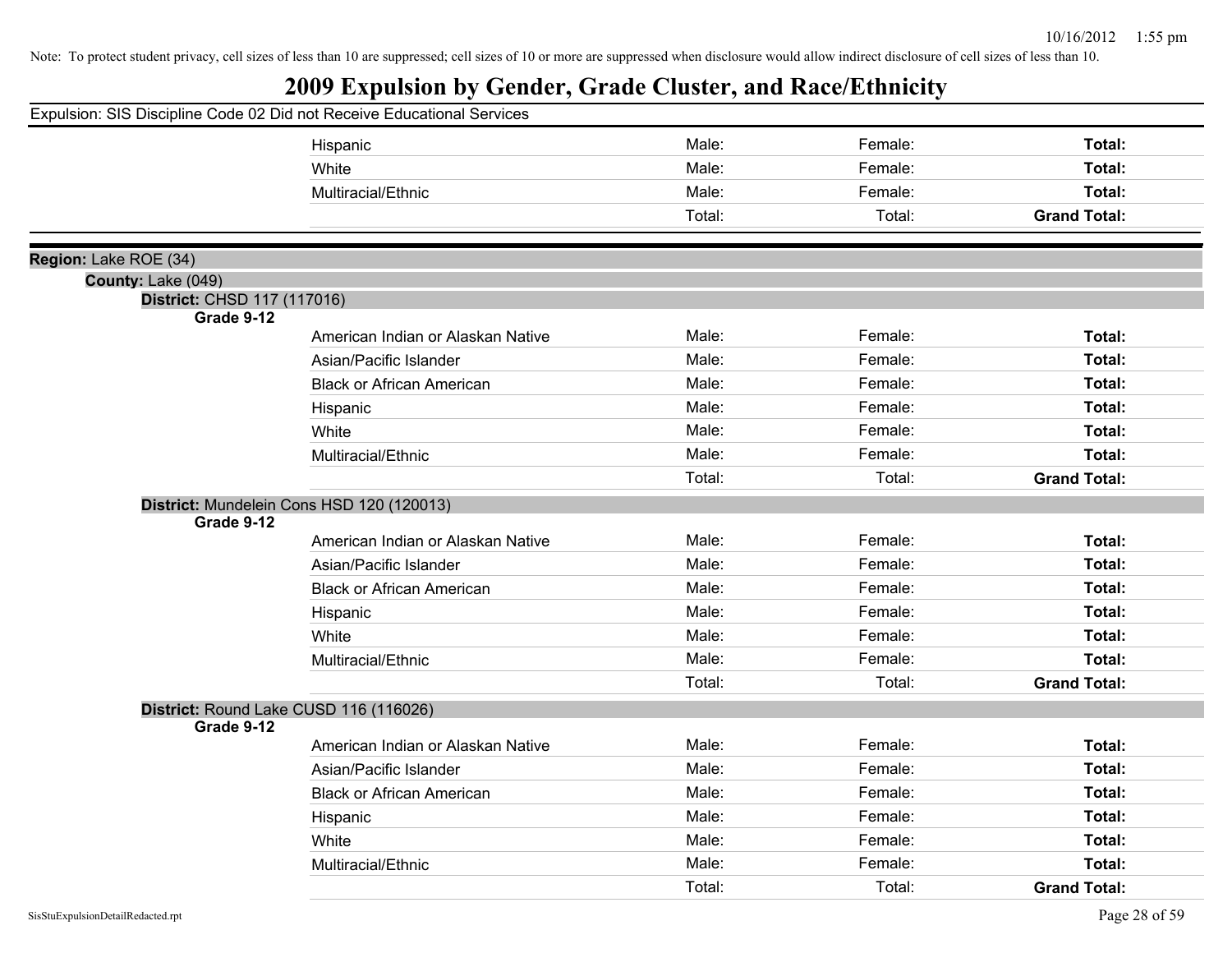## **2009 Expulsion by Gender, Grade Cluster, and Race/Ethnicity**

|                                      | District: Warren Twp HSD 121 (121017) |        |         |                     |
|--------------------------------------|---------------------------------------|--------|---------|---------------------|
| Grade 9-12                           |                                       |        |         |                     |
|                                      | American Indian or Alaskan Native     | Male:  | Female: | Total:              |
|                                      | Asian/Pacific Islander                | Male:  | Female: | Total:              |
|                                      | <b>Black or African American</b>      | Male:  | Female: | Total:              |
|                                      | Hispanic                              | Male:  | Female: | Total:              |
|                                      | White                                 | Male:  | Female: | Total:              |
|                                      | Multiracial/Ethnic                    | Male:  | Female: | Total:              |
|                                      |                                       | Total: | Total:  | <b>Grand Total:</b> |
|                                      | District: Waukegan CUSD 60 (060026)   |        |         |                     |
| Grade 9-12                           |                                       |        |         |                     |
|                                      | American Indian or Alaskan Native     | Male:  | Female: | Total:              |
|                                      | Asian/Pacific Islander                | Male:  | Female: | <b>Total:</b>       |
|                                      | <b>Black or African American</b>      | Male:  | Female: | Total:              |
|                                      | Hispanic                              | Male:  | Female: | Total:              |
|                                      | White                                 | Male:  | Female: | Total:              |
|                                      | Multiracial/Ethnic                    | Male:  | Female: | Total:              |
|                                      |                                       | Total: | Total:  | <b>Grand Total:</b> |
|                                      | District: Woodland CCSD 50 (050004)   |        |         |                     |
| <b>Grade PreK-8</b>                  |                                       |        |         |                     |
|                                      | American Indian or Alaskan Native     | Male:  | Female: | Total:              |
|                                      | Asian/Pacific Islander                | Male:  | Female: | Total:              |
|                                      | <b>Black or African American</b>      | Male:  | Female: | Total:              |
|                                      | Hispanic                              | Male:  | Female: | Total:              |
|                                      | White                                 | Male:  | Female: | Total:              |
|                                      | Multiracial/Ethnic                    | Male:  | Female: | Total:              |
|                                      |                                       | Total: | Total:  | <b>Grand Total:</b> |
| <b>District: Zion ESD 6 (006002)</b> |                                       |        |         |                     |
| <b>Grade PreK-8</b>                  |                                       |        |         |                     |
|                                      | American Indian or Alaskan Native     | Male:  | Female: | Total:              |
|                                      | Asian/Pacific Islander                | Male:  | Female: | Total:              |
|                                      | <b>Black or African American</b>      | Male:  | Female: | Total:              |
|                                      | Hispanic                              | Male:  | Female: | <b>Total:</b>       |
|                                      | White                                 | Male:  | Female: | Total:              |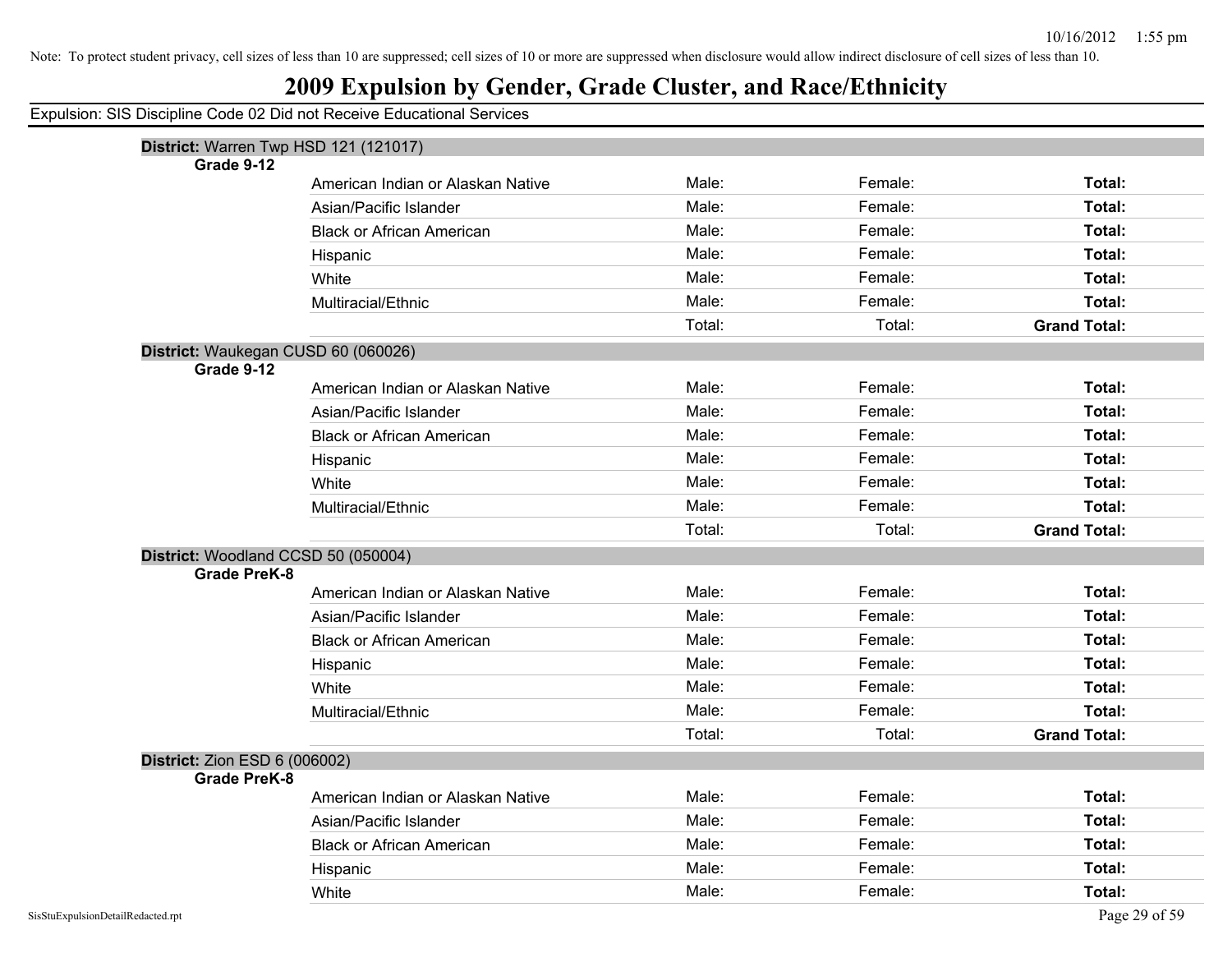## **2009 Expulsion by Gender, Grade Cluster, and Race/Ethnicity**

|                                   | Expulsion: SIS Discipline Code 02 Did not Receive Educational Services |        |         |                     |
|-----------------------------------|------------------------------------------------------------------------|--------|---------|---------------------|
|                                   | Multiracial/Ethnic                                                     | Male:  | Female: | Total:              |
|                                   |                                                                        | Total: | Total:  | <b>Grand Total:</b> |
|                                   | District: Zion-Benton Twp HSD 126 (126017)                             |        |         |                     |
| Grade 9-12                        |                                                                        |        |         |                     |
|                                   | American Indian or Alaskan Native                                      | Male:  | Female: | Total:              |
|                                   | Asian/Pacific Islander                                                 | Male:  | Female: | Total:              |
|                                   | <b>Black or African American</b>                                       | Male:  | Female: | Total:              |
|                                   | Hispanic                                                               | Male:  | Female: | Total:              |
|                                   | White                                                                  | Male:  | Female: | Total:              |
|                                   | Multiracial/Ethnic                                                     | Male:  | Female: | Total:              |
|                                   |                                                                        | Total: | Total:  | <b>Grand Total:</b> |
| Region: Lee/Ogle ROE (47)         |                                                                        |        |         |                     |
| County: Ogle (071)                |                                                                        |        |         |                     |
| District: Byron CUSD 226 (226026) |                                                                        |        |         |                     |
| Grade 9-12                        |                                                                        |        |         |                     |
|                                   | American Indian or Alaskan Native                                      | Male:  | Female: | Total:              |
|                                   | Asian/Pacific Islander                                                 | Male:  | Female: | Total:              |
|                                   | <b>Black or African American</b>                                       | Male:  | Female: | Total:              |
|                                   | Hispanic                                                               | Male:  | Female: | Total:              |
|                                   | White                                                                  | Male:  | Female: | Total:              |
|                                   | Multiracial/Ethnic                                                     | Male:  | Female: | Total:              |
|                                   |                                                                        | Total: | Total:  | <b>Grand Total:</b> |
|                                   | District: Forrestville Valley CUSD 221 (221026)                        |        |         |                     |
| Grade 9-12                        |                                                                        |        |         |                     |
|                                   | American Indian or Alaskan Native                                      | Male:  | Female: | Total:              |
|                                   | Asian/Pacific Islander                                                 | Male:  | Female: | Total:              |
|                                   | <b>Black or African American</b>                                       | Male:  | Female: | Total:              |
|                                   | Hispanic                                                               | Male:  | Female: | Total:              |
|                                   | White                                                                  | Male:  | Female: | Total:              |
|                                   | Multiracial/Ethnic                                                     | Male:  | Female: | Total:              |
|                                   |                                                                        | Total: | Total:  | <b>Grand Total:</b> |

**Region:** Logan/Mason/Menard ROE (38)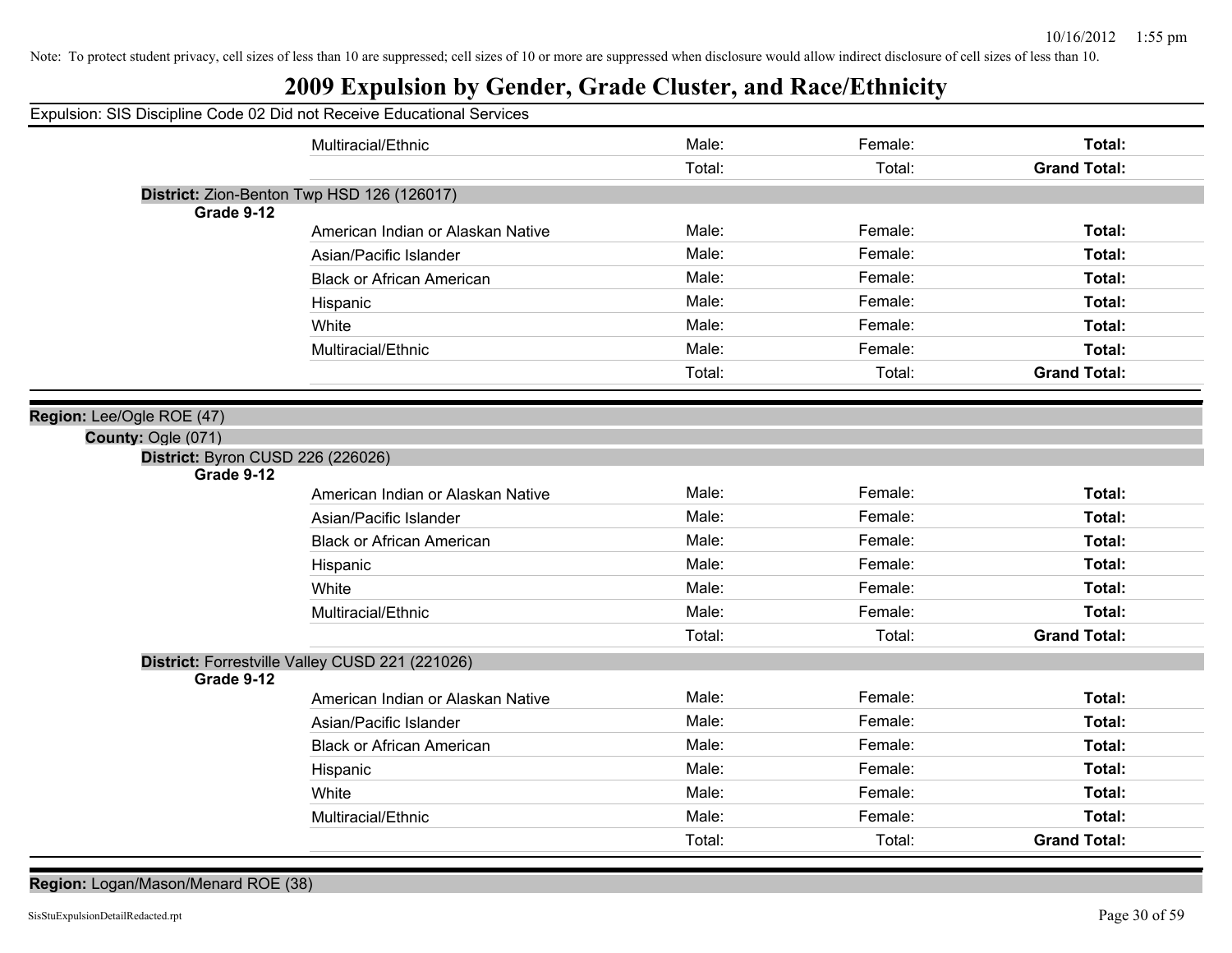## **2009 Expulsion by Gender, Grade Cluster, and Race/Ethnicity**

Expulsion: SIS Discipline Code 02 Did not Receive Educational Services

| County: Logan (054)<br>District: Mt Pulaski CUSD 23 (023026) |                                          |        |         |                     |
|--------------------------------------------------------------|------------------------------------------|--------|---------|---------------------|
| Grade 9-12                                                   |                                          |        |         |                     |
|                                                              | American Indian or Alaskan Native        | Male:  | Female: | Total:              |
|                                                              | Asian/Pacific Islander                   | Male:  | Female: | Total:              |
|                                                              | <b>Black or African American</b>         | Male:  | Female: | Total:              |
|                                                              | Hispanic                                 | Male:  | Female: | Total:              |
|                                                              | White                                    | Male:  | Female: | Total:              |
|                                                              | Multiracial/Ethnic                       | Male:  | Female: | Total:              |
|                                                              |                                          | Total: | Total:  | <b>Grand Total:</b> |
| County: Mason (060)                                          |                                          |        |         |                     |
| District: Havana CUSD 126 (126026)                           |                                          |        |         |                     |
| <b>Grade PreK-8</b>                                          |                                          |        |         |                     |
|                                                              | American Indian or Alaskan Native        | Male:  | Female: | Total:              |
|                                                              | Asian/Pacific Islander                   | Male:  | Female: | Total:              |
|                                                              | <b>Black or African American</b>         | Male:  | Female: | Total:              |
|                                                              | Hispanic                                 | Male:  | Female: | Total:              |
|                                                              | White                                    | Male:  | Female: | Total:              |
|                                                              | Multiracial/Ethnic                       | Male:  | Female: | Total:              |
|                                                              |                                          | Total: | Total:  | <b>Grand Total:</b> |
| Region: Macon/Piatt ROE (39)                                 |                                          |        |         |                     |
| County: Macon (055)                                          |                                          |        |         |                     |
|                                                              | District: Argenta-Oreana CUSD 1 (001026) |        |         |                     |
| Grade 9-12                                                   |                                          |        |         |                     |
|                                                              | American Indian or Alaskan Native        | Male:  | Female: | Total:              |
|                                                              | Asian/Pacific Islander                   | Male:  | Female: | Total:              |
|                                                              | <b>Black or African American</b>         | Male:  | Female: | Total:              |
|                                                              | Hispanic                                 | Male:  | Female: | Total:              |
|                                                              | White                                    | Male:  | Female: | Total:              |
|                                                              |                                          |        | Female: | Total:              |
|                                                              | Multiracial/Ethnic                       | Male:  |         |                     |

**Grade PreK-8**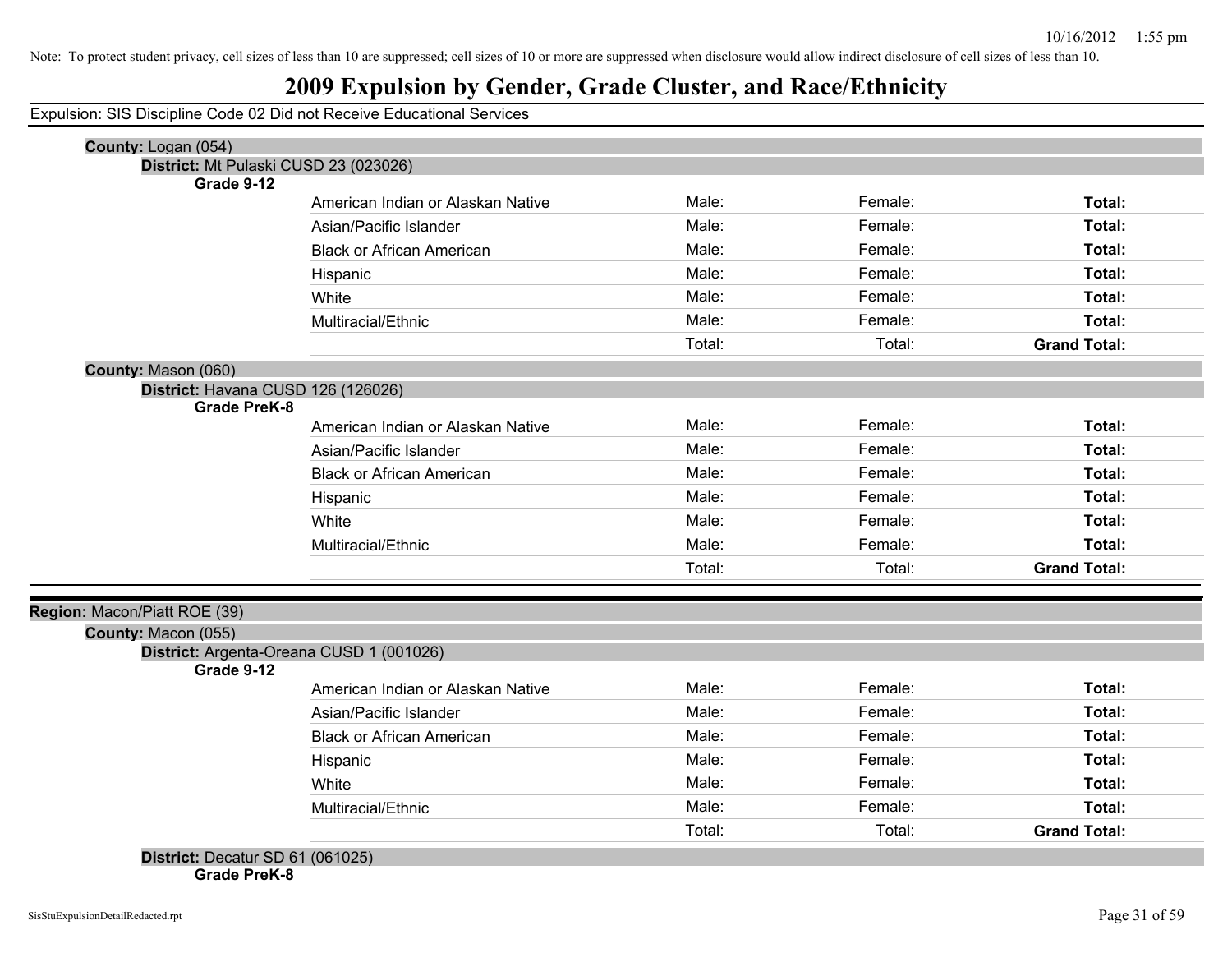## **2009 Expulsion by Gender, Grade Cluster, and Race/Ethnicity**

|                                     | American Indian or Alaskan Native | Male:  | Female: | Total:              |
|-------------------------------------|-----------------------------------|--------|---------|---------------------|
|                                     | Asian/Pacific Islander            | Male:  | Female: | Total:              |
|                                     | <b>Black or African American</b>  | Male:  | Female: | Total:              |
|                                     | Hispanic                          | Male:  | Female: | Total:              |
|                                     | White                             | Male:  | Female: | Total:              |
|                                     | Multiracial/Ethnic                | Male:  | Female: | <b>Total:</b>       |
|                                     |                                   | Total: | Total:  | <b>Grand Total:</b> |
| Grade 9-12                          |                                   |        |         |                     |
|                                     | American Indian or Alaskan Native | Male:  | Female: | Total:              |
|                                     | Asian/Pacific Islander            | Male:  | Female: | Total:              |
|                                     | <b>Black or African American</b>  | Male:  | Female: | Total:              |
|                                     | Hispanic                          | Male:  | Female: | Total:              |
|                                     | White                             | Male:  | Female: | Total:              |
|                                     | Multiracial/Ethnic                | Male:  | Female: | Total:              |
|                                     |                                   | Total: | Total:  | <b>Grand Total:</b> |
| District: Meridian CUSD 15 (015026) |                                   |        |         |                     |
| Grade 9-12                          |                                   |        |         |                     |
|                                     | American Indian or Alaskan Native | Male:  | Female: | Total:              |
|                                     | Asian/Pacific Islander            | Male:  | Female: | Total:              |
|                                     | <b>Black or African American</b>  | Male:  | Female: | Total:              |
|                                     | Hispanic                          | Male:  | Female: | Total:              |
|                                     | White                             | Male:  | Female: | Total:              |
|                                     | Multiracial/Ethnic                | Male:  | Female: | Total:              |
|                                     |                                   | Total: | Total:  | <b>Grand Total:</b> |
| District: Mt Zion CUSD 3 (003026)   |                                   |        |         |                     |
| Grade 9-12                          |                                   |        |         |                     |
|                                     | American Indian or Alaskan Native | Male:  | Female: | Total:              |
|                                     | Asian/Pacific Islander            | Male:  | Female: | Total:              |
|                                     | <b>Black or African American</b>  | Male:  | Female: | Total:              |
|                                     | Hispanic                          | Male:  | Female: | Total:              |
|                                     | White                             | Male:  | Female: | Total:              |
|                                     | Multiracial/Ethnic                | Male:  | Female: | Total:              |
|                                     |                                   | Total: | Total:  | <b>Grand Total:</b> |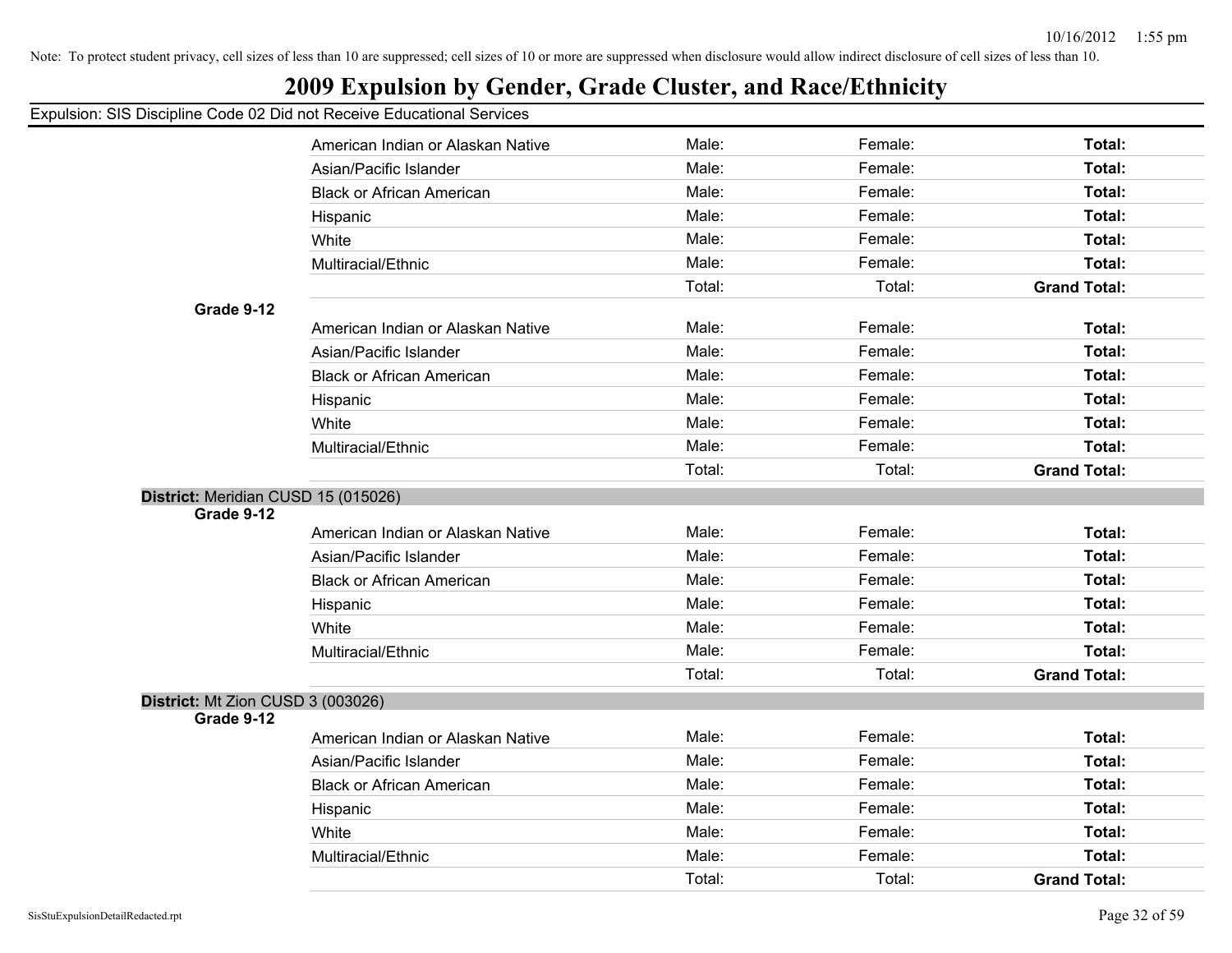## **2009 Expulsion by Gender, Grade Cluster, and Race/Ethnicity**

| <b>Grade PreK-8</b>                   | District: Sangamon Valley CUSD 9 (009026)     |        |         |                     |
|---------------------------------------|-----------------------------------------------|--------|---------|---------------------|
|                                       | American Indian or Alaskan Native             | Male:  | Female: | Total:              |
|                                       | Asian/Pacific Islander                        | Male:  | Female: | Total:              |
|                                       | <b>Black or African American</b>              | Male:  | Female: | Total:              |
|                                       | Hispanic                                      | Male:  | Female: | Total:              |
|                                       | White                                         | Male:  | Female: | Total:              |
|                                       | Multiracial/Ethnic                            | Male:  | Female: | Total:              |
|                                       |                                               | Total: | Total:  | <b>Grand Total:</b> |
| Grade 9-12                            |                                               |        |         |                     |
|                                       | American Indian or Alaskan Native             | Male:  | Female: | Total:              |
|                                       | Asian/Pacific Islander                        | Male:  | Female: | Total:              |
|                                       | <b>Black or African American</b>              | Male:  | Female: | Total:              |
|                                       | Hispanic                                      | Male:  | Female: | Total:              |
|                                       | White                                         | Male:  | Female: | Total:              |
|                                       | Multiracial/Ethnic                            | Male:  | Female: | Total:              |
|                                       |                                               | Total: | Total:  | <b>Grand Total:</b> |
|                                       | District: Warrensburg-Latham CUSD 11 (011026) |        |         |                     |
| Grade 9-12                            |                                               |        |         |                     |
|                                       | American Indian or Alaskan Native             | Male:  | Female: | Total:              |
|                                       | Asian/Pacific Islander                        | Male:  | Female: | Total:              |
|                                       | <b>Black or African American</b>              | Male:  | Female: | Total:              |
|                                       | Hispanic                                      | Male:  | Female: | Total:              |
|                                       | White                                         | Male:  | Female: | Total:              |
|                                       | Multiracial/Ethnic                            | Male:  | Female: | Total:              |
|                                       |                                               | Total: | Total:  | <b>Grand Total:</b> |
| County: Piatt (074)                   |                                               |        |         |                     |
| District: Monticello CUSD 25 (025026) |                                               |        |         |                     |
| Grade 9-12                            | American Indian or Alaskan Native             | Male:  | Female: | Total:              |
|                                       | Asian/Pacific Islander                        | Male:  | Female: | Total:              |
|                                       |                                               | Male:  | Female: | Total:              |
|                                       | <b>Black or African American</b>              |        |         |                     |
|                                       | Hispanic                                      | Male:  | Female: | Total:              |
|                                       | White                                         | Male:  | Female: | Total:              |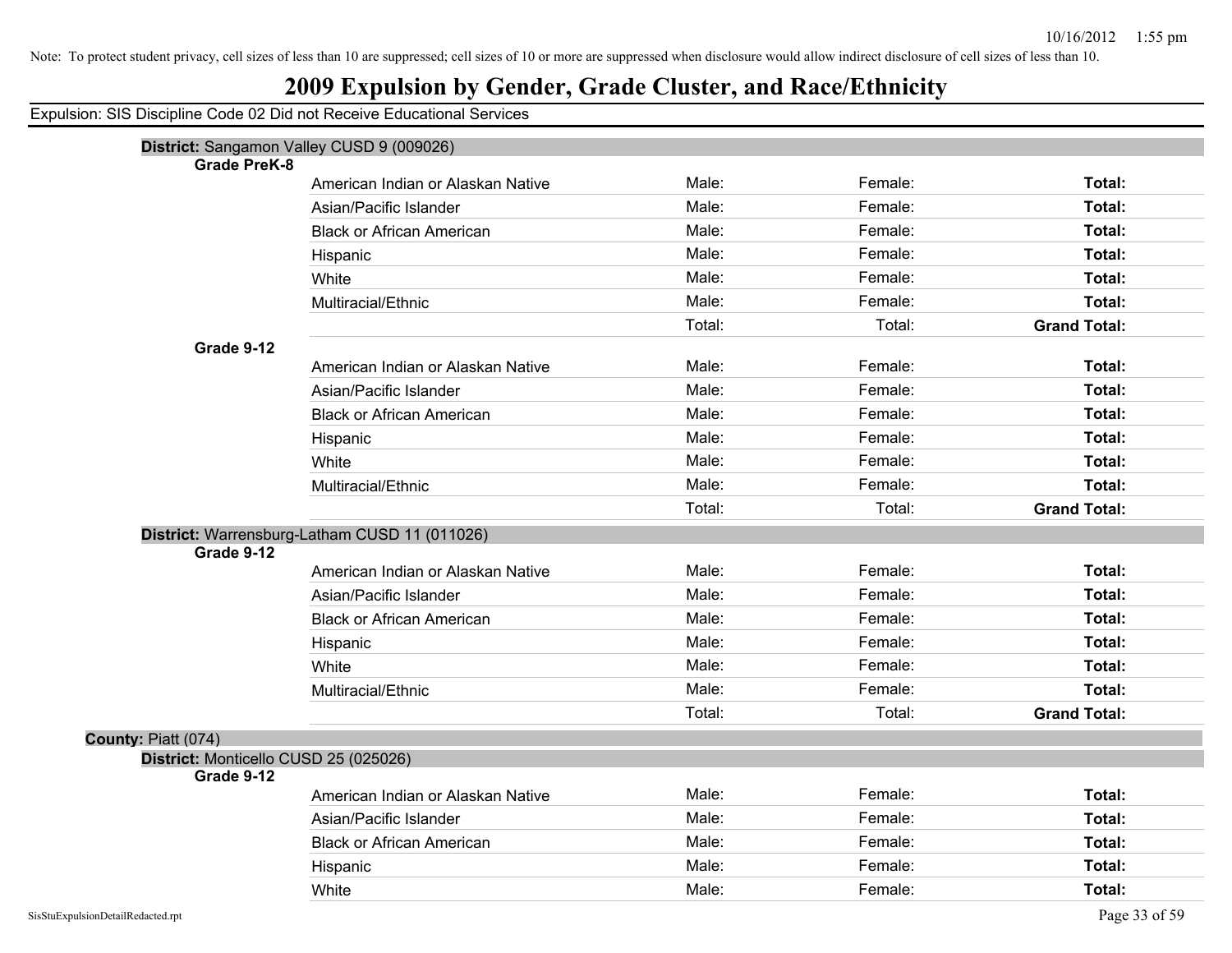| Male:<br>Female:<br>Total:<br>Multiracial/Ethnic<br>Total:<br>Total:<br><b>Grand Total:</b><br>Region: Madison ROE (41)<br>County: Madison (057)<br>District: Alton CUSD 11 (011026)<br>Grade 9-12<br>Male:<br>Total:<br>Female:<br>American Indian or Alaskan Native<br>Male:<br>Female:<br>Total:<br>Asian/Pacific Islander<br>Male:<br>Female:<br>Total:<br>10<br><b>Black or African American</b><br>Male:<br>Female:<br>Total:<br>Hispanic<br>Male:<br>Female:<br>Total:<br>White<br>Male:<br>Multiracial/Ethnic<br>Female:<br>Total:<br><b>Grand Total:</b><br>Total:<br>Total:<br>District: Collinsville CUSD 10 (010026)<br><b>Grade PreK-8</b><br>Male:<br>Female:<br>Total:<br>American Indian or Alaskan Native<br>Male:<br>Female:<br>Total:<br>Asian/Pacific Islander<br>Male:<br>Female:<br>Total:<br><b>Black or African American</b><br>Male:<br>Female:<br>Total:<br>Hispanic<br>Male:<br>Female:<br>Total:<br>White<br>Male:<br>Female:<br>Total:<br>Multiracial/Ethnic<br>Total:<br>Total:<br><b>Grand Total:</b><br>Grade 9-12<br>Male:<br>Female:<br>Total:<br>American Indian or Alaskan Native<br>Male:<br>Female:<br>Total:<br>Asian/Pacific Islander<br>Male:<br>Female:<br>Total:<br><b>Black or African American</b><br>Male:<br>Female:<br>Total:<br>Hispanic<br>Male:<br>Female:<br>White<br>Total:<br>Male:<br>Female:<br>Total:<br>Multiracial/Ethnic | Expulsion: SIS Discipline Code 02 Did not Receive Educational Services |        |  |
|--------------------------------------------------------------------------------------------------------------------------------------------------------------------------------------------------------------------------------------------------------------------------------------------------------------------------------------------------------------------------------------------------------------------------------------------------------------------------------------------------------------------------------------------------------------------------------------------------------------------------------------------------------------------------------------------------------------------------------------------------------------------------------------------------------------------------------------------------------------------------------------------------------------------------------------------------------------------------------------------------------------------------------------------------------------------------------------------------------------------------------------------------------------------------------------------------------------------------------------------------------------------------------------------------------------------------------------------------------------------------------------|------------------------------------------------------------------------|--------|--|
|                                                                                                                                                                                                                                                                                                                                                                                                                                                                                                                                                                                                                                                                                                                                                                                                                                                                                                                                                                                                                                                                                                                                                                                                                                                                                                                                                                                      |                                                                        |        |  |
|                                                                                                                                                                                                                                                                                                                                                                                                                                                                                                                                                                                                                                                                                                                                                                                                                                                                                                                                                                                                                                                                                                                                                                                                                                                                                                                                                                                      |                                                                        |        |  |
|                                                                                                                                                                                                                                                                                                                                                                                                                                                                                                                                                                                                                                                                                                                                                                                                                                                                                                                                                                                                                                                                                                                                                                                                                                                                                                                                                                                      |                                                                        |        |  |
|                                                                                                                                                                                                                                                                                                                                                                                                                                                                                                                                                                                                                                                                                                                                                                                                                                                                                                                                                                                                                                                                                                                                                                                                                                                                                                                                                                                      |                                                                        |        |  |
|                                                                                                                                                                                                                                                                                                                                                                                                                                                                                                                                                                                                                                                                                                                                                                                                                                                                                                                                                                                                                                                                                                                                                                                                                                                                                                                                                                                      |                                                                        |        |  |
|                                                                                                                                                                                                                                                                                                                                                                                                                                                                                                                                                                                                                                                                                                                                                                                                                                                                                                                                                                                                                                                                                                                                                                                                                                                                                                                                                                                      |                                                                        |        |  |
|                                                                                                                                                                                                                                                                                                                                                                                                                                                                                                                                                                                                                                                                                                                                                                                                                                                                                                                                                                                                                                                                                                                                                                                                                                                                                                                                                                                      |                                                                        |        |  |
|                                                                                                                                                                                                                                                                                                                                                                                                                                                                                                                                                                                                                                                                                                                                                                                                                                                                                                                                                                                                                                                                                                                                                                                                                                                                                                                                                                                      |                                                                        |        |  |
|                                                                                                                                                                                                                                                                                                                                                                                                                                                                                                                                                                                                                                                                                                                                                                                                                                                                                                                                                                                                                                                                                                                                                                                                                                                                                                                                                                                      |                                                                        |        |  |
|                                                                                                                                                                                                                                                                                                                                                                                                                                                                                                                                                                                                                                                                                                                                                                                                                                                                                                                                                                                                                                                                                                                                                                                                                                                                                                                                                                                      |                                                                        |        |  |
|                                                                                                                                                                                                                                                                                                                                                                                                                                                                                                                                                                                                                                                                                                                                                                                                                                                                                                                                                                                                                                                                                                                                                                                                                                                                                                                                                                                      |                                                                        |        |  |
|                                                                                                                                                                                                                                                                                                                                                                                                                                                                                                                                                                                                                                                                                                                                                                                                                                                                                                                                                                                                                                                                                                                                                                                                                                                                                                                                                                                      |                                                                        |        |  |
|                                                                                                                                                                                                                                                                                                                                                                                                                                                                                                                                                                                                                                                                                                                                                                                                                                                                                                                                                                                                                                                                                                                                                                                                                                                                                                                                                                                      |                                                                        |        |  |
|                                                                                                                                                                                                                                                                                                                                                                                                                                                                                                                                                                                                                                                                                                                                                                                                                                                                                                                                                                                                                                                                                                                                                                                                                                                                                                                                                                                      |                                                                        |        |  |
|                                                                                                                                                                                                                                                                                                                                                                                                                                                                                                                                                                                                                                                                                                                                                                                                                                                                                                                                                                                                                                                                                                                                                                                                                                                                                                                                                                                      |                                                                        |        |  |
|                                                                                                                                                                                                                                                                                                                                                                                                                                                                                                                                                                                                                                                                                                                                                                                                                                                                                                                                                                                                                                                                                                                                                                                                                                                                                                                                                                                      |                                                                        |        |  |
|                                                                                                                                                                                                                                                                                                                                                                                                                                                                                                                                                                                                                                                                                                                                                                                                                                                                                                                                                                                                                                                                                                                                                                                                                                                                                                                                                                                      |                                                                        |        |  |
|                                                                                                                                                                                                                                                                                                                                                                                                                                                                                                                                                                                                                                                                                                                                                                                                                                                                                                                                                                                                                                                                                                                                                                                                                                                                                                                                                                                      |                                                                        |        |  |
|                                                                                                                                                                                                                                                                                                                                                                                                                                                                                                                                                                                                                                                                                                                                                                                                                                                                                                                                                                                                                                                                                                                                                                                                                                                                                                                                                                                      |                                                                        |        |  |
|                                                                                                                                                                                                                                                                                                                                                                                                                                                                                                                                                                                                                                                                                                                                                                                                                                                                                                                                                                                                                                                                                                                                                                                                                                                                                                                                                                                      |                                                                        |        |  |
|                                                                                                                                                                                                                                                                                                                                                                                                                                                                                                                                                                                                                                                                                                                                                                                                                                                                                                                                                                                                                                                                                                                                                                                                                                                                                                                                                                                      |                                                                        |        |  |
|                                                                                                                                                                                                                                                                                                                                                                                                                                                                                                                                                                                                                                                                                                                                                                                                                                                                                                                                                                                                                                                                                                                                                                                                                                                                                                                                                                                      |                                                                        |        |  |
|                                                                                                                                                                                                                                                                                                                                                                                                                                                                                                                                                                                                                                                                                                                                                                                                                                                                                                                                                                                                                                                                                                                                                                                                                                                                                                                                                                                      |                                                                        |        |  |
|                                                                                                                                                                                                                                                                                                                                                                                                                                                                                                                                                                                                                                                                                                                                                                                                                                                                                                                                                                                                                                                                                                                                                                                                                                                                                                                                                                                      |                                                                        |        |  |
|                                                                                                                                                                                                                                                                                                                                                                                                                                                                                                                                                                                                                                                                                                                                                                                                                                                                                                                                                                                                                                                                                                                                                                                                                                                                                                                                                                                      |                                                                        |        |  |
|                                                                                                                                                                                                                                                                                                                                                                                                                                                                                                                                                                                                                                                                                                                                                                                                                                                                                                                                                                                                                                                                                                                                                                                                                                                                                                                                                                                      |                                                                        |        |  |
|                                                                                                                                                                                                                                                                                                                                                                                                                                                                                                                                                                                                                                                                                                                                                                                                                                                                                                                                                                                                                                                                                                                                                                                                                                                                                                                                                                                      |                                                                        |        |  |
|                                                                                                                                                                                                                                                                                                                                                                                                                                                                                                                                                                                                                                                                                                                                                                                                                                                                                                                                                                                                                                                                                                                                                                                                                                                                                                                                                                                      |                                                                        |        |  |
|                                                                                                                                                                                                                                                                                                                                                                                                                                                                                                                                                                                                                                                                                                                                                                                                                                                                                                                                                                                                                                                                                                                                                                                                                                                                                                                                                                                      |                                                                        | Total: |  |
| Total:<br><b>Grand Total:</b><br>12                                                                                                                                                                                                                                                                                                                                                                                                                                                                                                                                                                                                                                                                                                                                                                                                                                                                                                                                                                                                                                                                                                                                                                                                                                                                                                                                                  |                                                                        |        |  |
| District: Edwardsville CUSD 7 (007026)<br><b>Grade PreK-8</b>                                                                                                                                                                                                                                                                                                                                                                                                                                                                                                                                                                                                                                                                                                                                                                                                                                                                                                                                                                                                                                                                                                                                                                                                                                                                                                                        |                                                                        |        |  |
| Male:<br>Female:<br>Total:<br>American Indian or Alaskan Native                                                                                                                                                                                                                                                                                                                                                                                                                                                                                                                                                                                                                                                                                                                                                                                                                                                                                                                                                                                                                                                                                                                                                                                                                                                                                                                      |                                                                        |        |  |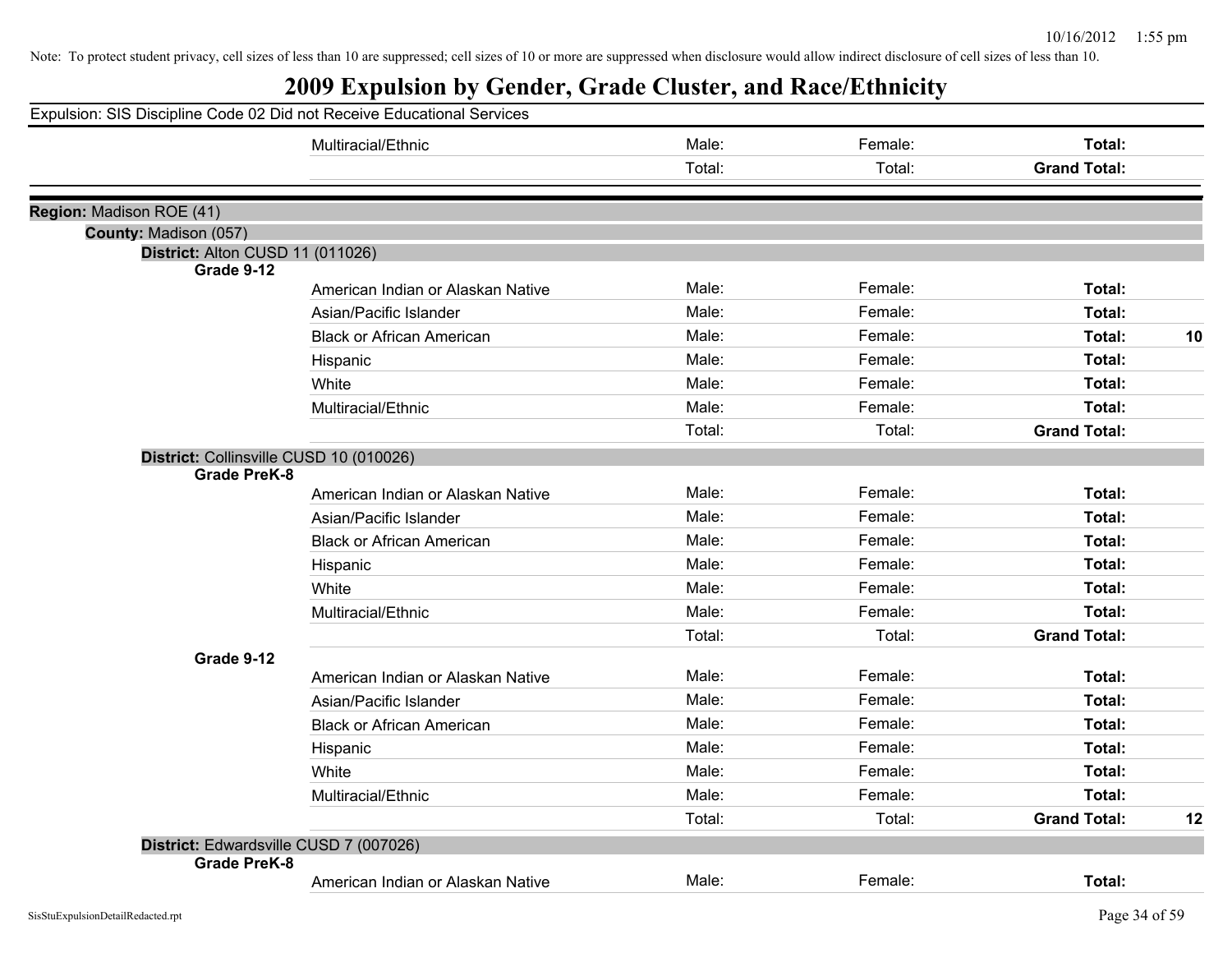## **2009 Expulsion by Gender, Grade Cluster, and Race/Ethnicity**

#### Expulsion: SIS Discipline Code 02 Did not Receive Educational Services

|                                        | Asian/Pacific Islander            | Male:  | Female: | Total:              |
|----------------------------------------|-----------------------------------|--------|---------|---------------------|
|                                        | <b>Black or African American</b>  | Male:  | Female: | Total:              |
|                                        | Hispanic                          | Male:  | Female: | Total:              |
|                                        | White                             | Male:  | Female: | Total:              |
|                                        | Multiracial/Ethnic                | Male:  | Female: | Total:              |
|                                        |                                   | Total: | Total:  | <b>Grand Total:</b> |
| Grade 9-12                             |                                   |        |         |                     |
|                                        | American Indian or Alaskan Native | Male:  | Female: | Total:              |
|                                        | Asian/Pacific Islander            | Male:  | Female: | Total:              |
|                                        | <b>Black or African American</b>  | Male:  | Female: | Total:              |
|                                        | Hispanic                          | Male:  | Female: | Total:              |
|                                        | White                             | Male:  | Female: | Total:              |
|                                        | Multiracial/Ethnic                | Male:  | Female: | Total:              |
|                                        |                                   | Total: | Total:  | <b>Grand Total:</b> |
| District: Granite City CUSD 9 (009026) |                                   |        |         |                     |
| Grade 9-12                             |                                   |        |         |                     |
|                                        | American Indian or Alaskan Native | Male:  | Female: | Total:              |
|                                        | Asian/Pacific Islander            | Male:  | Female: | Total:              |
|                                        | <b>Black or African American</b>  | Male:  | Female: | Total:              |
|                                        | Hispanic                          | Male:  | Female: | Total:              |
|                                        | White                             | Male:  | Female: | Total:              |
|                                        | Multiracial/Ethnic                | Male:  | Female: | Total:              |
|                                        |                                   | Total: | Total:  | <b>Grand Total:</b> |
| District: Highland CUSD 5 (005026)     |                                   |        |         |                     |
| Grade 9-12                             |                                   |        |         |                     |
|                                        | American Indian or Alaskan Native | Male:  | Female: | Total:              |
|                                        | Asian/Pacific Islander            | Male:  | Female: | Total:              |
|                                        | <b>Black or African American</b>  | Male:  | Female: | Total:              |
|                                        | Hispanic                          | Male:  | Female: | Total:              |
|                                        | White                             | Male:  | Female: | Total:              |
|                                        | Multiracial/Ethnic                | Male:  | Female: | Total:              |
|                                        |                                   | Total: | Total:  | <b>Grand Total:</b> |

#### **District:** Madison CUSD 12 (012026)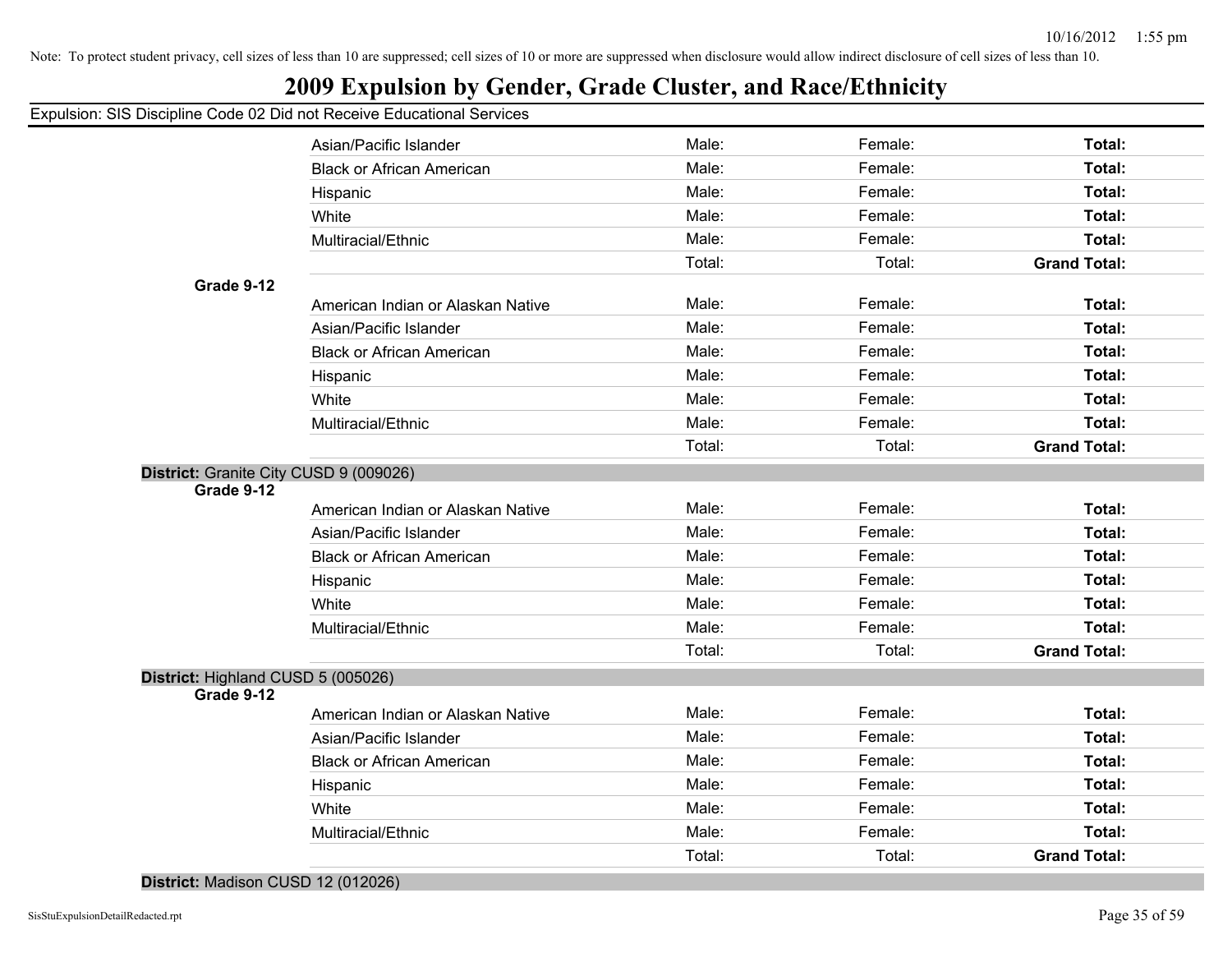|  |  |  | Expulsion: SIS Discipline Code 02 Did not Receive Educational Services |  |
|--|--|--|------------------------------------------------------------------------|--|
|--|--|--|------------------------------------------------------------------------|--|

| Grade 9-12                       |                                   |        |         |                     |
|----------------------------------|-----------------------------------|--------|---------|---------------------|
|                                  | American Indian or Alaskan Native | Male:  | Female: | Total:              |
|                                  | Asian/Pacific Islander            | Male:  | Female: | Total:              |
|                                  | <b>Black or African American</b>  | Male:  | Female: | <b>Total:</b>       |
|                                  | Hispanic                          | Male:  | Female: | Total:              |
|                                  | White                             | Male:  | Female: | Total:              |
|                                  | Multiracial/Ethnic                | Male:  | Female: | Total:              |
|                                  |                                   | Total: | Total:  | <b>Grand Total:</b> |
| District: Roxana CUSD 1 (001026) |                                   |        |         |                     |
| Grade 9-12                       |                                   |        |         |                     |
|                                  | American Indian or Alaskan Native | Male:  | Female: | <b>Total:</b>       |
|                                  | Asian/Pacific Islander            | Male:  | Female: | <b>Total:</b>       |
|                                  | <b>Black or African American</b>  | Male:  | Female: | Total:              |
|                                  | Hispanic                          | Male:  | Female: | Total:              |
|                                  | White                             | Male:  | Female: | Total:              |
|                                  | Multiracial/Ethnic                | Male:  | Female: | Total:              |
|                                  |                                   | Total: | Total:  | <b>Grand Total:</b> |
| District: Triad CUSD 2 (002026)  |                                   |        |         |                     |
| <b>Grade PreK-8</b>              |                                   |        |         |                     |
|                                  | American Indian or Alaskan Native | Male:  | Female: | <b>Total:</b>       |
|                                  | Asian/Pacific Islander            | Male:  | Female: | Total:              |
|                                  | <b>Black or African American</b>  | Male:  | Female: | Total:              |
|                                  | Hispanic                          | Male:  | Female: | Total:              |
|                                  | White                             | Male:  | Female: | Total:              |
|                                  | Multiracial/Ethnic                | Male:  | Female: | Total:              |
|                                  |                                   | Total: | Total:  | <b>Grand Total:</b> |
| Grade 9-12                       |                                   |        |         |                     |
|                                  | American Indian or Alaskan Native | Male:  | Female: | Total:              |
|                                  | Asian/Pacific Islander            | Male:  | Female: | Total:              |
|                                  | <b>Black or African American</b>  | Male:  | Female: | Total:              |
|                                  | Hispanic                          | Male:  | Female: | Total:              |
|                                  | White                             | Male:  | Female: | Total:              |
|                                  | Multiracial/Ethnic                | Male:  | Female: | Total:              |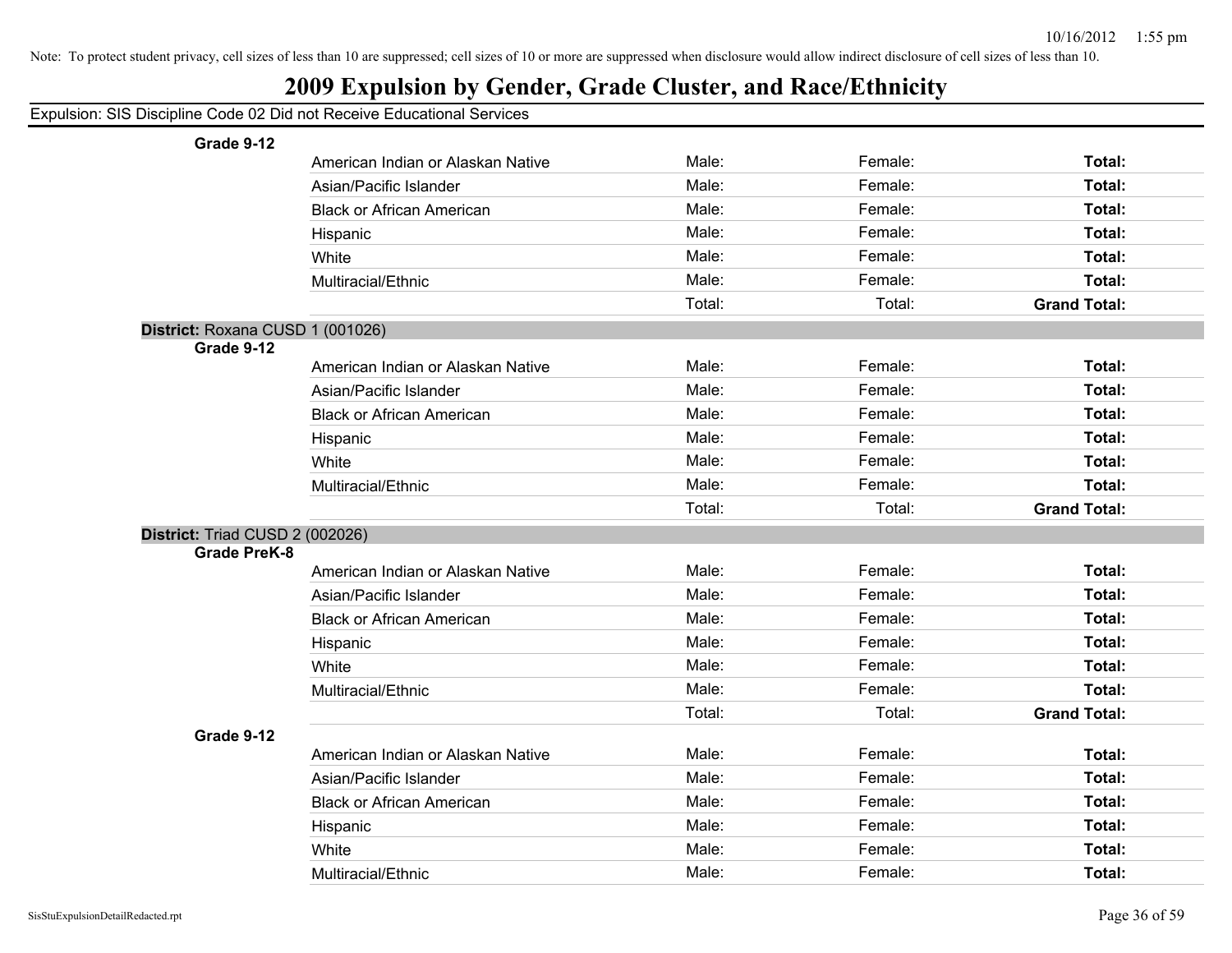## **2009 Expulsion by Gender, Grade Cluster, and Race/Ethnicity**

|                                           |                                                          | Total: | Total:  | <b>Grand Total:</b> |
|-------------------------------------------|----------------------------------------------------------|--------|---------|---------------------|
| Region: Marshall/Putnam/Woodford ROE (43) |                                                          |        |         |                     |
| County: Woodford (102)                    |                                                          |        |         |                     |
|                                           | District: Eureka CUD 140 (140026)                        |        |         |                     |
| Grade 9-12                                | American Indian or Alaskan Native                        | Male:  | Female: | Total:              |
|                                           | Asian/Pacific Islander                                   | Male:  | Female: | Total:              |
|                                           |                                                          | Male:  | Female: | Total:              |
|                                           | <b>Black or African American</b>                         |        |         |                     |
|                                           | Hispanic                                                 | Male:  | Female: | Total:              |
|                                           | White                                                    | Male:  | Female: | Total:              |
|                                           | Multiracial/Ethnic                                       | Male:  | Female: | Total:              |
|                                           |                                                          | Total: | Total:  | <b>Grand Total:</b> |
|                                           | District: Metamora CCSD 1 (001004)                       |        |         |                     |
|                                           | <b>Grade PreK-8</b><br>American Indian or Alaskan Native | Male:  | Female: | Total:              |
|                                           |                                                          | Male:  | Female: | Total:              |
|                                           | Asian/Pacific Islander                                   |        |         |                     |
|                                           | <b>Black or African American</b>                         | Male:  | Female: | Total:              |
|                                           | Hispanic                                                 | Male:  | Female: | Total:              |
|                                           | White                                                    | Male:  | Female: | Total:              |
|                                           | Multiracial/Ethnic                                       | Male:  | Female: | Total:              |
|                                           |                                                          | Total: | Total:  | <b>Grand Total:</b> |
| Region: McHenry ROE (44)                  |                                                          |        |         |                     |
| County: Mchenry (063)                     |                                                          |        |         |                     |
|                                           | <b>District: Cons SD 158 (158022)</b>                    |        |         |                     |
| Grade 9-12                                | American Indian or Alaskan Native                        | Male:  | Female: | Total:              |
|                                           |                                                          | Male:  | Female: | Total:              |
|                                           | Asian/Pacific Islander                                   |        |         |                     |
|                                           | <b>Black or African American</b>                         | Male:  | Female: | Total:              |
|                                           | Hispanic                                                 | Male:  | Female: | Total:              |
|                                           | White                                                    | Male:  | Female: | Total:              |
|                                           | Multiracial/Ethnic                                       | Male:  | Female: | Total:              |
|                                           |                                                          | Total: | Total:  | <b>Grand Total:</b> |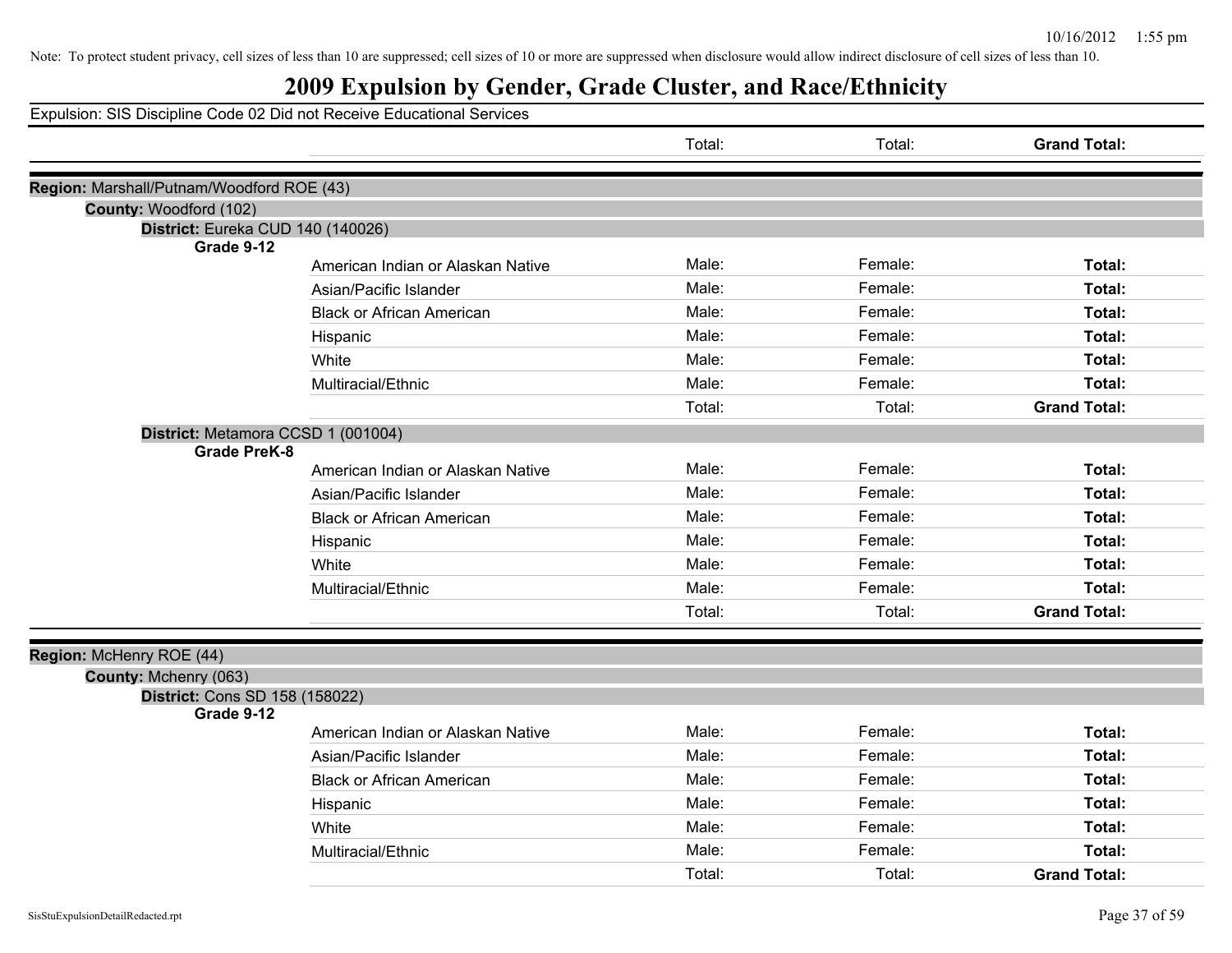| Expulsion: SIS Discipline Code 02 Did not Receive Educational Services |
|------------------------------------------------------------------------|
|------------------------------------------------------------------------|

| District: Harvard CUSD 50 (050026)    |                                   |        |         |                     |
|---------------------------------------|-----------------------------------|--------|---------|---------------------|
| Grade 9-12                            |                                   |        |         |                     |
|                                       | American Indian or Alaskan Native | Male:  | Female: | Total:              |
|                                       | Asian/Pacific Islander            | Male:  | Female: | Total:              |
|                                       | <b>Black or African American</b>  | Male:  | Female: | Total:              |
|                                       | Hispanic                          | Male:  | Female: | Total:              |
|                                       | White                             | Male:  | Female: | Total:              |
|                                       | Multiracial/Ethnic                | Male:  | Female: | Total:              |
|                                       |                                   | Total: | Total:  | <b>Grand Total:</b> |
| District: Woodstock CUSD 200 (200026) |                                   |        |         |                     |
| Grade 9-12                            |                                   |        |         |                     |
|                                       | American Indian or Alaskan Native | Male:  | Female: | Total:              |
|                                       | Asian/Pacific Islander            | Male:  | Female: | Total:              |
|                                       | <b>Black or African American</b>  | Male:  | Female: | Total:              |
|                                       | Hispanic                          | Male:  | Female: | Total:              |
|                                       | White                             | Male:  | Female: | Total:              |
|                                       | Multiracial/Ethnic                | Male:  | Female: | Total:              |
|                                       |                                   | Total: | Total:  | <b>Grand Total:</b> |
| Region: Monroe/Randolph ROE (45)      |                                   |        |         |                     |
| County: Randolph (079)                |                                   |        |         |                     |
| District: Red Bud CUSD 132 (132026)   |                                   |        |         |                     |
| Grade 9-12                            |                                   |        |         |                     |
|                                       | American Indian or Alaskan Native | Male:  | Female: | Total:              |
|                                       | Asian/Pacific Islander            | Male:  | Female: | Total:              |
|                                       | <b>Black or African American</b>  | Male:  | Female: | Total:              |
|                                       | Hispanic                          | Male:  | Female: | Total:              |
|                                       | White                             | Male:  | Female: | Total:              |
|                                       | Multiracial/Ethnic                | Male:  | Female: | Total:              |
|                                       |                                   | Total: | Total:  | <b>Grand Total:</b> |
| District: Sparta CUSD 140 (140026)    |                                   |        |         |                     |
| <b>Grade PreK-8</b>                   |                                   |        |         |                     |
|                                       | American Indian or Alaskan Native | Male:  | Female: | <b>Total:</b>       |
|                                       | Asian/Pacific Islander            | Male:  | Female: | Total:              |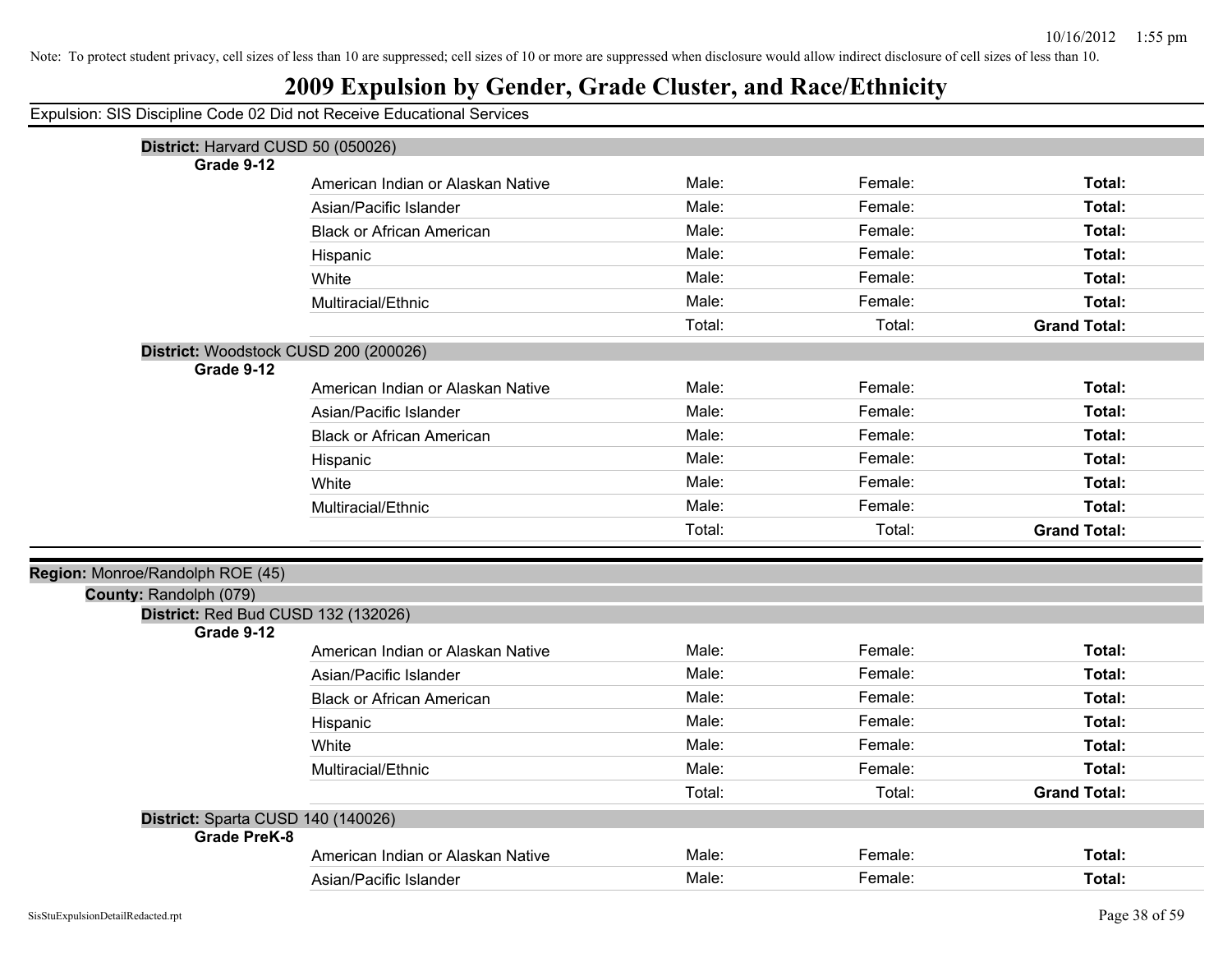|                                                           | <b>Black or African American</b>               | Male:  | Female: | Total:              |
|-----------------------------------------------------------|------------------------------------------------|--------|---------|---------------------|
|                                                           | Hispanic                                       | Male:  | Female: | Total:              |
|                                                           | White                                          | Male:  | Female: | Total:              |
|                                                           | Multiracial/Ethnic                             | Male:  | Female: | Total:              |
|                                                           |                                                | Total: | Total:  | <b>Grand Total:</b> |
|                                                           |                                                |        |         |                     |
| Region: Peoria ROE (48)                                   |                                                |        |         |                     |
| County: Peoria (072)                                      |                                                |        |         |                     |
| District: Dunlap CUSD 323 (323026)<br><b>Grade PreK-8</b> |                                                |        |         |                     |
|                                                           | American Indian or Alaskan Native              | Male:  | Female: | Total:              |
|                                                           | Asian/Pacific Islander                         | Male:  | Female: | Total:              |
|                                                           | <b>Black or African American</b>               | Male:  | Female: | Total:              |
|                                                           | Hispanic                                       | Male:  | Female: | Total:              |
|                                                           | White                                          | Male:  | Female: | Total:              |
|                                                           | Multiracial/Ethnic                             | Male:  | Female: | Total:              |
|                                                           |                                                | Total: | Total:  | <b>Grand Total:</b> |
| Grade 9-12                                                |                                                |        |         |                     |
|                                                           | American Indian or Alaskan Native              | Male:  | Female: | Total:              |
|                                                           | Asian/Pacific Islander                         | Male:  | Female: | Total:              |
|                                                           | <b>Black or African American</b>               | Male:  | Female: | Total:              |
|                                                           | Hispanic                                       | Male:  | Female: | Total:              |
|                                                           | White                                          | Male:  | Female: | Total:              |
|                                                           | Multiracial/Ethnic                             | Male:  | Female: | Total:              |
|                                                           |                                                | Total: | Total:  | <b>Grand Total:</b> |
|                                                           | District: Farmington Central CUSD 265 (265026) |        |         |                     |
| Grade 9-12                                                |                                                |        |         |                     |
|                                                           | American Indian or Alaskan Native              | Male:  | Female: | Total:              |
|                                                           | Asian/Pacific Islander                         | Male:  | Female: | Total:              |
|                                                           | <b>Black or African American</b>               | Male:  | Female: | Total:              |
|                                                           | Hispanic                                       | Male:  | Female: | Total:              |
|                                                           | White                                          | Male:  | Female: | Total:              |
|                                                           | Multiracial/Ethnic                             | Male:  | Female: | Total:              |
|                                                           |                                                | Total: | Total:  | <b>Grand Total:</b> |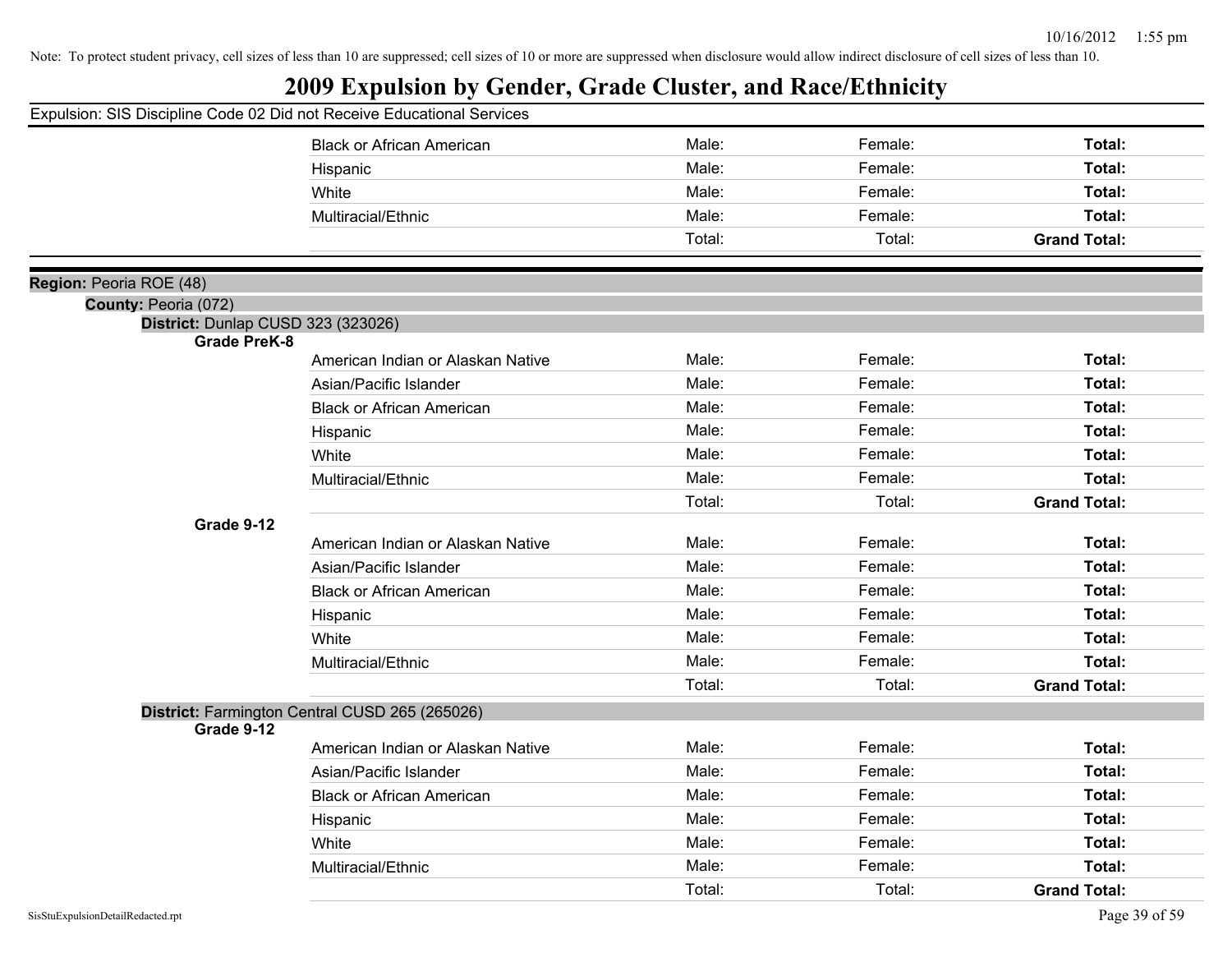## **2009 Expulsion by Gender, Grade Cluster, and Race/Ethnicity**

|                                       | District: Il Valley Central USD 321 (321026) |        |         |                     |
|---------------------------------------|----------------------------------------------|--------|---------|---------------------|
| <b>Grade PreK-8</b>                   |                                              | Male:  | Female: | Total:              |
|                                       | American Indian or Alaskan Native            | Male:  | Female: | Total:              |
|                                       | Asian/Pacific Islander                       |        |         |                     |
|                                       | <b>Black or African American</b>             | Male:  | Female: | Total:              |
|                                       | Hispanic                                     | Male:  | Female: | Total:              |
|                                       | White                                        | Male:  | Female: | Total:              |
|                                       | Multiracial/Ethnic                           | Male:  | Female: | Total:              |
|                                       |                                              | Total: | Total:  | <b>Grand Total:</b> |
| Grade 9-12                            |                                              |        |         |                     |
|                                       | American Indian or Alaskan Native            | Male:  | Female: | Total:              |
|                                       | Asian/Pacific Islander                       | Male:  | Female: | <b>Total:</b>       |
|                                       | <b>Black or African American</b>             | Male:  | Female: | Total:              |
|                                       | Hispanic                                     | Male:  | Female: | Total:              |
|                                       | White                                        | Male:  | Female: | Total:              |
|                                       | Multiracial/Ethnic                           | Male:  | Female: | Total:              |
|                                       |                                              | Total: | Total:  | <b>Grand Total:</b> |
| District: Limestone CHSD 310 (310016) |                                              |        |         |                     |
| Grade 9-12                            |                                              |        |         |                     |
|                                       | American Indian or Alaskan Native            | Male:  | Female: | <b>Total:</b>       |
|                                       | Asian/Pacific Islander                       | Male:  | Female: | Total:              |
|                                       | <b>Black or African American</b>             | Male:  | Female: | Total:              |
|                                       | Hispanic                                     | Male:  | Female: | Total:              |
|                                       | White                                        | Male:  | Female: | Total:              |
|                                       | Multiracial/Ethnic                           | Male:  | Female: | Total:              |
|                                       |                                              | Total: | Total:  | <b>Grand Total:</b> |
| District: Norwood ESD 63 (063002)     |                                              |        |         |                     |
| <b>Grade PreK-8</b>                   |                                              |        |         |                     |
|                                       | American Indian or Alaskan Native            | Male:  | Female: | Total:              |
|                                       | Asian/Pacific Islander                       | Male:  | Female: | Total:              |
|                                       | <b>Black or African American</b>             | Male:  | Female: | Total:              |
|                                       | Hispanic                                     | Male:  | Female: | Total:              |
|                                       | White                                        | Male:  | Female: | Total:              |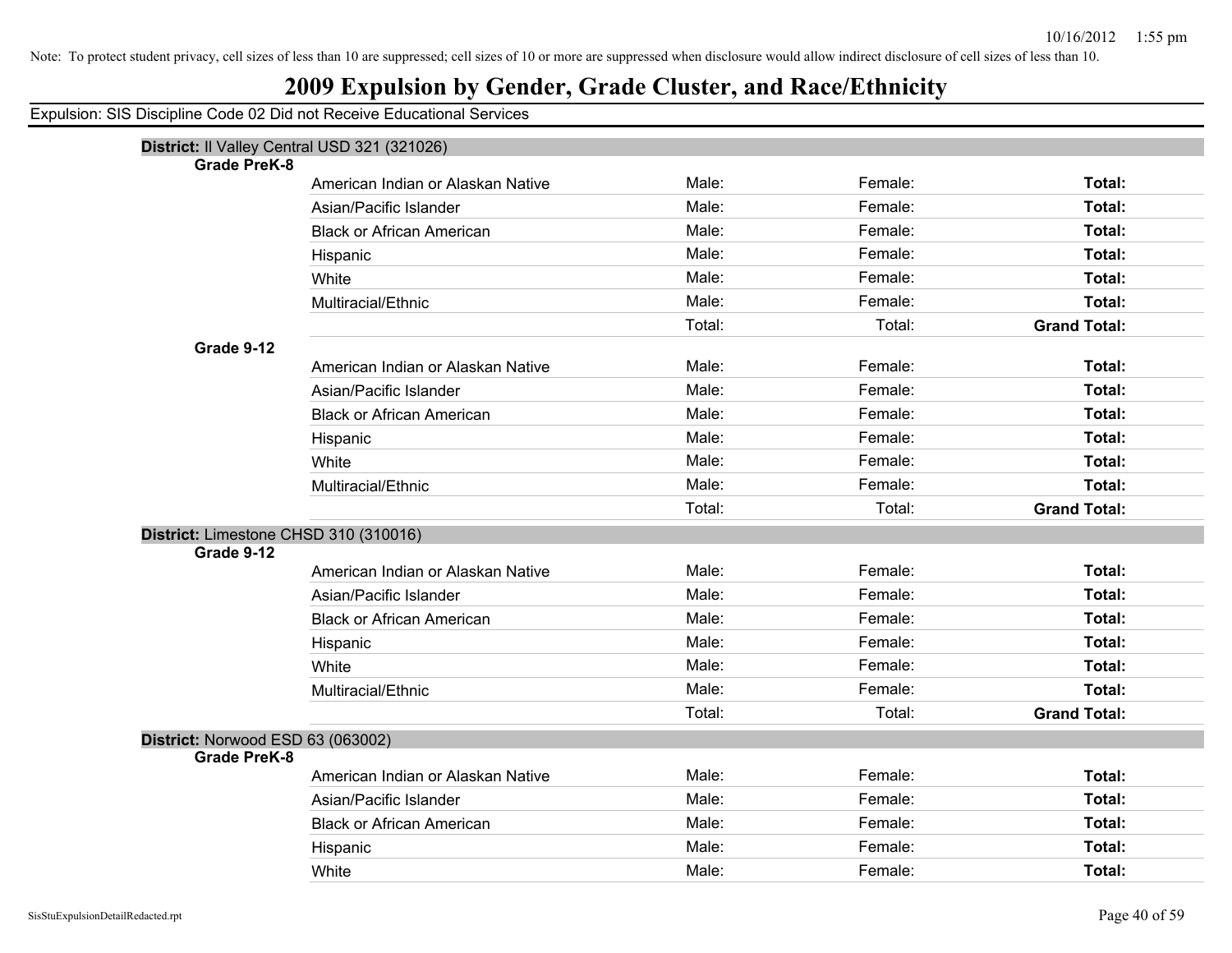## **2009 Expulsion by Gender, Grade Cluster, and Race/Ethnicity**

|                                                             | Multiracial/Ethnic                | Male:  |    | Female: |    | Total:              |    |
|-------------------------------------------------------------|-----------------------------------|--------|----|---------|----|---------------------|----|
|                                                             |                                   | Total: |    | Total:  |    | <b>Grand Total:</b> |    |
| District: Peoria Heights CUSD 325 (325026)<br>Grade 9-12    |                                   |        |    |         |    |                     |    |
|                                                             | American Indian or Alaskan Native | Male:  |    | Female: |    | Total:              |    |
|                                                             | Asian/Pacific Islander            | Male:  |    | Female: |    | Total:              |    |
|                                                             | <b>Black or African American</b>  | Male:  |    | Female: |    | Total:              |    |
|                                                             | Hispanic                          | Male:  |    | Female: |    | Total:              |    |
|                                                             | White                             | Male:  |    | Female: |    | Total:              |    |
|                                                             | Multiracial/Ethnic                | Male:  |    | Female: |    | Total:              |    |
|                                                             |                                   | Total: |    | Total:  |    | <b>Grand Total:</b> |    |
| <b>District: Peoria SD 150 (150025)</b>                     |                                   |        |    |         |    |                     |    |
| <b>Grade PreK-8</b>                                         |                                   |        |    |         |    |                     |    |
|                                                             | American Indian or Alaskan Native | Male:  |    | Female: |    | Total:              |    |
|                                                             | Asian/Pacific Islander            | Male:  |    | Female: |    | Total:              |    |
|                                                             | <b>Black or African American</b>  | Male:  | 28 | Female: | 17 | Total:              | 45 |
|                                                             | Hispanic                          | Male:  |    | Female: |    | Total:              |    |
|                                                             | White                             | Male:  |    | Female: |    | Total:              |    |
|                                                             | Multiracial/Ethnic                | Male:  |    | Female: |    | Total:              |    |
|                                                             |                                   | Total: |    | Total:  |    | <b>Grand Total:</b> |    |
| Grade 9-12                                                  | American Indian or Alaskan Native | Male:  |    | Female: |    | Total:              |    |
|                                                             | Asian/Pacific Islander            | Male:  |    | Female: |    | Total:              |    |
|                                                             | <b>Black or African American</b>  | Male:  |    | Female: |    | Total:              | 36 |
|                                                             | Hispanic                          | Male:  |    | Female: |    | Total:              |    |
|                                                             | White                             | Male:  |    | Female: |    | Total:              |    |
|                                                             | Multiracial/Ethnic                | Male:  |    | Female: |    | Total:              |    |
|                                                             |                                   | Total: |    | Total:  |    | <b>Grand Total:</b> |    |
| Region: Region 05 North Cook ISC 1 (05)                     |                                   |        |    |         |    |                     |    |
| County: Cook (016)<br>District: Niles Twp CHSD 219 (219017) |                                   |        |    |         |    |                     |    |
| Grade 9-12                                                  | American Indian or Alaskan Native | Male:  |    | Female: |    | Total:              |    |
|                                                             |                                   |        |    |         |    |                     |    |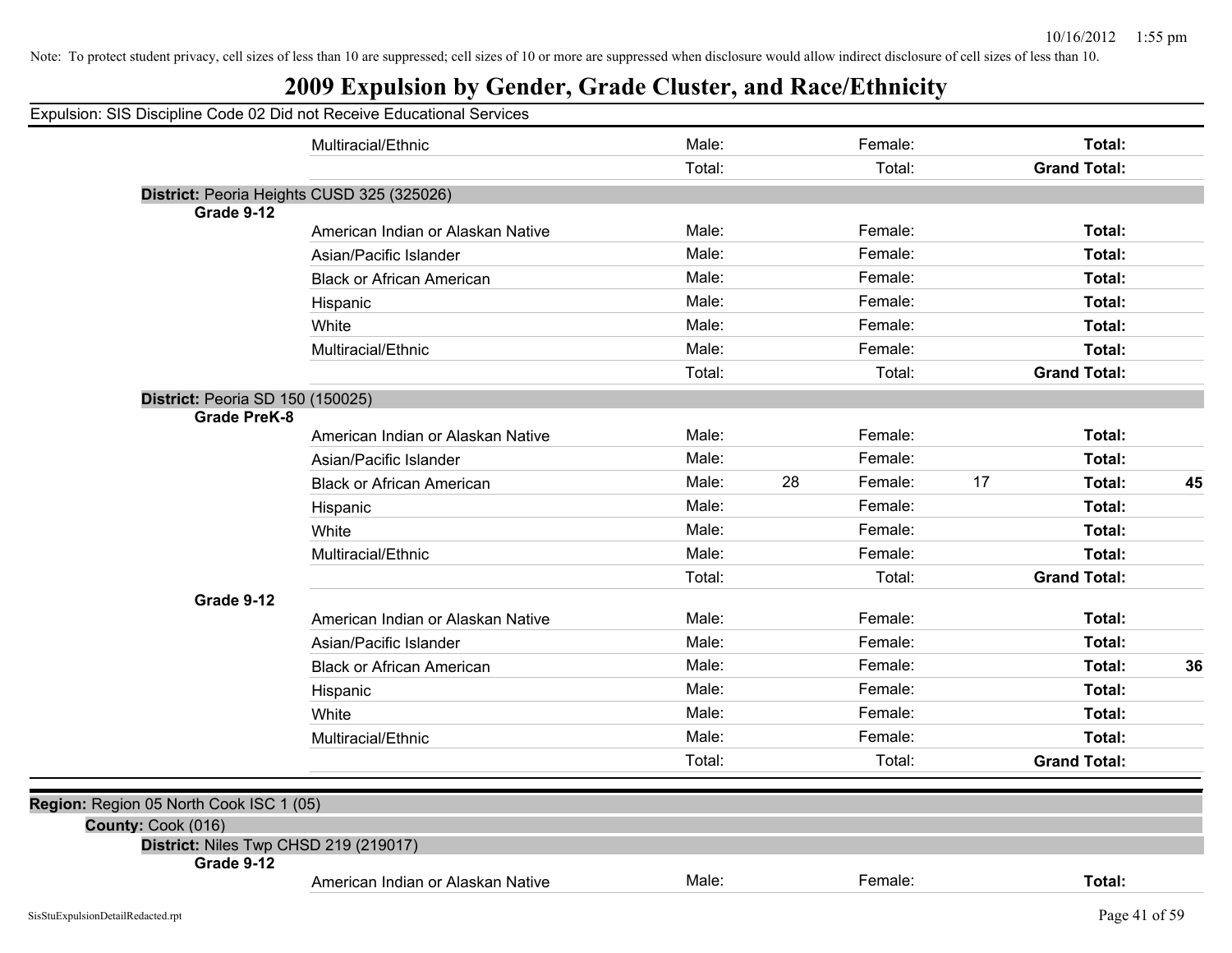## **2009 Expulsion by Gender, Grade Cluster, and Race/Ethnicity**

|                                                               | Asian/Pacific Islander            | Male:  | Female: | Total:              |    |
|---------------------------------------------------------------|-----------------------------------|--------|---------|---------------------|----|
|                                                               | <b>Black or African American</b>  | Male:  | Female: | Total:              |    |
|                                                               | Hispanic                          | Male:  | Female: | Total:              |    |
|                                                               | White                             | Male:  | Female: | Total:              |    |
|                                                               | Multiracial/Ethnic                | Male:  | Female: | Total:              |    |
|                                                               |                                   | Total: | Total:  | <b>Grand Total:</b> |    |
| District: Northfield Twp HSD 225 (225017)                     |                                   |        |         |                     |    |
| Grade 9-12                                                    |                                   |        |         |                     |    |
|                                                               | American Indian or Alaskan Native | Male:  | Female: | Total:              |    |
|                                                               | Asian/Pacific Islander            | Male:  | Female: | Total:              |    |
|                                                               | <b>Black or African American</b>  | Male:  | Female: | Total:              |    |
|                                                               | Hispanic                          | Male:  | Female: | Total:              |    |
|                                                               | White                             | Male:  | Female: | Total:              | 12 |
|                                                               | Multiracial/Ethnic                | Male:  | Female: | Total:              |    |
|                                                               |                                   | Total: | Total:  | <b>Grand Total:</b> |    |
| District: Township HSD 211 (211017)                           |                                   |        |         |                     |    |
| Grade 9-12                                                    |                                   |        |         |                     |    |
|                                                               | American Indian or Alaskan Native | Male:  | Female: | Total:              |    |
|                                                               | Asian/Pacific Islander            | Male:  | Female: | Total:              |    |
|                                                               | <b>Black or African American</b>  | Male:  | Female: | Total:              |    |
|                                                               | Hispanic                          | Male:  | Female: | Total:              |    |
|                                                               | White                             | Male:  | Female: | Total:              |    |
|                                                               | Multiracial/Ethnic                | Male:  | Female: | Total:              |    |
|                                                               |                                   | Total: | Total:  | <b>Grand Total:</b> |    |
|                                                               |                                   |        |         |                     |    |
| Region: Region 06 West Cook ISC 2 (06)                        |                                   |        |         |                     |    |
| County: Cook (016)                                            |                                   |        |         |                     |    |
| District: Berwyn South SD 100 (100002)<br><b>Grade PreK-8</b> |                                   |        |         |                     |    |
|                                                               | American Indian or Alaskan Native | Male:  | Female: | Total:              |    |
|                                                               | Asian/Pacific Islander            | Male:  | Female: | Total:              |    |
|                                                               | <b>Black or African American</b>  | Male:  | Female: | Total:              |    |
|                                                               | Hispanic                          | Male:  | Female: | Total:              |    |
|                                                               | White                             | Male:  | Female: | Total:              |    |
|                                                               |                                   |        |         |                     |    |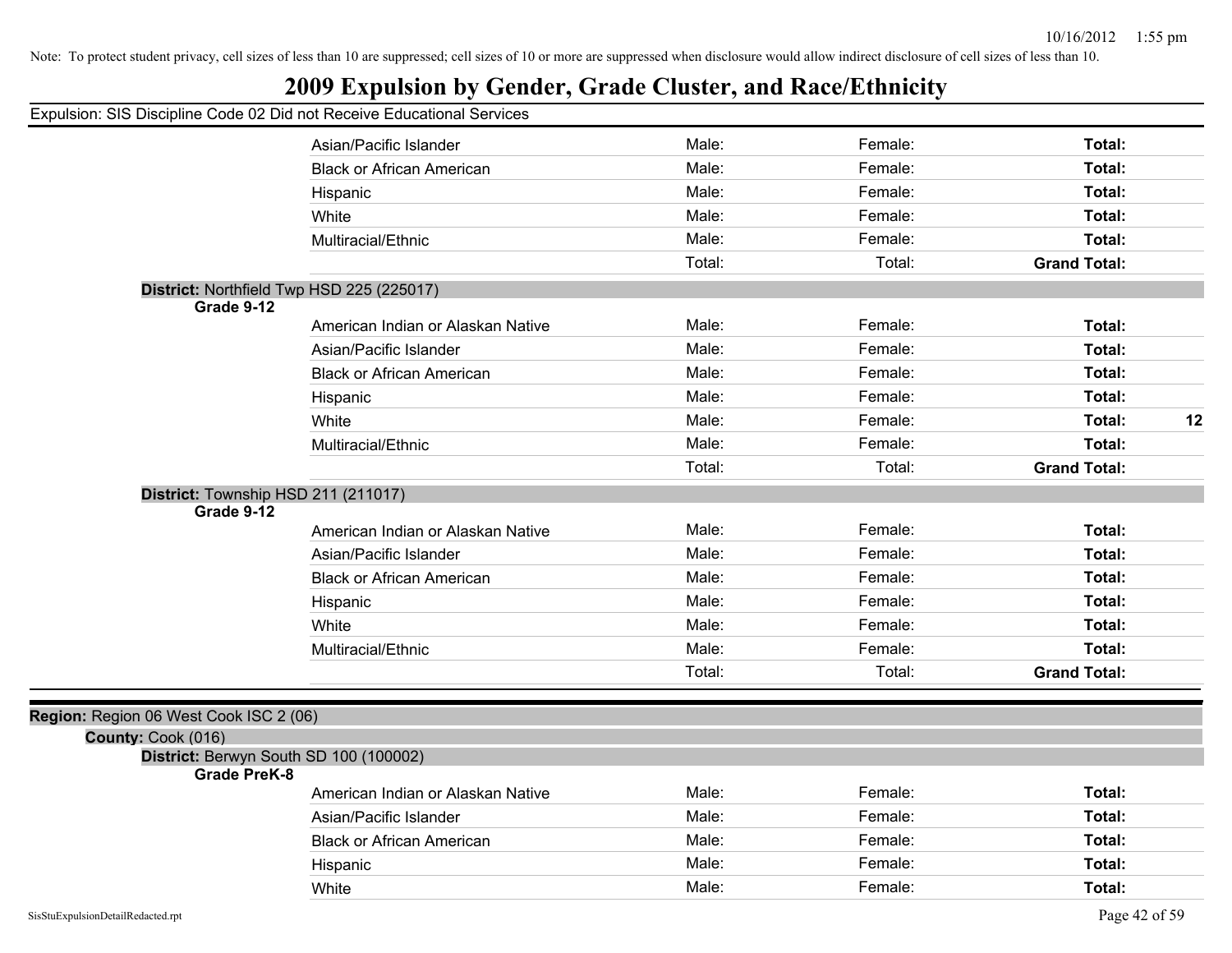## **2009 Expulsion by Gender, Grade Cluster, and Race/Ethnicity**

|                                   | Multiracial/Ethnic                                | Male:  | Female: | Total:              |
|-----------------------------------|---------------------------------------------------|--------|---------|---------------------|
|                                   |                                                   | Total: | Total:  | <b>Grand Total:</b> |
|                                   | District: Brookfield Lagrange Park SD 95 (095002) |        |         |                     |
| <b>Grade PreK-8</b>               |                                                   |        |         |                     |
|                                   | American Indian or Alaskan Native                 | Male:  | Female: | Total:              |
|                                   | Asian/Pacific Islander                            | Male:  | Female: | <b>Total:</b>       |
|                                   | <b>Black or African American</b>                  | Male:  | Female: | <b>Total:</b>       |
|                                   | Hispanic                                          | Male:  | Female: | <b>Total:</b>       |
|                                   | White                                             | Male:  | Female: | Total:              |
|                                   | Multiracial/Ethnic                                | Male:  | Female: | Total:              |
|                                   |                                                   | Total: | Total:  | <b>Grand Total:</b> |
|                                   | District: Elmwood Park CUSD 401 (401026)          |        |         |                     |
| Grade 9-12                        |                                                   |        |         |                     |
|                                   | American Indian or Alaskan Native                 | Male:  | Female: | Total:              |
|                                   | Asian/Pacific Islander                            | Male:  | Female: | Total:              |
|                                   | <b>Black or African American</b>                  | Male:  | Female: | Total:              |
|                                   | Hispanic                                          | Male:  | Female: | <b>Total:</b>       |
|                                   | White                                             | Male:  | Female: | <b>Total:</b>       |
|                                   | Multiracial/Ethnic                                | Male:  | Female: | Total:              |
|                                   |                                                   | Total: | Total:  | <b>Grand Total:</b> |
| District: Hillside SD 93 (093002) |                                                   |        |         |                     |
| <b>Grade PreK-8</b>               |                                                   |        |         |                     |
|                                   | American Indian or Alaskan Native                 | Male:  | Female: | <b>Total:</b>       |
|                                   | Asian/Pacific Islander                            | Male:  | Female: | Total:              |
|                                   | <b>Black or African American</b>                  | Male:  | Female: | Total:              |
|                                   | Hispanic                                          | Male:  | Female: | Total:              |
|                                   | White                                             | Male:  | Female: | Total:              |
|                                   | Multiracial/Ethnic                                | Male:  | Female: | <b>Total:</b>       |
|                                   |                                                   | Total: | Total:  | <b>Grand Total:</b> |
|                                   | District: J S Morton HSD 201 (201017)             |        |         |                     |
| Grade 9-12                        |                                                   |        |         |                     |
|                                   | American Indian or Alaskan Native                 | Male:  | Female: | <b>Total:</b>       |
|                                   | Asian/Pacific Islander                            | Male:  | Female: | <b>Total:</b>       |
|                                   | <b>Black or African American</b>                  | Male:  | Female: | Total:              |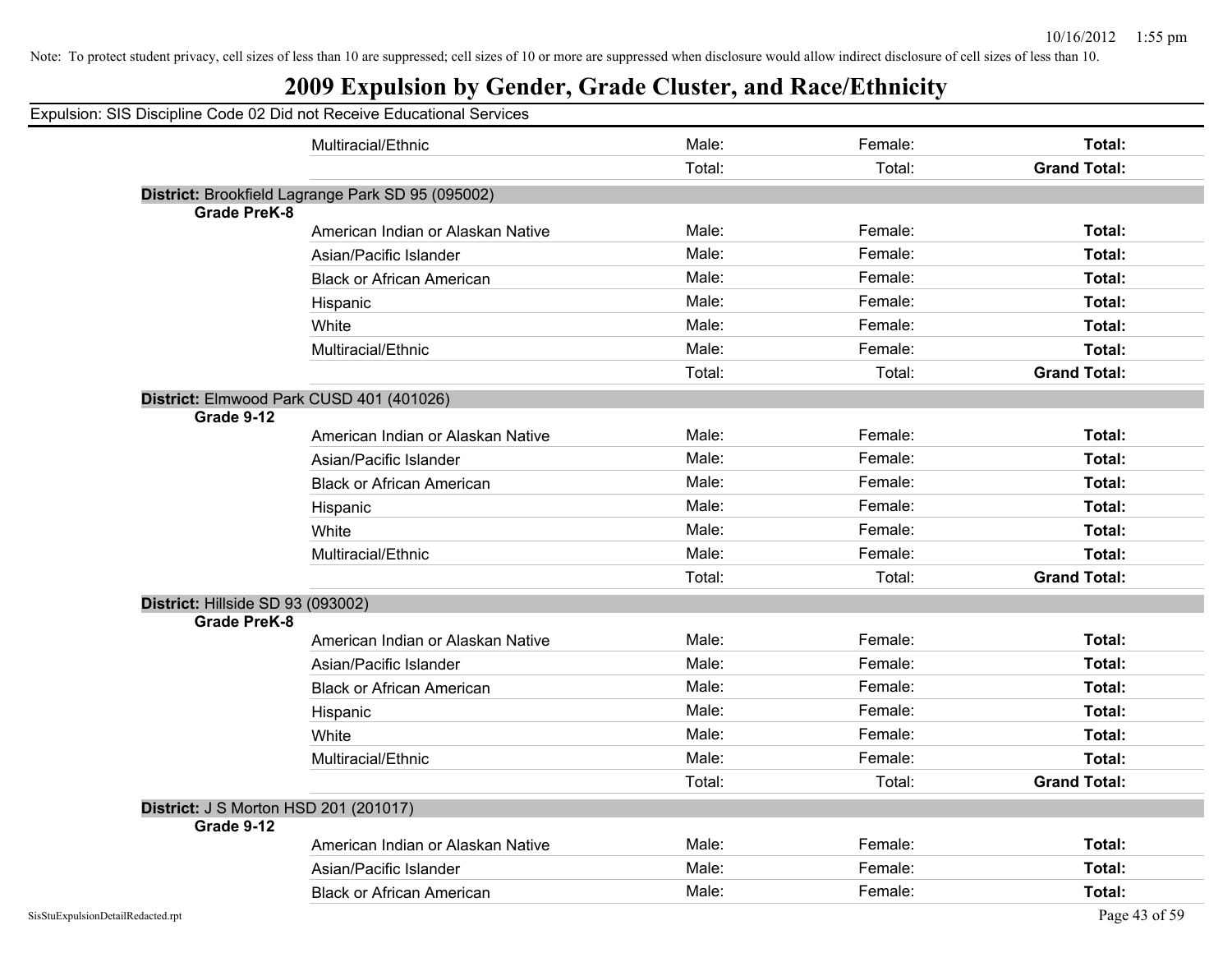|                     | Expulsion: SIS Discipline Code 02 Did not Receive Educational Services |        |         |                     |    |
|---------------------|------------------------------------------------------------------------|--------|---------|---------------------|----|
|                     | Hispanic                                                               | Male:  | Female: | Total:              |    |
|                     | White                                                                  | Male:  | Female: | Total:              |    |
|                     | Multiracial/Ethnic                                                     | Male:  | Female: | Total:              |    |
|                     |                                                                        | Total: | Total:  | <b>Grand Total:</b> |    |
|                     | District: Mannheim SD 83 (083002)                                      |        |         |                     |    |
| <b>Grade PreK-8</b> |                                                                        |        |         |                     |    |
|                     | American Indian or Alaskan Native                                      | Male:  | Female: | Total:              |    |
|                     | Asian/Pacific Islander                                                 | Male:  | Female: | Total:              |    |
|                     | <b>Black or African American</b>                                       | Male:  | Female: | Total:              |    |
|                     | Hispanic                                                               | Male:  | Female: | Total:              |    |
|                     | White                                                                  | Male:  | Female: | Total:              |    |
|                     | Multiracial/Ethnic                                                     | Male:  | Female: | Total:              |    |
|                     |                                                                        | Total: | Total:  | <b>Grand Total:</b> |    |
| <b>Grade PreK-8</b> | District: Maywood-Melrose Park-Broadview 89 (089002)                   |        |         |                     |    |
|                     | American Indian or Alaskan Native                                      | Male:  | Female: | Total:              |    |
|                     | Asian/Pacific Islander                                                 | Male:  | Female: | Total:              |    |
|                     | <b>Black or African American</b>                                       | Male:  | Female: | Total:              |    |
|                     | Hispanic                                                               | Male:  | Female: | Total:              |    |
|                     | White                                                                  | Male:  | Female: | Total:              |    |
|                     | Multiracial/Ethnic                                                     | Male:  | Female: | Total:              |    |
|                     |                                                                        | Total: | Total:  | <b>Grand Total:</b> |    |
| Grade 9-12          | District: Proviso Twp HSD 209 (209017)                                 |        |         |                     |    |
|                     | American Indian or Alaskan Native                                      | Male:  | Female: | Total:              |    |
|                     | Asian/Pacific Islander                                                 | Male:  | Female: | Total:              |    |
|                     | <b>Black or African American</b>                                       | Male:  | Female: | Total:              |    |
|                     | Hispanic                                                               | Male:  | Female: | Total:              |    |
|                     | White                                                                  | Male:  | Female: | Total:              |    |
|                     | Multiracial/Ethnic                                                     | Male:  | Female: | Total:              |    |
|                     |                                                                        | Total: | Total:  | <b>Grand Total:</b> | 14 |
|                     | District: Rhodes SD 84-5 (084502)                                      |        |         |                     |    |
| <b>Grade PreK-8</b> |                                                                        |        |         |                     |    |
|                     | American Indian or Alaskan Native                                      | Male:  | Female: | Total:              |    |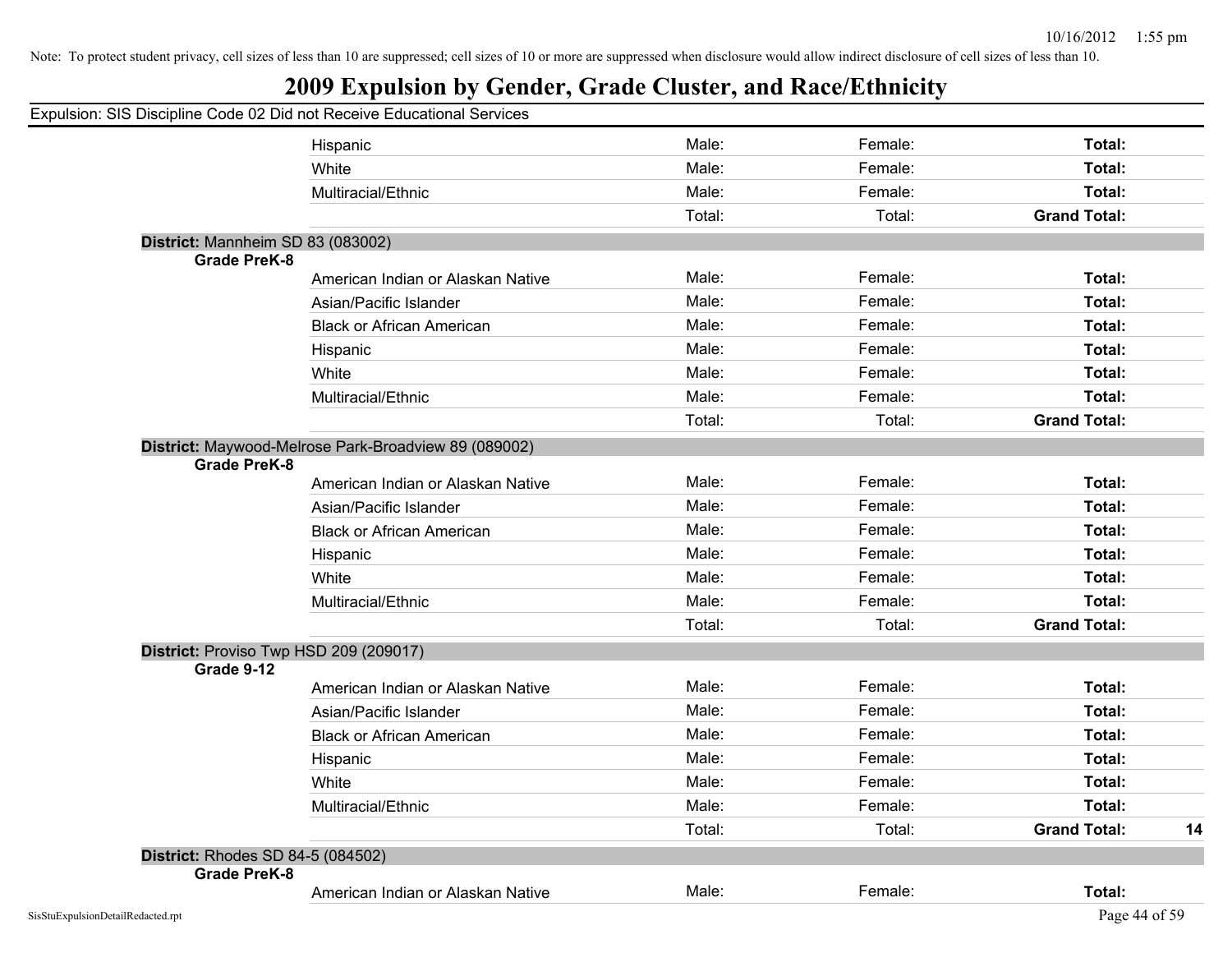## **2009 Expulsion by Gender, Grade Cluster, and Race/Ethnicity**

|                                                        | Asian/Pacific Islander                 | Male:  | Female: | Total:              |
|--------------------------------------------------------|----------------------------------------|--------|---------|---------------------|
|                                                        | <b>Black or African American</b>       | Male:  | Female: | Total:              |
|                                                        | Hispanic                               | Male:  | Female: | Total:              |
|                                                        | White                                  | Male:  | Female: | Total:              |
|                                                        | Multiracial/Ethnic                     | Male:  | Female: | Total:              |
|                                                        |                                        | Total: | Total:  | <b>Grand Total:</b> |
|                                                        |                                        |        |         |                     |
| Region: Region 07 South Cook ISC 4 (07)                |                                        |        |         |                     |
| County: Cook (016)<br>District: Argo CHSD 217 (217016) |                                        |        |         |                     |
| <b>Grade 9-12</b>                                      |                                        |        |         |                     |
|                                                        | American Indian or Alaskan Native      | Male:  | Female: | Total:              |
|                                                        | Asian/Pacific Islander                 | Male:  | Female: | Total:              |
|                                                        | <b>Black or African American</b>       | Male:  | Female: | Total:              |
|                                                        | Hispanic                               | Male:  | Female: | Total:              |
|                                                        | White                                  | Male:  | Female: | Total:              |
|                                                        | Multiracial/Ethnic                     | Male:  | Female: | Total:              |
|                                                        |                                        | Total: | Total:  | <b>Grand Total:</b> |
| District: Bremen CHSD 228 (228016)                     |                                        |        |         |                     |
| Grade 9-12                                             | American Indian or Alaskan Native      | Male:  | Female: | Total:              |
|                                                        | Asian/Pacific Islander                 | Male:  | Female: | Total:              |
|                                                        | <b>Black or African American</b>       | Male:  | Female: | Total:              |
|                                                        |                                        |        |         |                     |
|                                                        | Hispanic                               | Male:  | Female: | Total:              |
|                                                        | White                                  | Male:  | Female: | Total:              |
|                                                        | Multiracial/Ethnic                     | Male:  | Female: | Total:              |
|                                                        |                                        | Total: | Total:  | <b>Grand Total:</b> |
| <b>Grade PreK-8</b>                                    | District: Calumet City SD 155 (155002) |        |         |                     |
|                                                        | American Indian or Alaskan Native      | Male:  | Female: | Total:              |
|                                                        | Asian/Pacific Islander                 | Male:  | Female: | Total:              |
|                                                        | <b>Black or African American</b>       | Male:  | Female: | Total:              |
|                                                        | Hispanic                               | Male:  | Female: | Total:              |
|                                                        | White                                  | Male:  | Female: | Total:              |
|                                                        |                                        |        |         |                     |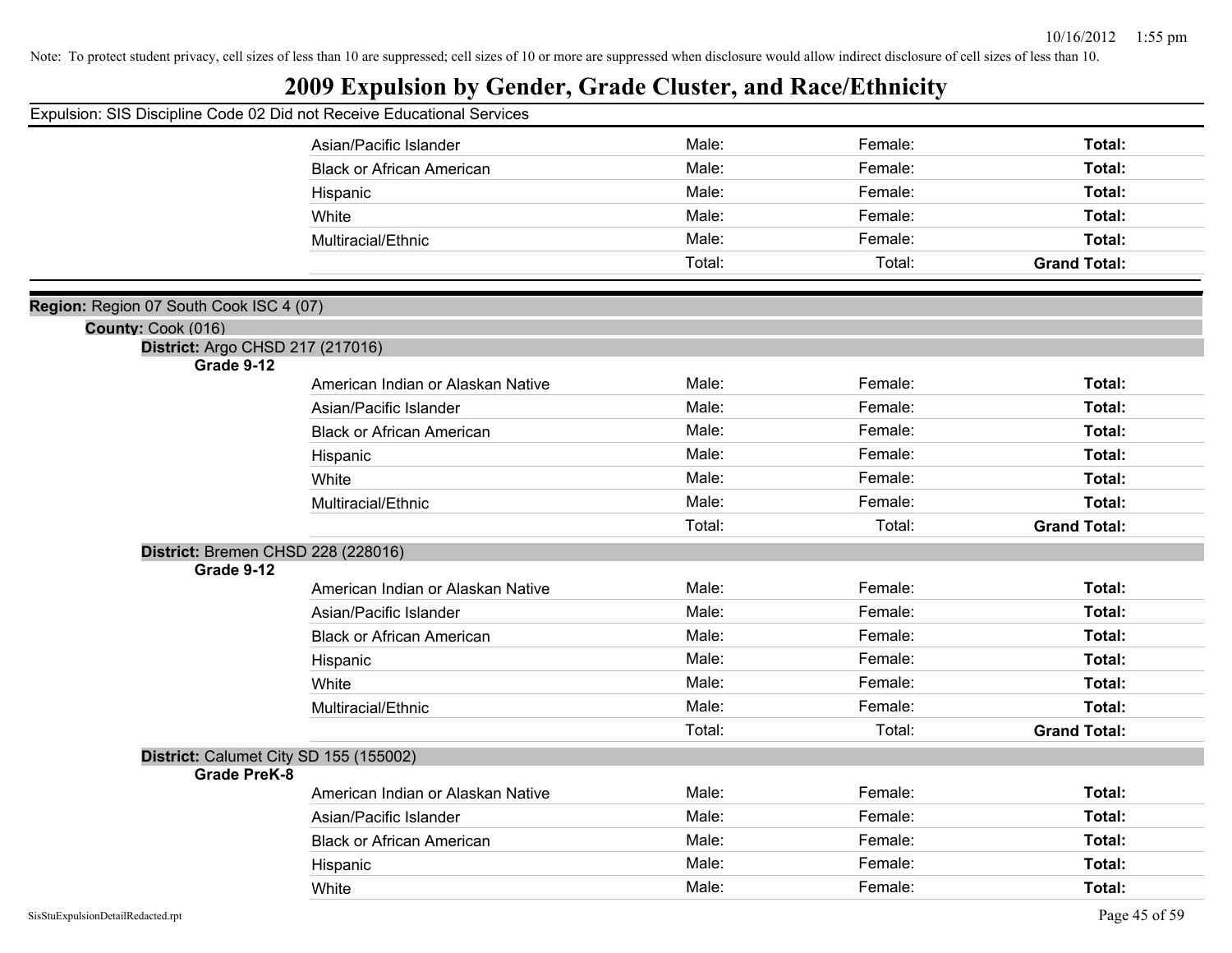| Expulsion: SIS Discipline Code 02 Did not Receive Educational Services |  |
|------------------------------------------------------------------------|--|
|------------------------------------------------------------------------|--|

|                             | Multiracial/Ethnic                               | Male:  | Female: | Total:              |
|-----------------------------|--------------------------------------------------|--------|---------|---------------------|
|                             |                                                  | Total: | Total:  | <b>Grand Total:</b> |
| District: CHSD 218 (218016) |                                                  |        |         |                     |
| Grade 9-12                  |                                                  |        |         |                     |
|                             | American Indian or Alaskan Native                | Male:  | Female: | Total:              |
|                             | Asian/Pacific Islander                           | Male:  | Female: | <b>Total:</b>       |
|                             | <b>Black or African American</b>                 | Male:  | Female: | <b>Total:</b>       |
|                             | Hispanic                                         | Male:  | Female: | Total:              |
|                             | White                                            | Male:  | Female: | Total:              |
|                             | Multiracial/Ethnic                               | Male:  | Female: | Total:              |
|                             |                                                  | Total: | Total:  | <b>Grand Total:</b> |
|                             | District: Evergreen Park CHSD 231 (231016)       |        |         |                     |
| Grade 9-12                  |                                                  |        |         |                     |
|                             | American Indian or Alaskan Native                | Male:  | Female: | <b>Total:</b>       |
|                             | Asian/Pacific Islander                           | Male:  | Female: | Total:              |
|                             | <b>Black or African American</b>                 | Male:  | Female: | Total:              |
|                             | Hispanic                                         | Male:  | Female: | <b>Total:</b>       |
|                             | White                                            | Male:  | Female: | Total:              |
|                             | Multiracial/Ethnic                               | Male:  | Female: | Total:              |
|                             |                                                  | Total: | Total:  | <b>Grand Total:</b> |
|                             | District: Homewood Flossmoor CHSD 233 (233016)   |        |         |                     |
| Grade 9-12                  |                                                  |        |         |                     |
|                             | American Indian or Alaskan Native                | Male:  | Female: | <b>Total:</b>       |
|                             | Asian/Pacific Islander                           | Male:  | Female: | Total:              |
|                             | <b>Black or African American</b>                 | Male:  | Female: | <b>Total:</b>       |
|                             | Hispanic                                         | Male:  | Female: | <b>Total:</b>       |
|                             | White                                            | Male:  | Female: | Total:              |
|                             | Multiracial/Ethnic                               | Male:  | Female: | Total:              |
|                             |                                                  | Total: | Total:  | <b>Grand Total:</b> |
|                             | District: Hoover-Schrum Memorial SD 157 (157002) |        |         |                     |
| <b>Grade PreK-8</b>         |                                                  |        |         |                     |
|                             | American Indian or Alaskan Native                | Male:  | Female: | <b>Total:</b>       |
|                             | Asian/Pacific Islander                           | Male:  | Female: | <b>Total:</b>       |
|                             | <b>Black or African American</b>                 | Male:  | Female: | Total:              |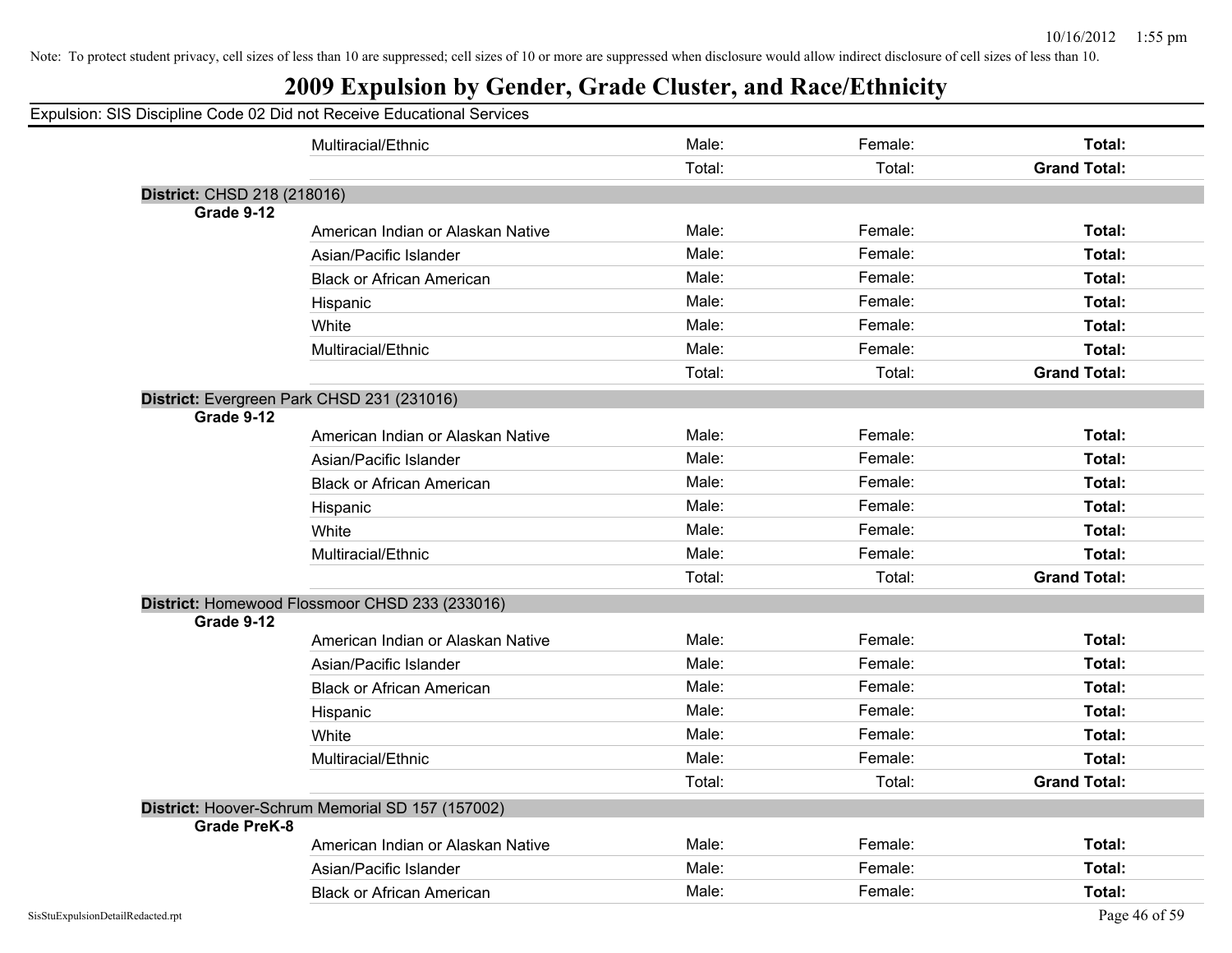|                                                              | Expulsion: SIS Discipline Code 02 Did not Receive Educational Services |        |         |                     |
|--------------------------------------------------------------|------------------------------------------------------------------------|--------|---------|---------------------|
|                                                              | Hispanic                                                               | Male:  | Female: | Total:              |
|                                                              | White                                                                  | Male:  | Female: | Total:              |
|                                                              | Multiracial/Ethnic                                                     | Male:  | Female: | Total:              |
|                                                              |                                                                        | Total: | Total:  | <b>Grand Total:</b> |
| District: Lemont Twp HSD 210 (210017)                        |                                                                        |        |         |                     |
| Grade 9-12                                                   |                                                                        |        |         |                     |
|                                                              | American Indian or Alaskan Native                                      | Male:  | Female: | Total:              |
|                                                              | Asian/Pacific Islander                                                 | Male:  | Female: | Total:              |
|                                                              | <b>Black or African American</b>                                       | Male:  | Female: | Total:              |
|                                                              | Hispanic                                                               | Male:  | Female: | Total:              |
|                                                              | White                                                                  | Male:  | Female: | Total:              |
|                                                              | Multiracial/Ethnic                                                     | Male:  | Female: | Total:              |
|                                                              |                                                                        | Total: | Total:  | <b>Grand Total:</b> |
| District: Matteson ESD 162 (162002)                          |                                                                        |        |         |                     |
| <b>Grade PreK-8</b>                                          |                                                                        |        |         |                     |
|                                                              | American Indian or Alaskan Native                                      | Male:  | Female: | Total:              |
|                                                              | Asian/Pacific Islander                                                 | Male:  | Female: | Total:              |
|                                                              | <b>Black or African American</b>                                       | Male:  | Female: | Total:              |
|                                                              | Hispanic                                                               | Male:  | Female: | Total:              |
|                                                              | White                                                                  | Male:  | Female: | Total:              |
|                                                              | Multiracial/Ethnic                                                     | Male:  | Female: | Total:              |
|                                                              |                                                                        | Total: | Total:  | <b>Grand Total:</b> |
| District: North Palos SD 117 (117002)<br><b>Grade PreK-8</b> |                                                                        |        |         |                     |
|                                                              | American Indian or Alaskan Native                                      | Male:  | Female: | Total:              |
|                                                              | Asian/Pacific Islander                                                 | Male:  | Female: | Total:              |
|                                                              | <b>Black or African American</b>                                       | Male:  | Female: | Total:              |
|                                                              | Hispanic                                                               | Male:  | Female: | Total:              |
|                                                              | White                                                                  | Male:  | Female: | Total:              |
|                                                              | Multiracial/Ethnic                                                     | Male:  | Female: | Total:              |
|                                                              |                                                                        | Total: | Total:  | <b>Grand Total:</b> |
| District: Steger SD 194 (194002)                             |                                                                        |        |         |                     |
| <b>Grade PreK-8</b>                                          |                                                                        |        |         |                     |
|                                                              | American Indian or Alaskan Native                                      | Male:  | Female: | Total:              |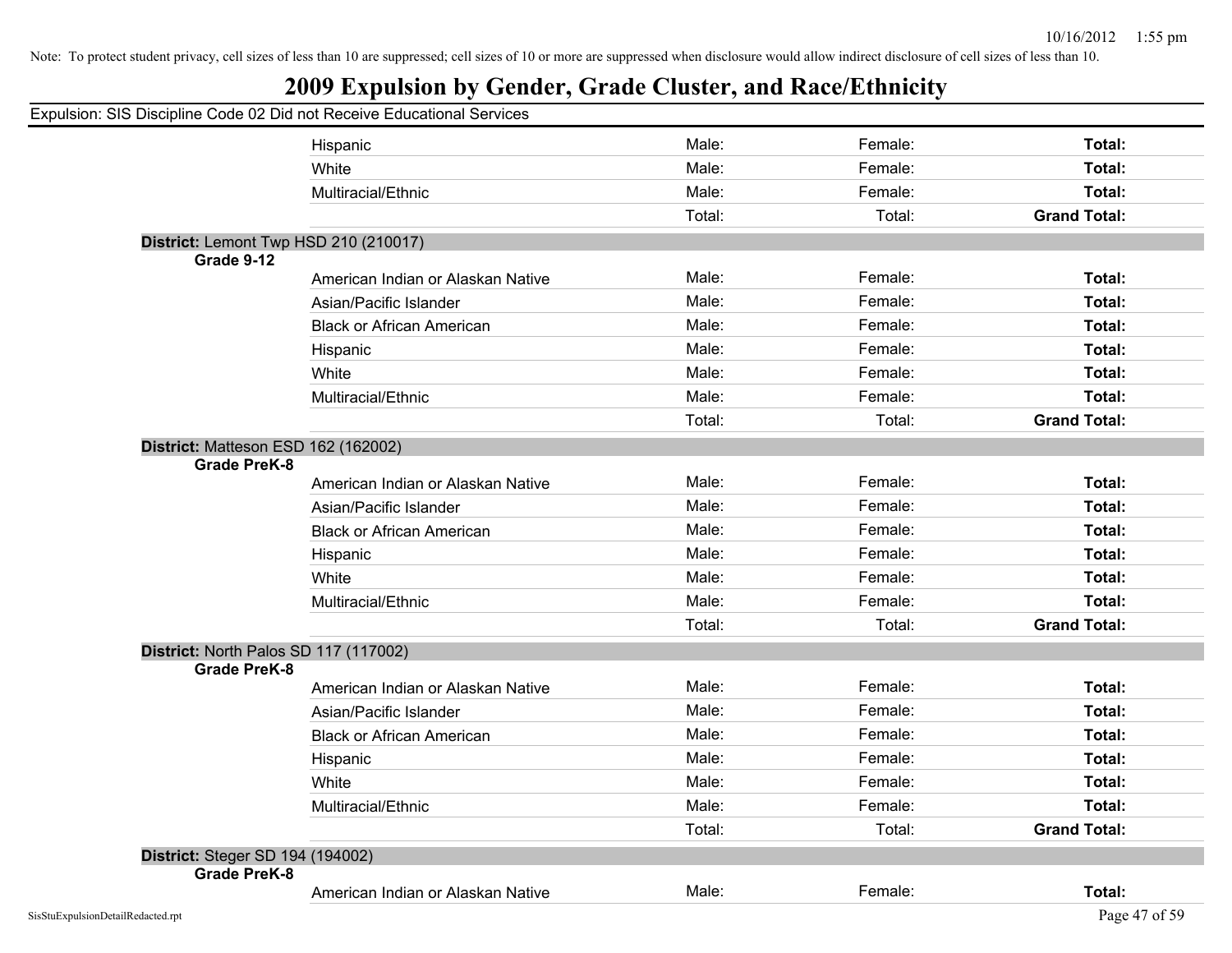## **2009 Expulsion by Gender, Grade Cluster, and Race/Ethnicity**

|                                 | Asian/Pacific Islander                             | Male:          | Female: | Total:              |    |
|---------------------------------|----------------------------------------------------|----------------|---------|---------------------|----|
|                                 | <b>Black or African American</b>                   | Male:          | Female: | Total:              |    |
|                                 | Hispanic                                           | Male:          | Female: | Total:              |    |
|                                 | White                                              | Male:          | Female: | Total:              |    |
|                                 | Multiracial/Ethnic                                 | Male:          | Female: | Total:              |    |
|                                 |                                                    | Total:         | Total:  | <b>Grand Total:</b> |    |
| Grade 9-12                      | District: Thornton Fractional Twp HSD 215 (215017) |                |         |                     |    |
|                                 | American Indian or Alaskan Native                  | Male:          | Female: | Total:              |    |
|                                 | Asian/Pacific Islander                             | Male:          | Female: | Total:              |    |
|                                 | <b>Black or African American</b>                   | Male:          | Female: | Total:              | 11 |
|                                 | Hispanic                                           | Male:          | Female: | Total:              |    |
|                                 | White                                              | Male:          | Female: | Total:              |    |
|                                 | Multiracial/Ethnic                                 | Male:          | Female: | Total:              |    |
|                                 |                                                    | Total:         | Total:  | <b>Grand Total:</b> |    |
|                                 |                                                    |                |         |                     |    |
| Region: Rock Island ROE (49)    |                                                    |                |         |                     |    |
| County: Non-Public School (000) |                                                    |                |         |                     |    |
| <b>Grade PreK-8</b>             | District: Rock Island ROE (000000)                 |                |         |                     |    |
|                                 | American Indian or Alaskan Native                  | Male:          | Female: | Total:              |    |
|                                 | Asian/Pacific Islander                             | Male:          | Female: | Total:              |    |
|                                 | <b>Black or African American</b>                   | Male:          | Female: | Total:              |    |
|                                 | Hispanic                                           | Male:          | Female: | Total:              |    |
|                                 | White                                              | Male:          | Female: | Total:              |    |
|                                 | Multiracial/Ethnic                                 | Male:          | Female: | Total:              |    |
|                                 |                                                    | Total:         | Total:  | <b>Grand Total:</b> |    |
| County: Rock Island (081)       |                                                    |                |         |                     |    |
|                                 | District: East Moline SD 37 (037002)               |                |         |                     |    |
| <b>Grade PreK-8</b>             |                                                    | Male:          | Female: | Total:              |    |
|                                 | American Indian or Alaskan Native                  |                |         |                     |    |
|                                 | Asian/Pacific Islander                             | Male:<br>Male: | Female: | Total:              |    |
|                                 | <b>Black or African American</b>                   |                | Female: | Total:              |    |
|                                 | Hispanic                                           | Male:          | Female: | Total:              |    |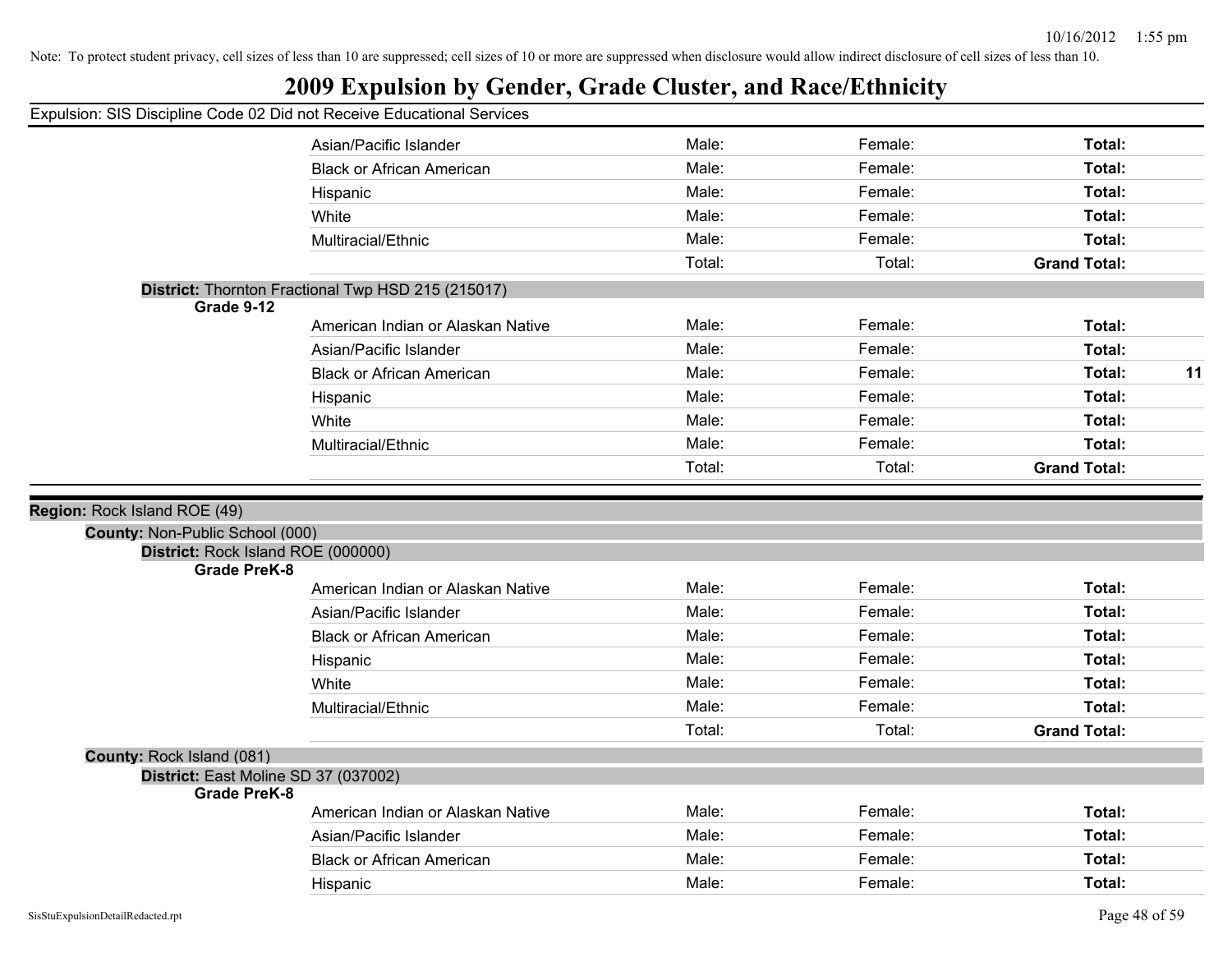## **2009 Expulsion by Gender, Grade Cluster, and Race/Ethnicity**

|                                      | White                                 | Male:  | Female: | Total:              |
|--------------------------------------|---------------------------------------|--------|---------|---------------------|
|                                      | Multiracial/Ethnic                    | Male:  | Female: | Total:              |
|                                      |                                       | Total: | Total:  | <b>Grand Total:</b> |
| District: Moline USD 40 (040022)     |                                       |        |         |                     |
| <b>Grade PreK-8</b>                  |                                       |        |         |                     |
|                                      | American Indian or Alaskan Native     | Male:  | Female: | Total:              |
|                                      | Asian/Pacific Islander                | Male:  | Female: | <b>Total:</b>       |
|                                      | <b>Black or African American</b>      | Male:  | Female: | Total:              |
|                                      | Hispanic                              | Male:  | Female: | Total:              |
|                                      | White                                 | Male:  | Female: | Total:              |
|                                      | Multiracial/Ethnic                    | Male:  | Female: | Total:              |
|                                      |                                       | Total: | Total:  | <b>Grand Total:</b> |
| Grade 9-12                           |                                       |        |         |                     |
|                                      | American Indian or Alaskan Native     | Male:  | Female: | <b>Total:</b>       |
|                                      | Asian/Pacific Islander                | Male:  | Female: | Total:              |
|                                      | <b>Black or African American</b>      | Male:  | Female: | <b>Total:</b>       |
|                                      | Hispanic                              | Male:  | Female: | Total:              |
|                                      | White                                 | Male:  | Female: | Total:              |
|                                      | Multiracial/Ethnic                    | Male:  | Female: | Total:              |
|                                      |                                       | Total: | Total:  | <b>Grand Total:</b> |
| District: Rock Island SD 41 (041025) |                                       |        |         |                     |
| Grade 9-12                           |                                       |        |         |                     |
|                                      | American Indian or Alaskan Native     | Male:  | Female: | <b>Total:</b>       |
|                                      | Asian/Pacific Islander                | Male:  | Female: | Total:              |
|                                      | <b>Black or African American</b>      | Male:  | Female: | Total:              |
|                                      | Hispanic                              | Male:  | Female: | Total:              |
|                                      | White                                 | Male:  | Female: | Total:              |
|                                      | Multiracial/Ethnic                    | Male:  | Female: | <b>Total:</b>       |
|                                      |                                       | Total: | Total:  | <b>Grand Total:</b> |
|                                      | District: Rockridge CUSD 300 (300026) |        |         |                     |
| Grade 9-12                           |                                       |        |         |                     |
|                                      | American Indian or Alaskan Native     | Male:  | Female: | <b>Total:</b>       |
|                                      | Asian/Pacific Islander                | Male:  | Female: | Total:              |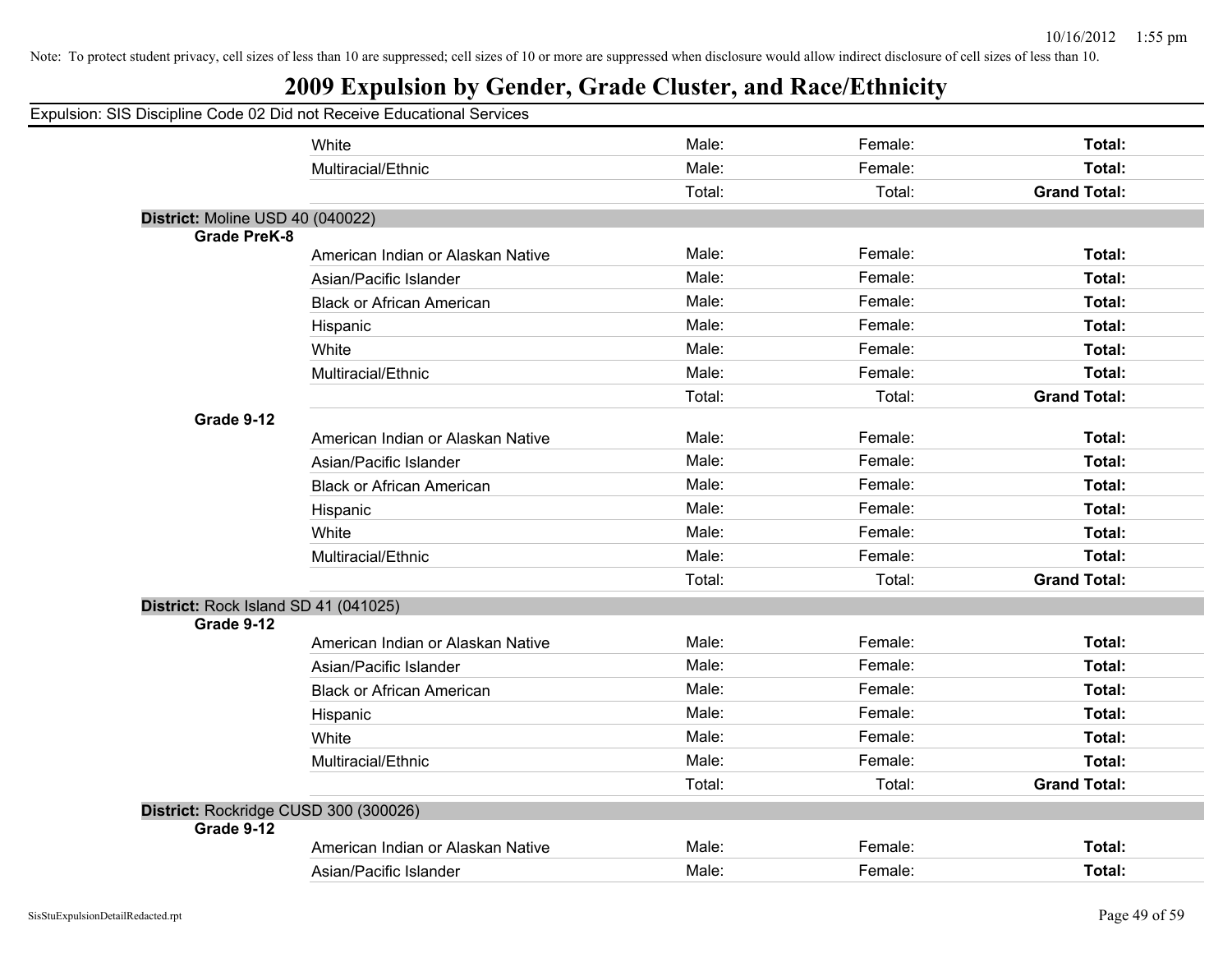## **2009 Expulsion by Gender, Grade Cluster, and Race/Ethnicity**

| Apaloloni. Olo Dioolphilio Oodo 02 Did Hot Roochto Eddodilohal Oci |                                           |        |         |                     |
|--------------------------------------------------------------------|-------------------------------------------|--------|---------|---------------------|
|                                                                    | <b>Black or African American</b>          | Male:  | Female: | Total:              |
|                                                                    | Hispanic                                  | Male:  | Female: | Total:              |
|                                                                    | White                                     | Male:  | Female: | Total:              |
|                                                                    | Multiracial/Ethnic                        | Male:  | Female: | Total:              |
|                                                                    |                                           | Total: | Total:  | <b>Grand Total:</b> |
| District: Sherrard CUSD 200 (200026)                               |                                           |        |         |                     |
| Grade 9-12                                                         |                                           |        |         |                     |
|                                                                    | American Indian or Alaskan Native         | Male:  | Female: | Total:              |
|                                                                    | Asian/Pacific Islander                    | Male:  | Female: | Total:              |
|                                                                    | <b>Black or African American</b>          | Male:  | Female: | Total:              |
|                                                                    | Hispanic                                  | Male:  | Female: | Total:              |
|                                                                    | White                                     | Male:  | Female: | Total:              |
|                                                                    | Multiracial/Ethnic                        | Male:  | Female: | Total:              |
|                                                                    |                                           | Total: | Total:  | <b>Grand Total:</b> |
| District: United Twp HSD 30 (030017)                               |                                           |        |         |                     |
| Grade 9-12                                                         |                                           |        |         |                     |
|                                                                    | American Indian or Alaskan Native         | Male:  | Female: | Total:              |
|                                                                    | Asian/Pacific Islander                    | Male:  | Female: | Total:              |
|                                                                    | <b>Black or African American</b>          | Male:  | Female: | Total:              |
|                                                                    | Hispanic                                  | Male:  | Female: | Total:              |
|                                                                    | White                                     | Male:  | Female: | Total:              |
|                                                                    | Multiracial/Ethnic                        | Male:  | Female: | Total:              |
|                                                                    |                                           | Total: | Total:  | <b>Grand Total:</b> |
|                                                                    |                                           |        |         |                     |
| Region: St Clair ROE (50)                                          |                                           |        |         |                     |
| County: Saint clair (082)                                          | District: Belleville Twp HSD 201 (201017) |        |         |                     |
| Grade 9-12                                                         |                                           |        |         |                     |
|                                                                    | American Indian or Alaskan Native         | Male:  | Female: | Total:              |
|                                                                    | Asian/Pacific Islander                    | Male:  | Female: | Total:              |
|                                                                    | <b>Black or African American</b>          | Male:  | Female: | Total:              |
|                                                                    | Hispanic                                  | Male:  | Female: | Total:              |
|                                                                    | White                                     | Male:  | Female: | Total:              |
|                                                                    | Multiracial/Ethnic                        | Male:  | Female: | Total:              |
|                                                                    |                                           |        |         |                     |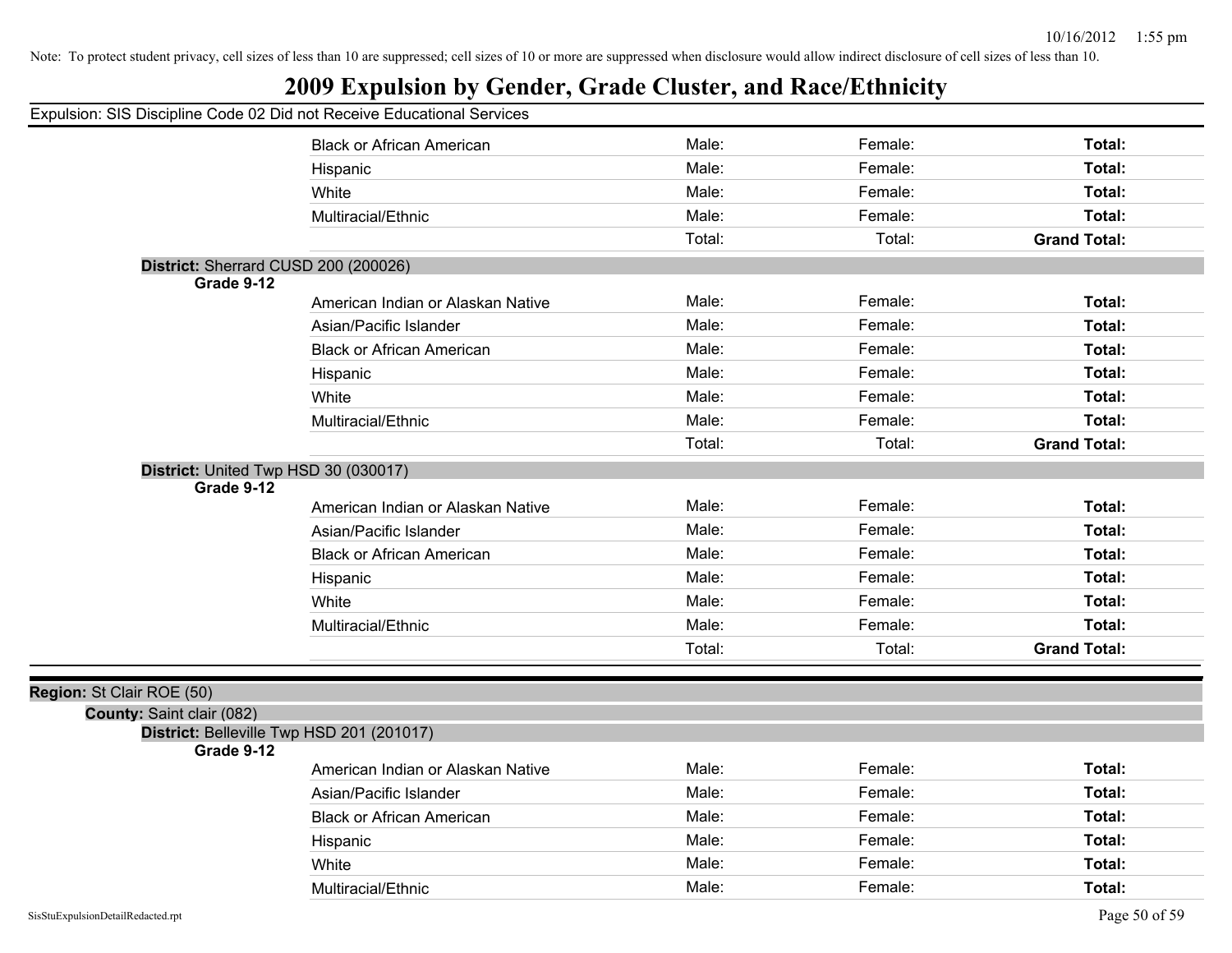## **2009 Expulsion by Gender, Grade Cluster, and Race/Ethnicity**

|                                     |                                   | Total: | Total:  | <b>Grand Total:</b> |    |
|-------------------------------------|-----------------------------------|--------|---------|---------------------|----|
| District: Cahokia CUSD 187 (187026) |                                   |        |         |                     |    |
| <b>Grade PreK-8</b>                 |                                   |        |         |                     |    |
|                                     | American Indian or Alaskan Native | Male:  | Female: | Total:              |    |
|                                     | Asian/Pacific Islander            | Male:  | Female: | Total:              |    |
|                                     | <b>Black or African American</b>  | Male:  | Female: | Total:              | 10 |
|                                     | Hispanic                          | Male:  | Female: | Total:              |    |
|                                     | White                             | Male:  | Female: | Total:              |    |
|                                     | Multiracial/Ethnic                | Male:  | Female: | Total:              |    |
|                                     |                                   | Total: | Total:  | <b>Grand Total:</b> |    |
| Grade 9-12                          |                                   |        |         |                     |    |
|                                     | American Indian or Alaskan Native | Male:  | Female: | Total:              |    |
|                                     | Asian/Pacific Islander            | Male:  | Female: | Total:              |    |
|                                     | <b>Black or African American</b>  | Male:  | Female: | <b>Total:</b>       | 16 |
|                                     | Hispanic                          | Male:  | Female: | Total:              |    |
|                                     | White                             | Male:  | Female: | Total:              |    |
|                                     | Multiracial/Ethnic                | Male:  | Female: | Total:              |    |
|                                     |                                   | Total: | Total:  | <b>Grand Total:</b> |    |
| District: Dupo CUSD 196 (196026)    |                                   |        |         |                     |    |
| <b>Grade PreK-8</b>                 |                                   |        |         |                     |    |
|                                     | American Indian or Alaskan Native | Male:  | Female: | Total:              |    |
|                                     | Asian/Pacific Islander            | Male:  | Female: | Total:              |    |
|                                     | <b>Black or African American</b>  | Male:  | Female: | Total:              |    |
|                                     | Hispanic                          | Male:  | Female: | Total:              |    |
|                                     | White                             | Male:  | Female: | Total:              |    |
|                                     | Multiracial/Ethnic                | Male:  | Female: | <b>Total:</b>       |    |
|                                     |                                   | Total: | Total:  | <b>Grand Total:</b> |    |
| Grade 9-12                          |                                   |        |         |                     |    |
|                                     | American Indian or Alaskan Native | Male:  | Female: | Total:              |    |
|                                     | Asian/Pacific Islander            | Male:  | Female: | <b>Total:</b>       |    |
|                                     | <b>Black or African American</b>  | Male:  | Female: | Total:              |    |
|                                     | Hispanic                          | Male:  | Female: | Total:              |    |
|                                     | White                             | Male:  | Female: | Total:              |    |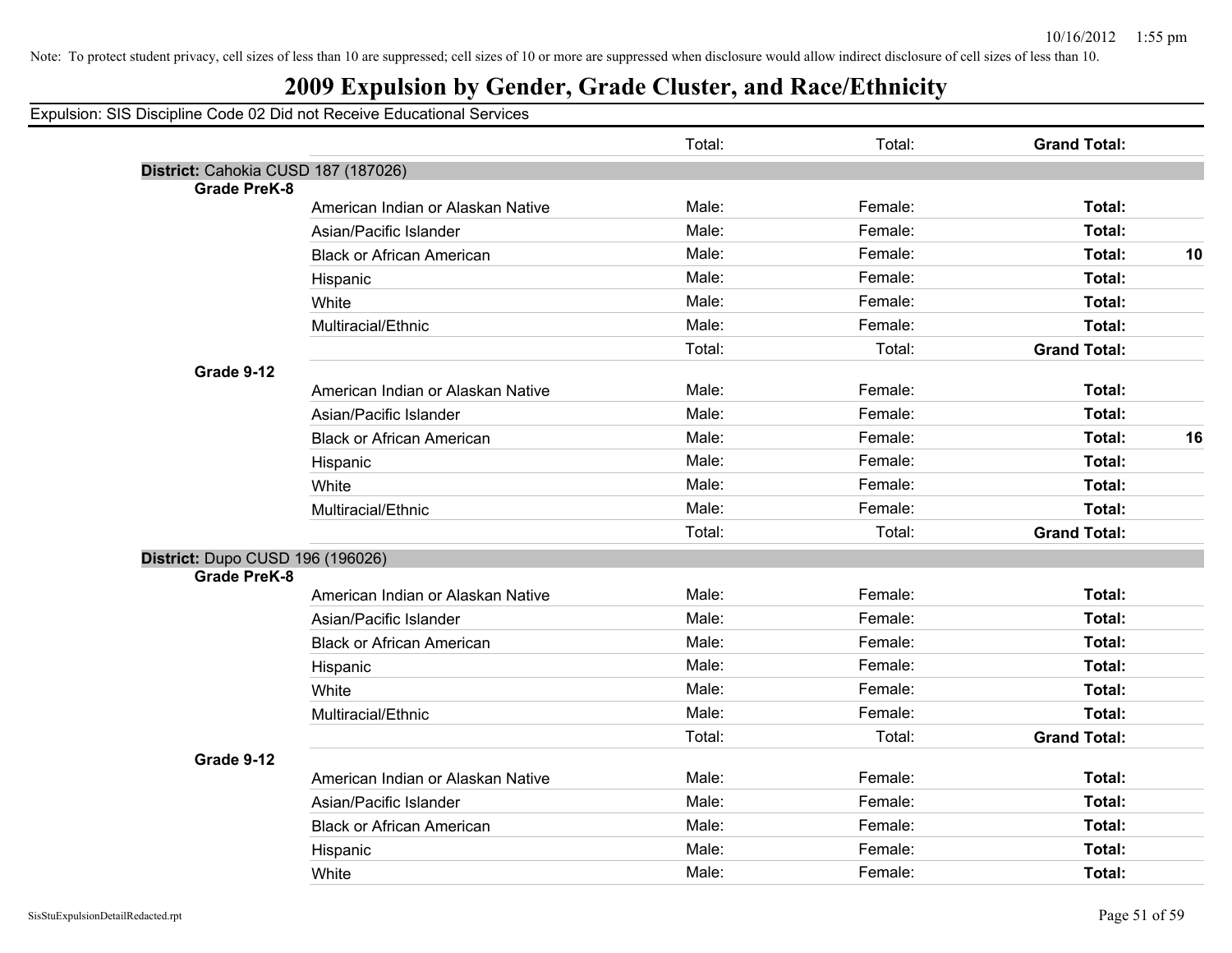## **2009 Expulsion by Gender, Grade Cluster, and Race/Ethnicity**

|                     | Multiracial/Ethnic                      | Male:  | Female: | <b>Total:</b>       |
|---------------------|-----------------------------------------|--------|---------|---------------------|
|                     |                                         | Total: | Total:  | <b>Grand Total:</b> |
|                     | District: Harmony Emge SD 175 (175002)  |        |         |                     |
| <b>Grade PreK-8</b> |                                         |        |         |                     |
|                     | American Indian or Alaskan Native       | Male:  | Female: | Total:              |
|                     | Asian/Pacific Islander                  | Male:  | Female: | <b>Total:</b>       |
|                     | <b>Black or African American</b>        | Male:  | Female: | Total:              |
|                     | Hispanic                                | Male:  | Female: | Total:              |
|                     | White                                   | Male:  | Female: | Total:              |
|                     | Multiracial/Ethnic                      | Male:  | Female: | Total:              |
|                     |                                         | Total: | Total:  | <b>Grand Total:</b> |
|                     | District: Marissa CUSD 40 (040026)      |        |         |                     |
| <b>Grade PreK-8</b> |                                         |        |         |                     |
|                     | American Indian or Alaskan Native       | Male:  | Female: | Total:              |
|                     | Asian/Pacific Islander                  | Male:  | Female: | Total:              |
|                     | <b>Black or African American</b>        | Male:  | Female: | Total:              |
|                     | Hispanic                                | Male:  | Female: | Total:              |
|                     | White                                   | Male:  | Female: | Total:              |
|                     | Multiracial/Ethnic                      | Male:  | Female: | Total:              |
|                     |                                         | Total: | Total:  | <b>Grand Total:</b> |
|                     | District: Mascoutah CUD 19 (019026)     |        |         |                     |
| <b>Grade PreK-8</b> |                                         | Male:  |         |                     |
|                     | American Indian or Alaskan Native       |        | Female: | <b>Total:</b>       |
|                     | Asian/Pacific Islander                  | Male:  | Female: | Total:              |
|                     | <b>Black or African American</b>        | Male:  | Female: | Total:              |
|                     | Hispanic                                | Male:  | Female: | Total:              |
|                     | White                                   | Male:  | Female: | Total:              |
|                     | Multiracial/Ethnic                      | Male:  | Female: | Total:              |
|                     |                                         | Total: | Total:  | <b>Grand Total:</b> |
|                     | District: O Fallon Twp HSD 203 (203017) |        |         |                     |
| Grade 9-12          |                                         |        |         |                     |
|                     | American Indian or Alaskan Native       | Male:  | Female: | <b>Total:</b>       |
|                     | Asian/Pacific Islander                  | Male:  | Female: | <b>Total:</b>       |
|                     | <b>Black or African American</b>        | Male:  | Female: | Total:              |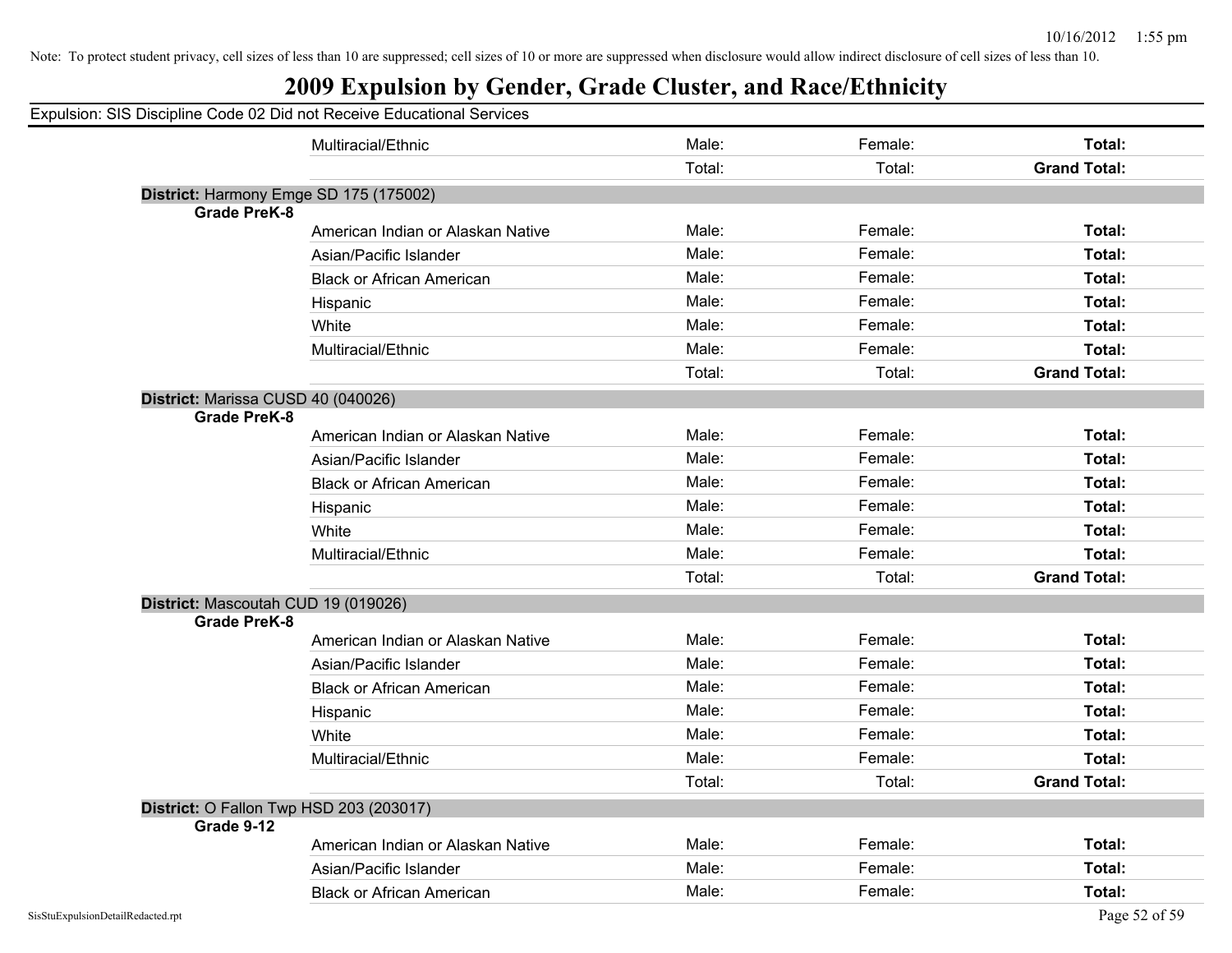|  |  |  |  | Expulsion: SIS Discipline Code 02 Did not Receive Educational Services |  |
|--|--|--|--|------------------------------------------------------------------------|--|
|  |  |  |  |                                                                        |  |
|  |  |  |  |                                                                        |  |

|                                                                                                | Hispanic                          | Male:  | Female: | Total:              |
|------------------------------------------------------------------------------------------------|-----------------------------------|--------|---------|---------------------|
|                                                                                                | White                             | Male:  | Female: | Total:              |
|                                                                                                | Multiracial/Ethnic                | Male:  | Female: | Total:              |
|                                                                                                |                                   | Total: | Total:  | <b>Grand Total:</b> |
| District: Signal Hill SD 181 (181002)<br><b>Grade PreK-8</b>                                   |                                   |        |         |                     |
|                                                                                                | American Indian or Alaskan Native | Male:  | Female: | Total:              |
|                                                                                                | Asian/Pacific Islander            | Male:  | Female: | Total:              |
|                                                                                                | <b>Black or African American</b>  | Male:  | Female: | Total:              |
|                                                                                                | Hispanic                          | Male:  | Female: | Total:              |
|                                                                                                | White                             | Male:  | Female: | Total:              |
|                                                                                                | Multiracial/Ethnic                | Male:  | Female: | Total:              |
|                                                                                                |                                   | Total: | Total:  | <b>Grand Total:</b> |
| Region: Tazewell ROE (53)<br>County: Tazewell (090)<br>District: East Peoria CHSD 309 (309016) |                                   |        |         |                     |
| Grade 9-12                                                                                     | American Indian or Alaskan Native | Male:  | Female: | Total:              |
|                                                                                                | Asian/Pacific Islander            | Male:  | Female: | Total:              |
|                                                                                                | <b>Black or African American</b>  | Male:  | Female: | Total:              |
|                                                                                                |                                   | Male:  | Female: | Total:              |
|                                                                                                | Hispanic<br>White                 | Male:  | Female: | Total:<br>14        |
|                                                                                                | Multiracial/Ethnic                | Male:  | Female: | Total:              |
|                                                                                                |                                   | Total: | Total:  | <b>Grand Total:</b> |
| District: East Peoria SD 86 (086002)<br><b>Grade PreK-8</b>                                    |                                   |        |         |                     |
|                                                                                                | American Indian or Alaskan Native | Male:  | Female: | Total:              |
|                                                                                                | Asian/Pacific Islander            | Male:  | Female: | Total:              |
|                                                                                                | <b>Black or African American</b>  | Male:  | Female: | Total:              |
|                                                                                                | Hispanic                          | Male:  | Female: | Total:              |
|                                                                                                | White                             | Male:  | Female: | Total:              |
|                                                                                                | Multiracial/Ethnic                | Male:  | Female: | Total:              |
|                                                                                                |                                   | Total: | Total:  | <b>Grand Total:</b> |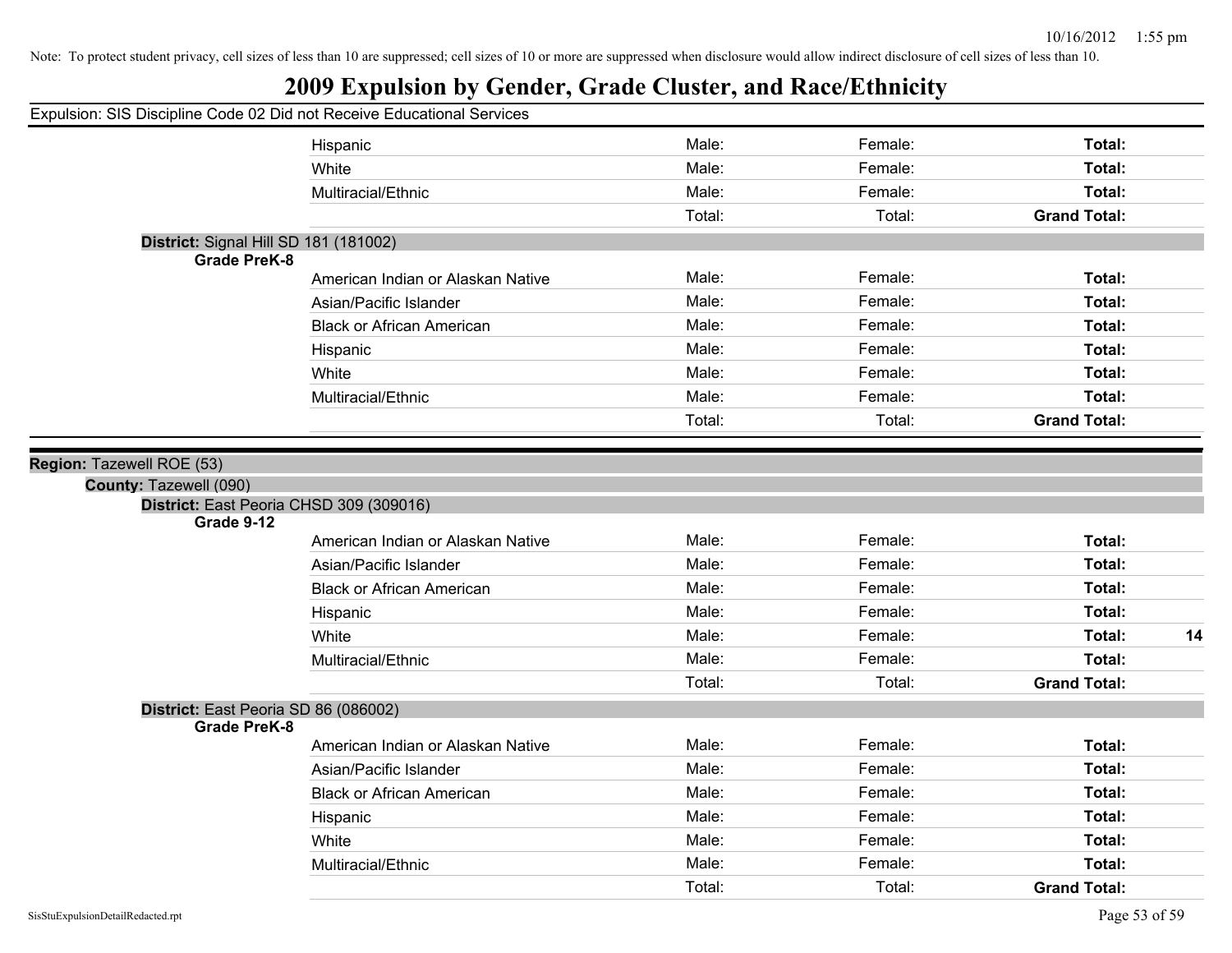## **2009 Expulsion by Gender, Grade Cluster, and Race/Ethnicity**

| District: Morton CUSD 709 (709026)             |                                   |        |         |                     |    |
|------------------------------------------------|-----------------------------------|--------|---------|---------------------|----|
| Grade 9-12                                     |                                   | Male:  | Female: |                     |    |
|                                                | American Indian or Alaskan Native |        |         | Total:              |    |
|                                                | Asian/Pacific Islander            | Male:  | Female: | Total:              |    |
|                                                | <b>Black or African American</b>  | Male:  | Female: | Total:              |    |
|                                                | Hispanic                          | Male:  | Female: | Total:              |    |
|                                                | White                             | Male:  | Female: | Total:              |    |
|                                                | Multiracial/Ethnic                | Male:  | Female: | Total:              |    |
|                                                |                                   | Total: | Total:  | <b>Grand Total:</b> |    |
| District: Pekin CSD 303 (303016)               |                                   |        |         |                     |    |
| Grade 9-12                                     |                                   |        |         |                     |    |
|                                                | American Indian or Alaskan Native | Male:  | Female: | Total:              |    |
|                                                | Asian/Pacific Islander            | Male:  | Female: | Total:              |    |
|                                                | <b>Black or African American</b>  | Male:  | Female: | Total:              |    |
|                                                | Hispanic                          | Male:  | Female: | Total:              |    |
|                                                | White                             | Male:  | Female: | Total:              | 14 |
|                                                | Multiracial/Ethnic                | Male:  | Female: | Total:              |    |
|                                                |                                   | Total: | Total:  | <b>Grand Total:</b> |    |
| District: Washington CHSD 308 (308016)         |                                   |        |         |                     |    |
| Grade 9-12                                     |                                   |        |         |                     |    |
|                                                | American Indian or Alaskan Native | Male:  | Female: | Total:              |    |
|                                                | Asian/Pacific Islander            | Male:  | Female: | Total:              |    |
|                                                | <b>Black or African American</b>  | Male:  | Female: | Total:              |    |
|                                                | Hispanic                          | Male:  | Female: | Total:              |    |
|                                                | White                             | Male:  | Female: | Total:              |    |
|                                                | Multiracial/Ethnic                | Male:  | Female: | Total:              |    |
|                                                |                                   | Total: | Total:  | <b>Grand Total:</b> |    |
|                                                |                                   |        |         |                     |    |
| Region: Vermilion ROE (54)                     |                                   |        |         |                     |    |
| County: Vermilion (092)                        |                                   |        |         |                     |    |
| District: Catlin CUSD 5 (005026)<br>Grade 9-12 |                                   |        |         |                     |    |
|                                                | American Indian or Alaskan Native | Male:  | Female: | Total:              |    |
|                                                | Asian/Pacific Islander            | Male:  | Female: | Total:              |    |
|                                                |                                   |        |         |                     |    |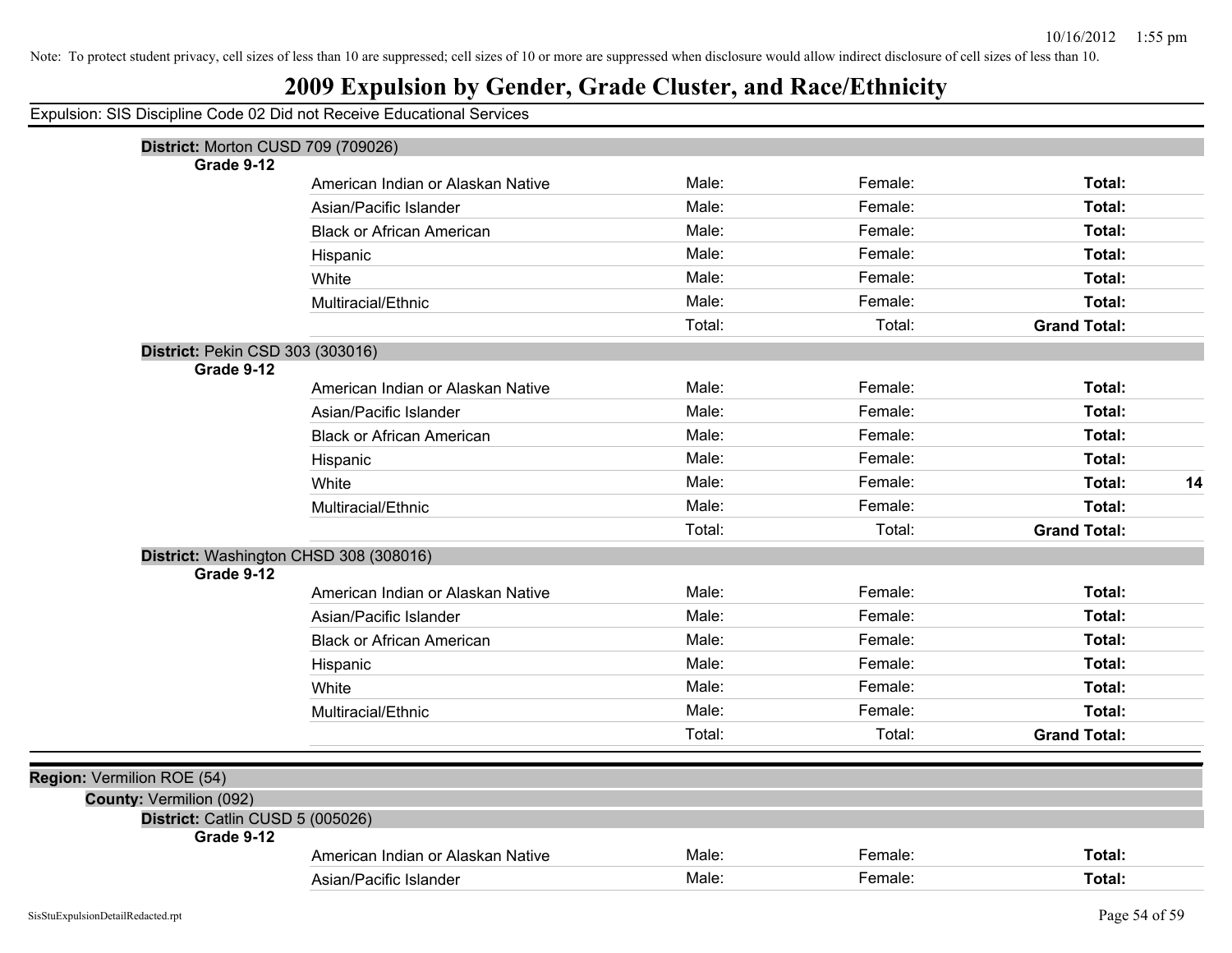## **2009 Expulsion by Gender, Grade Cluster, and Race/Ethnicity**

|                                      | <b>Black or African American</b>          | Male:  | Female: | Total:              |    |
|--------------------------------------|-------------------------------------------|--------|---------|---------------------|----|
|                                      | Hispanic                                  | Male:  | Female: | Total:              |    |
|                                      | White                                     | Male:  | Female: | Total:              |    |
|                                      | Multiracial/Ethnic                        | Male:  | Female: | Total:              |    |
|                                      |                                           | Total: | Total:  | <b>Grand Total:</b> |    |
| District: Danville CCSD 118 (118024) |                                           |        |         |                     |    |
| <b>Grade PreK-8</b>                  |                                           |        |         |                     |    |
|                                      | American Indian or Alaskan Native         | Male:  | Female: | Total:              |    |
|                                      | Asian/Pacific Islander                    | Male:  | Female: | Total:              |    |
|                                      | <b>Black or African American</b>          | Male:  | Female: | Total:              | 12 |
|                                      | Hispanic                                  | Male:  | Female: | Total:              |    |
|                                      | White                                     | Male:  | Female: | Total:              |    |
|                                      | Multiracial/Ethnic                        | Male:  | Female: | Total:              |    |
|                                      |                                           | Total: | Total:  | <b>Grand Total:</b> |    |
| Grade 9-12                           |                                           |        |         |                     |    |
|                                      | American Indian or Alaskan Native         | Male:  | Female: | Total:              |    |
|                                      | Asian/Pacific Islander                    | Male:  | Female: | Total:              |    |
|                                      | <b>Black or African American</b>          | Male:  | Female: | Total:              | 11 |
|                                      | Hispanic                                  | Male:  | Female: | Total:              |    |
|                                      | White                                     | Male:  | Female: | Total:              |    |
|                                      | Multiracial/Ethnic                        | Male:  | Female: | Total:              |    |
|                                      |                                           | Total: | Total:  | <b>Grand Total:</b> |    |
|                                      | District: Hoopeston Area CUSD 11 (011026) |        |         |                     |    |
| <b>Grade PreK-8</b>                  |                                           |        |         |                     |    |
|                                      | American Indian or Alaskan Native         | Male:  | Female: | Total:              |    |
|                                      | Asian/Pacific Islander                    | Male:  | Female: | Total:              |    |
|                                      | <b>Black or African American</b>          | Male:  | Female: | Total:              |    |
|                                      | Hispanic                                  | Male:  | Female: | Total:              |    |
|                                      | White                                     | Male:  | Female: | Total:              |    |
|                                      | Multiracial/Ethnic                        | Male:  | Female: | Total:              |    |
|                                      |                                           | Total: | Total:  | <b>Grand Total:</b> |    |
| Grade 9-12                           |                                           |        |         |                     |    |
|                                      | American Indian or Alaskan Native         | Male:  | Female: | <b>Total:</b>       |    |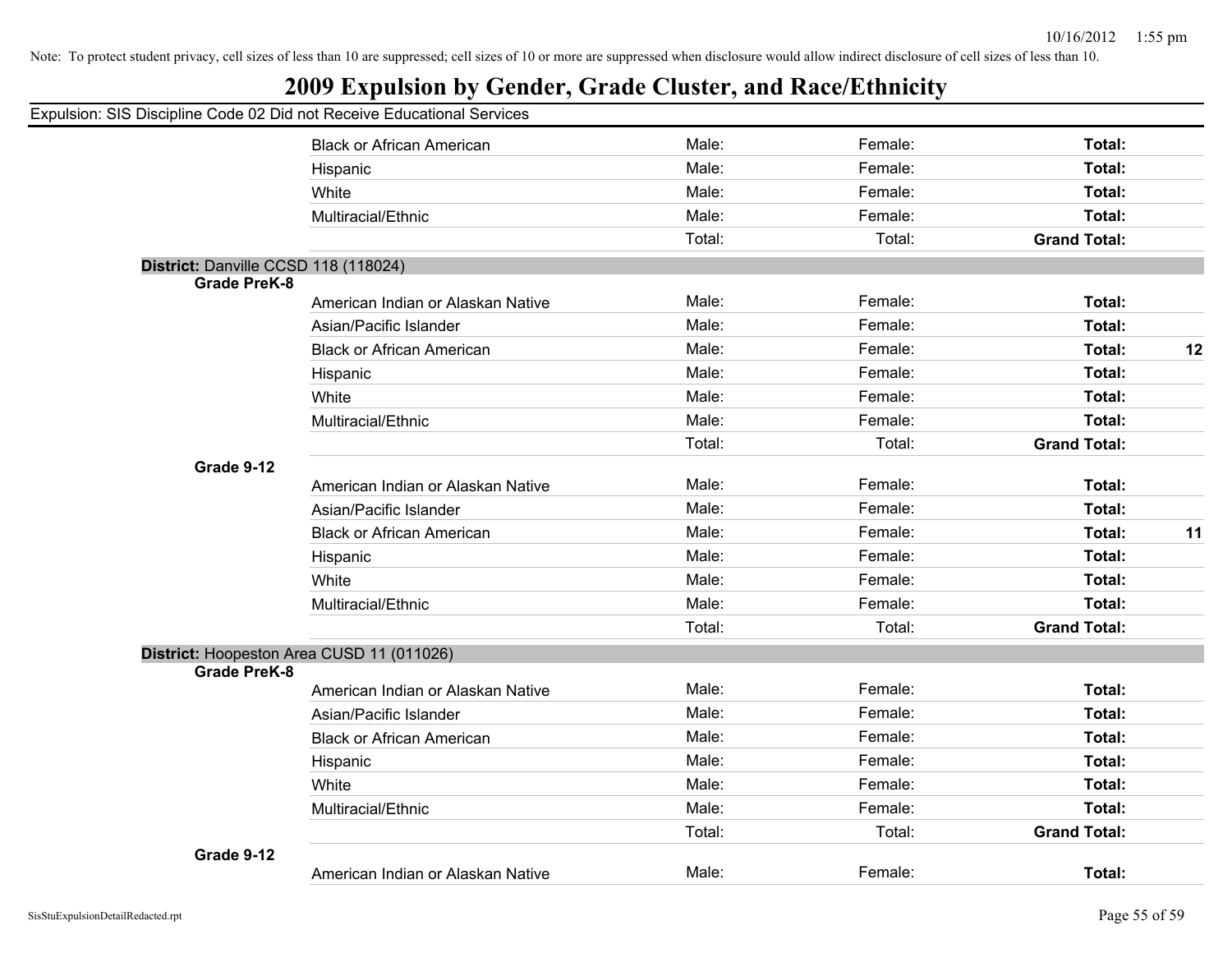|  |  |  |  |  |  |  |  |  |  | Expulsion: SIS Discipline Code 02 Did not Receive Educational Services |  |
|--|--|--|--|--|--|--|--|--|--|------------------------------------------------------------------------|--|
|--|--|--|--|--|--|--|--|--|--|------------------------------------------------------------------------|--|

|                                                         | Asian/Pacific Islander                   | Male:  | Female: | Total:              |
|---------------------------------------------------------|------------------------------------------|--------|---------|---------------------|
|                                                         | <b>Black or African American</b>         | Male:  | Female: | Total:              |
|                                                         | Hispanic                                 | Male:  | Female: | Total:              |
|                                                         | White                                    | Male:  | Female: | Total:              |
|                                                         | Multiracial/Ethnic                       | Male:  | Female: | Total:              |
|                                                         |                                          | Total: | Total:  | <b>Grand Total:</b> |
|                                                         |                                          |        |         |                     |
| Region: Whiteside ROE (55)                              |                                          |        |         |                     |
| <b>County: Whiteside (098)</b>                          |                                          |        |         |                     |
| Grade 9-12                                              | District: River Bend CUSD 2 (002026)     |        |         |                     |
|                                                         | American Indian or Alaskan Native        | Male:  | Female: | Total:              |
|                                                         | Asian/Pacific Islander                   | Male:  | Female: | Total:              |
|                                                         | <b>Black or African American</b>         | Male:  | Female: | Total:              |
|                                                         | Hispanic                                 | Male:  | Female: | Total:              |
|                                                         | White                                    | Male:  | Female: | Total:              |
|                                                         | Multiracial/Ethnic                       | Male:  | Female: | Total:              |
|                                                         |                                          | Total: | Total:  | <b>Grand Total:</b> |
|                                                         |                                          |        |         |                     |
| Region: Will ROE (56)                                   |                                          |        |         |                     |
| <b>County: Will (099)</b>                               |                                          |        |         |                     |
|                                                         | District: Crete Monee CUSD 201U (201U26) |        |         |                     |
| Grade 9-12                                              | American Indian or Alaskan Native        | Male:  | Female: | Total:              |
|                                                         | Asian/Pacific Islander                   | Male:  | Female: | Total:              |
|                                                         |                                          | Male:  | Female: | Total:              |
|                                                         | <b>Black or African American</b>         | Male:  | Female: |                     |
|                                                         | Hispanic                                 | Male:  | Female: | Total:              |
|                                                         | White                                    |        |         | Total:              |
|                                                         | Multiracial/Ethnic                       | Male:  | Female: | <b>Total:</b>       |
|                                                         |                                          | Total: | Total:  | <b>Grand Total:</b> |
| District: Joliet PSD 86 (086005)<br><b>Grade PreK-8</b> |                                          |        |         |                     |
|                                                         | American Indian or Alaskan Native        | Male:  | Female: | Total:              |
|                                                         | Asian/Pacific Islander                   | Male:  | Female: | Total:              |
|                                                         |                                          |        |         |                     |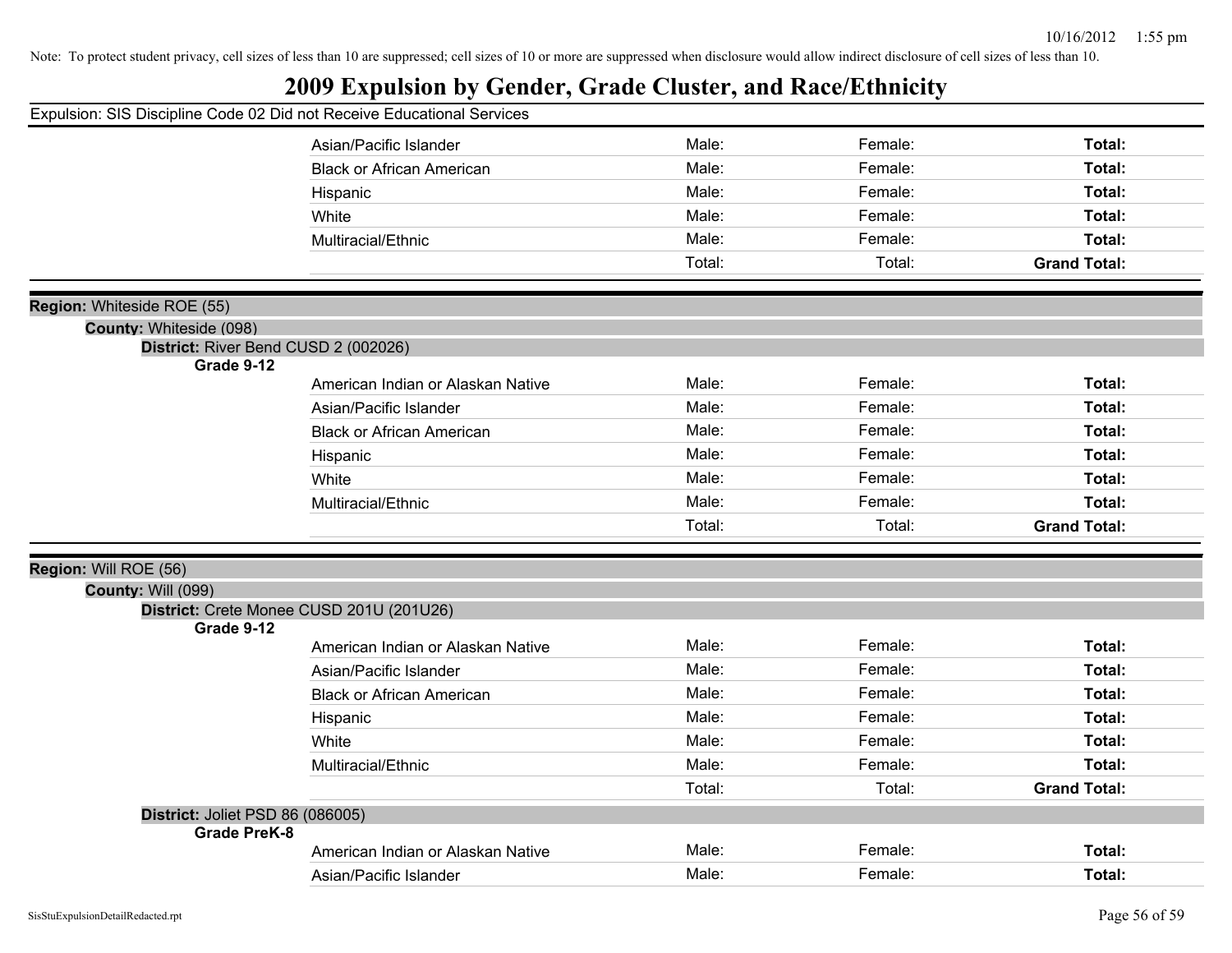## **2009 Expulsion by Gender, Grade Cluster, and Race/Ethnicity**

|                     | <b>Black or African American</b>        | Male:  | Female: | Total:              |
|---------------------|-----------------------------------------|--------|---------|---------------------|
|                     | Hispanic                                | Male:  | Female: | Total:              |
|                     | White                                   | Male:  | Female: | Total:              |
|                     | Multiracial/Ethnic                      | Male:  | Female: | Total:              |
|                     |                                         | Total: | Total:  | <b>Grand Total:</b> |
|                     | District: Joliet Twp HSD 204 (204017)   |        |         |                     |
| Grade 9-12          |                                         |        |         |                     |
|                     | American Indian or Alaskan Native       | Male:  | Female: | Total:              |
|                     | Asian/Pacific Islander                  | Male:  | Female: | Total:              |
|                     | <b>Black or African American</b>        | Male:  | Female: | Total:              |
|                     | Hispanic                                | Male:  | Female: | Total:              |
|                     | White                                   | Male:  | Female: | Total:              |
|                     | Multiracial/Ethnic                      | Male:  | Female: | Total:              |
|                     |                                         | Total: | Total:  | <b>Grand Total:</b> |
|                     | District: Lockport Twp HSD 205 (205017) |        |         |                     |
| Grade 9-12          |                                         |        |         |                     |
|                     | American Indian or Alaskan Native       | Male:  | Female: | Total:              |
|                     | Asian/Pacific Islander                  | Male:  | Female: | Total:              |
|                     | <b>Black or African American</b>        | Male:  | Female: | Total:              |
|                     | Hispanic                                | Male:  | Female: | Total:              |
|                     | White                                   | Male:  | Female: | Total:              |
|                     | Multiracial/Ethnic                      | Male:  | Female: | Total:              |
|                     |                                         | Total: | Total:  | <b>Grand Total:</b> |
|                     | District: Plainfield SD 202 (202022)    |        |         |                     |
| <b>Grade PreK-8</b> |                                         |        |         |                     |
|                     | American Indian or Alaskan Native       | Male:  | Female: | Total:              |
|                     | Asian/Pacific Islander                  | Male:  | Female: | Total:              |
|                     | <b>Black or African American</b>        | Male:  | Female: | Total:              |
|                     | Hispanic                                | Male:  | Female: | Total:              |
|                     | White                                   | Male:  | Female: | Total:              |
|                     | Multiracial/Ethnic                      | Male:  | Female: | Total:              |
|                     |                                         | Total: | Total:  | <b>Grand Total:</b> |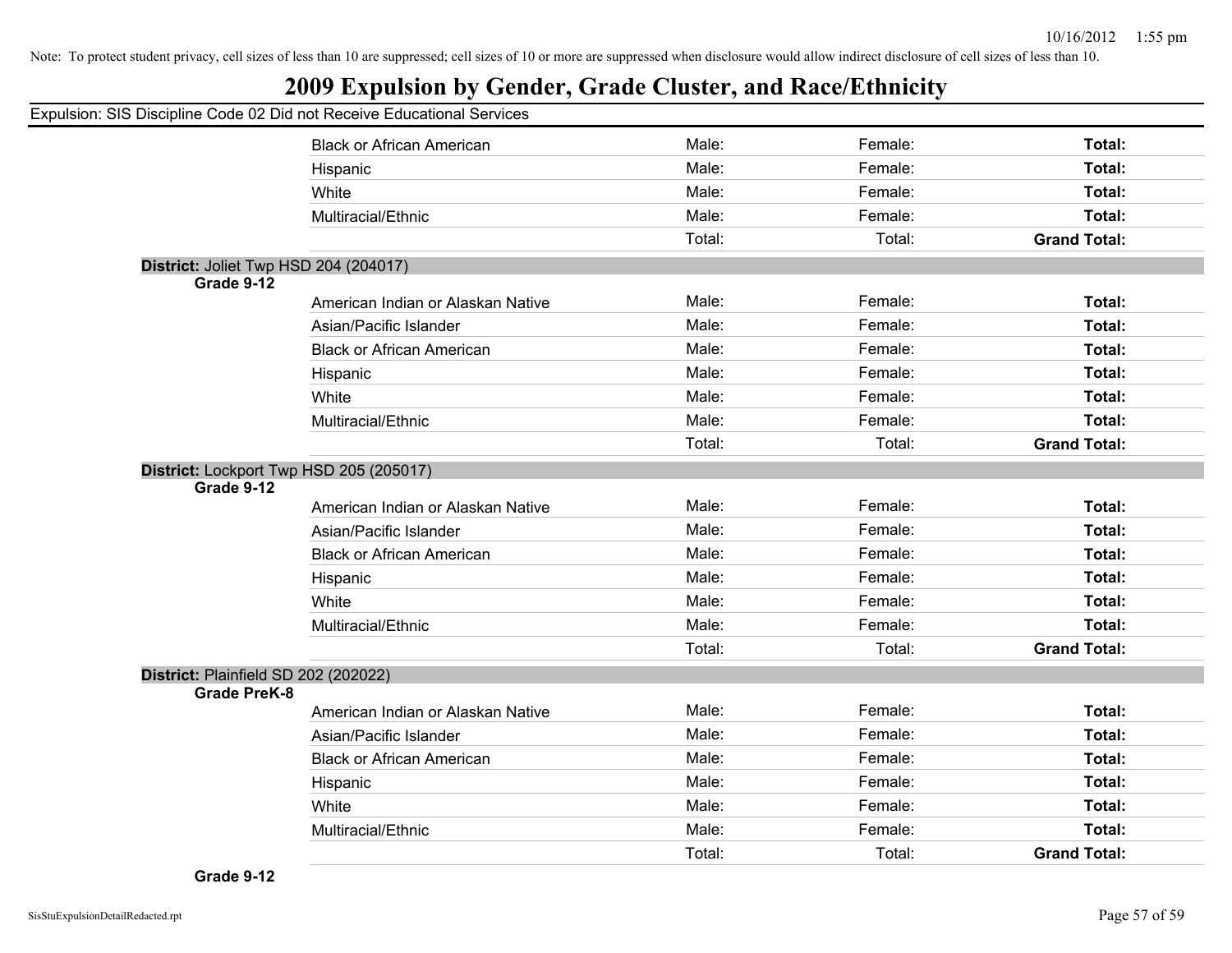## **2009 Expulsion by Gender, Grade Cluster, and Race/Ethnicity**

|                                  | American Indian or Alaskan Native        | Male:  | Female: | Total:              |    |
|----------------------------------|------------------------------------------|--------|---------|---------------------|----|
|                                  | Asian/Pacific Islander                   | Male:  | Female: | Total:              |    |
|                                  | <b>Black or African American</b>         | Male:  | Female: | Total:              |    |
|                                  | Hispanic                                 | Male:  | Female: | Total:              | 12 |
|                                  | White                                    | Male:  | Female: | Total:              | 13 |
|                                  | Multiracial/Ethnic                       | Male:  | Female: | Total:              |    |
|                                  |                                          | Total: | Total:  | <b>Grand Total:</b> | 36 |
| District: Troy CCSD 30C (030C04) |                                          |        |         |                     |    |
| <b>Grade PreK-8</b>              |                                          |        |         |                     |    |
|                                  | American Indian or Alaskan Native        | Male:  | Female: | Total:              |    |
|                                  | Asian/Pacific Islander                   | Male:  | Female: | Total:              |    |
|                                  | <b>Black or African American</b>         | Male:  | Female: | Total:              |    |
|                                  | Hispanic                                 | Male:  | Female: | Total:              |    |
|                                  | White                                    | Male:  | Female: | Total:              |    |
|                                  | Multiracial/Ethnic                       | Male:  | Female: | Total:              |    |
|                                  |                                          | Total: | Total:  | <b>Grand Total:</b> |    |
|                                  | District: Valley View CUSD 365U (365U26) |        |         |                     |    |
| <b>Grade PreK-8</b>              |                                          |        |         |                     |    |
|                                  | American Indian or Alaskan Native        | Male:  | Female: | Total:              |    |
|                                  | Asian/Pacific Islander                   | Male:  | Female: | Total:              |    |
|                                  | <b>Black or African American</b>         | Male:  | Female: | Total:              |    |
|                                  | Hispanic                                 | Male:  | Female: | Total:              |    |
|                                  | White                                    | Male:  | Female: | Total:              |    |
|                                  | Multiracial/Ethnic                       | Male:  | Female: | Total:              |    |
|                                  |                                          | Total: | Total:  | <b>Grand Total:</b> |    |
| Grade 9-12                       |                                          |        |         |                     |    |
|                                  | American Indian or Alaskan Native        | Male:  | Female: | Total:              |    |
|                                  | Asian/Pacific Islander                   | Male:  | Female: | Total:              |    |
|                                  | <b>Black or African American</b>         | Male:  | Female: | Total:              |    |
|                                  | Hispanic                                 | Male:  | Female: | Total:              |    |
|                                  | White                                    | Male:  | Female: | Total:              |    |
|                                  | Multiracial/Ethnic                       | Male:  | Female: | Total:              |    |
|                                  |                                          | Total: | Total:  | <b>Grand Total:</b> | 16 |